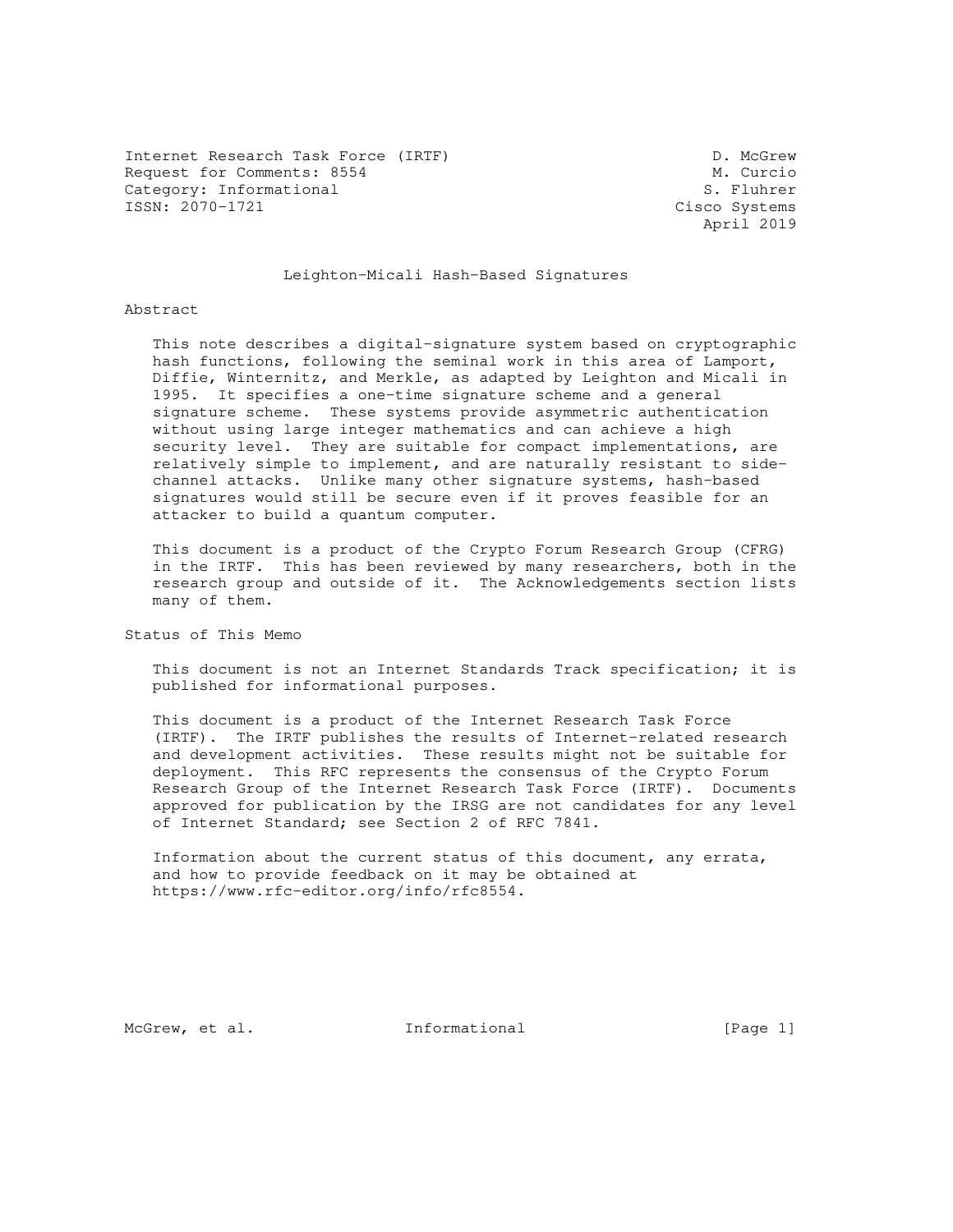Copyright Notice

 Copyright (c) 2019 IETF Trust and the persons identified as the document authors. All rights reserved.

 This document is subject to BCP 78 and the IETF Trust's Legal Provisions Relating to IETF Documents (https://trustee.ietf.org/license-info) in effect on the date of publication of this document. Please review these documents carefully, as they describe your rights and restrictions with respect to this document.

Table of Contents

| $1$ . |                                        |  |  |  |  | 3               |
|-------|----------------------------------------|--|--|--|--|-----------------|
| 1.1.  | CFRG Note on Post-Quantum Cryptography |  |  |  |  | 5               |
| 1.2.  | Intellectual Property                  |  |  |  |  | 6               |
|       | 1, 2, 1,                               |  |  |  |  | $6\overline{6}$ |
| 1.3.  | Conventions Used in This Document      |  |  |  |  | 6               |
| 2.    |                                        |  |  |  |  | 6               |
| 3.    |                                        |  |  |  |  | 7               |
| 3.1.  |                                        |  |  |  |  | 7               |
|       | 3.1.1.                                 |  |  |  |  | 7               |
|       |                                        |  |  |  |  | 8               |
|       | 3.1.3. Strings of w-Bit Elements       |  |  |  |  | 8               |
| 3.2.  |                                        |  |  |  |  | 9               |
| 3.3.  | Notation and Formats                   |  |  |  |  | 9               |
| 4.    | LM-OTS One-Time Signatures             |  |  |  |  | 12              |
| 4.1.  |                                        |  |  |  |  | 13              |
| 4.2.  |                                        |  |  |  |  | 14              |
| 4.3.  |                                        |  |  |  |  | 15              |
| 4.4.  |                                        |  |  |  |  | 15              |
| 4.5.  | Signature Generation                   |  |  |  |  | 16              |
| 4.6.  | Signature Verification                 |  |  |  |  | 17              |
| 5.    | Leighton-Micali Signatures             |  |  |  |  | 19              |
| 5.1.  |                                        |  |  |  |  | 19              |
| 5.2.  |                                        |  |  |  |  | 20              |
| 5.3.  |                                        |  |  |  |  | 21              |
| 5.4.  |                                        |  |  |  |  | 22              |
|       | 5.4.1. LMS Signature Generation        |  |  |  |  | 23              |
|       | 5.4.2. LMS Signature Verification      |  |  |  |  | 24              |
|       |                                        |  |  |  |  | 26              |
| 6.1.  |                                        |  |  |  |  | 29              |
| 6.2.  | Signature Generation                   |  |  |  |  | 30              |
| 6.3.  | Signature Verification                 |  |  |  |  | 32              |
| 6.4.  | Parameter Set Recommendations          |  |  |  |  | 32              |
| 7.    |                                        |  |  |  |  | 34              |
| 7.1.  |                                        |  |  |  |  | 35              |
|       |                                        |  |  |  |  |                 |

McGrew, et al. 1nformational [Page 2]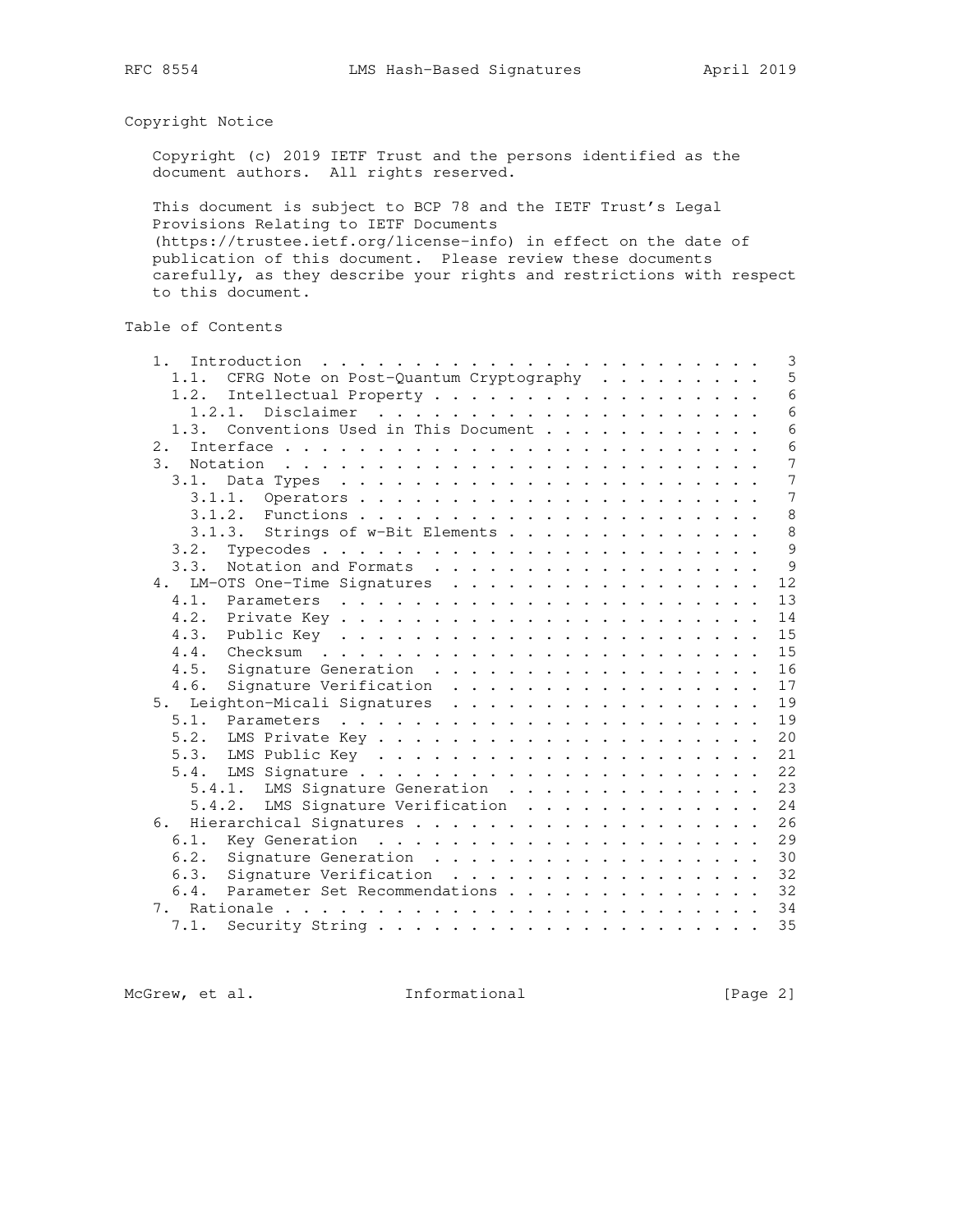| 8.                                                             | 36 |
|----------------------------------------------------------------|----|
|                                                                | 38 |
| 9.1.                                                           | 39 |
| 9.2. Stateful Signature Algorithm                              | 40 |
| 9.3. Security of LM-OTS Checksum                               | 41 |
| 10. Comparison with Other Work                                 | 42 |
|                                                                | 43 |
| Normative References<br>11.1.                                  | 43 |
| Informative References<br>11.2.                                | 43 |
| Pseudorandom Key Generation<br>Appendix A.                     | 45 |
| Appendix B. LM-OTS Parameter Options                           | 45 |
| Appendix C. An Iterative Algorithm for Computing an LMS Public |    |
|                                                                | 47 |
| Method for Deriving Authentication Path for a<br>Appendix D.   |    |
|                                                                | 48 |
| Example Implementation<br>Appendix E.                          | 49 |
| Appendix F.                                                    | 49 |
|                                                                | 60 |
|                                                                | 61 |

#### 1. Introduction

 One-time signature systems, and general-purpose signature systems built out of one-time signature systems, have been known since 1979 [Merkle79], were well studied in the 1990s [USPTO5432852], and have benefited from renewed attention in the last decade. The characteristics of these signature systems are small private and public keys and fast signature generation and verification, but large signatures and moderately slow key generation (in comparison with RSA and ECDSA (Elliptic Curve Digital Signature Algorithm)). Private keys can be made very small by appropriate key generation, for example, as described in Appendix A. In recent years, there has been interest in these systems because of their post-quantum security and their suitability for compact verifier implementations.

 This note describes the Leighton and Micali adaptation [USPTO5432852] of the original Lamport-Diffie-Winternitz-Merkle one-time signature system [Merkle79] [C:Merkle87] [C:Merkle89a] [C:Merkle89b] and general signature system [Merkle79] with enough specificity to ensure interoperability between implementations.

 A signature system provides asymmetric message authentication. The key-generation algorithm produces a public/private key pair. A message is signed by a private key, producing a signature, and a message/signature pair can be verified by a public key. A One-Time Signature (OTS) system can be used to sign one message securely but will become insecure if more than one is signed with the same public/

McGrew, et al. 1nformational [Page 3]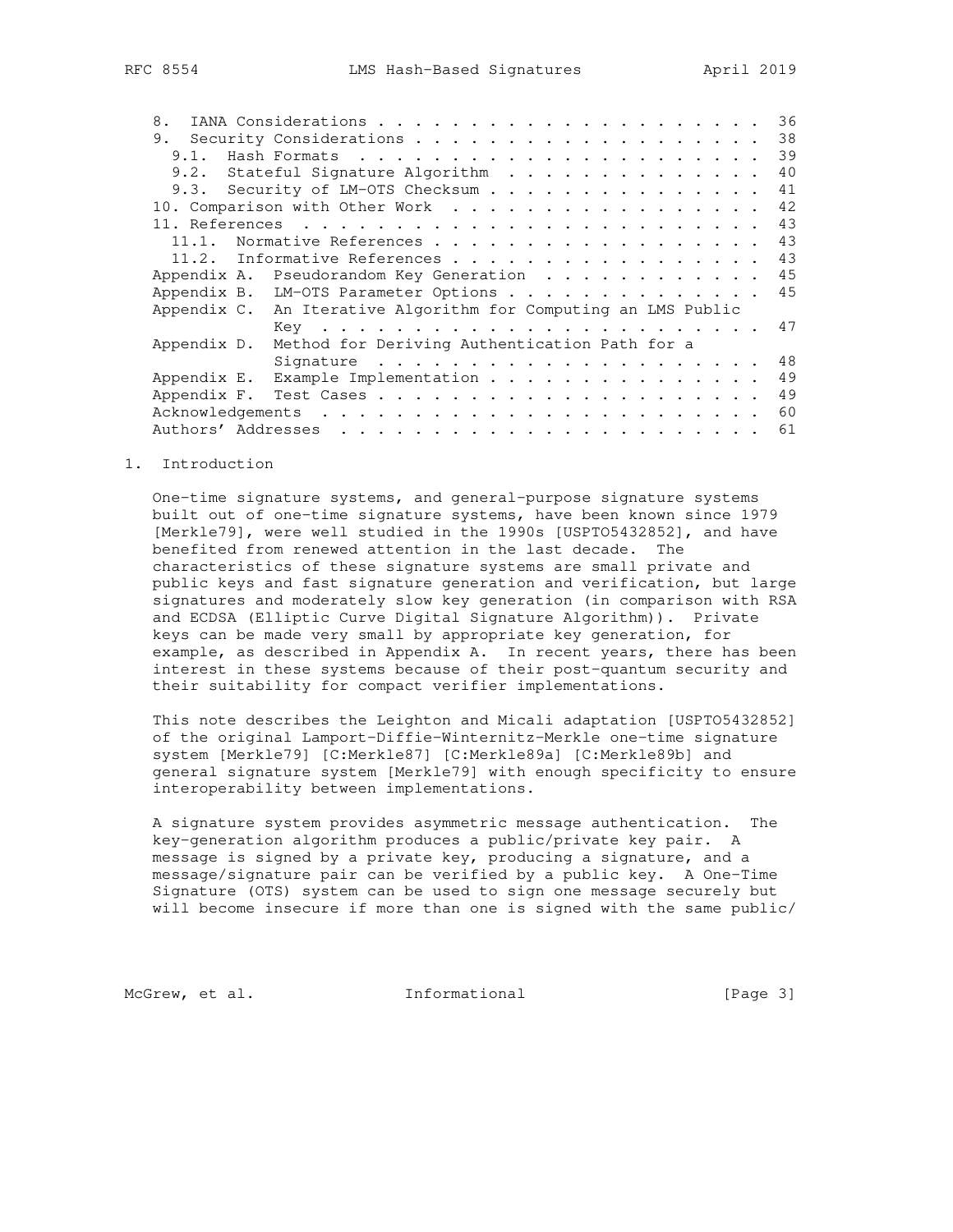private key pair. An N-time signature system can be used to sign N or fewer messages securely. A Merkle-tree signature scheme is an N-time signature system that uses an OTS system as a component.

 In the Merkle scheme, a binary tree of height h is used to hold 2^h OTS key pairs. Each interior node of the tree holds a value that is the hash of the values of its two child nodes. The public key of the tree is the value of the root node (a recursive hash of the OTS public keys), while the private key of the tree is the collection of all the OTS private keys, together with the index of the next OTS private key to sign the next message with.

 In this note, we describe the Leighton-Micali Signature (LMS) system (a variant of the Merkle scheme) with the Hierarchical Signature System (HSS) built on top of it that allows it to efficiently scale to larger numbers of signatures. In order to support signing a large number of messages on resource-constrained systems, the Merkle tree can be subdivided into a number of smaller trees. Only the bottommost tree is used to sign messages, while trees above that are used to sign the public keys of their children. For example, in the simplest case with two levels with both levels consisting of height h trees, the root tree is used to sign 2^h trees with 2^h OTS key pairs, and each second-level tree has 2^h OTS key pairs, for a total of  $2^{\wedge}(2h)$  bottom-level key pairs, and so can sign  $2^{\wedge}(2h)$  messages. The advantage of this scheme is that only the active trees need to be instantiated, which saves both time (for key generation) and space (for key storage). On the other hand, using a multilevel signature scheme increases the size of the signature as well as the signature verification time.

 This note is structured as follows. Notes on post-quantum cryptography are discussed in Section 1.1. Intellectual property issues are discussed in Section 1.2. The notation used within this note is defined in Section 3, and the public formats are described in Section 3.3. The Leighton-Micali One-Time Signature (LM-OTS) system is described in Section 4, and the LMS and HSS N-time signature systems are described in Sections 5 and 6, respectively. Sufficient detail is provided to ensure interoperability. The rationale for the design decisions is given in Section 7. The IANA registry for these signature systems is described in Section 8. Security considerations are presented in Section 9. Comparison with another hash-based signature algorithm (eXtended Merkle Signature Scheme (XMSS)) is in Section 10.

This document represents the rough consensus of the CFRG.

McGrew, et al. 1nformational [Page 4]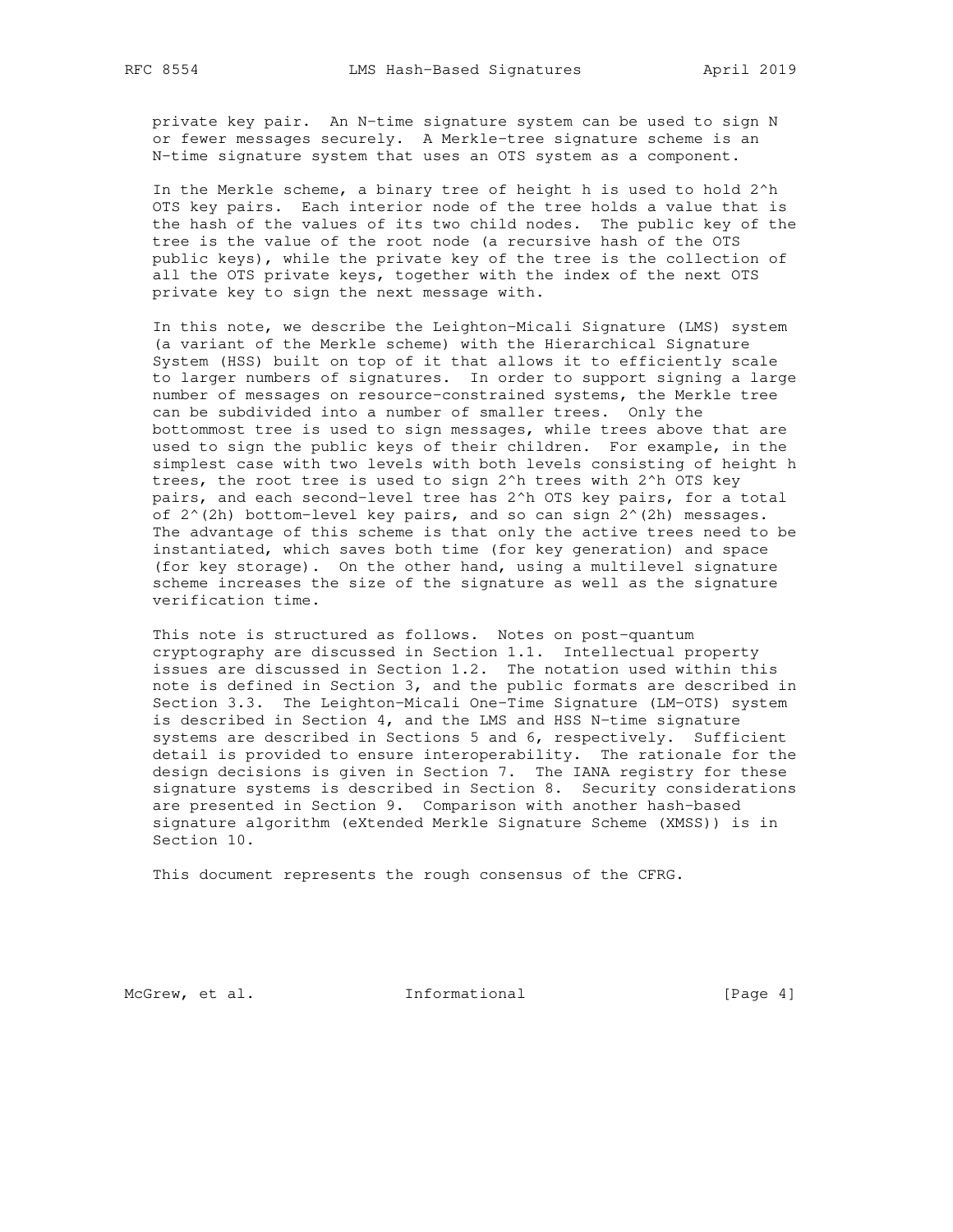## 1.1. CFRG Note on Post-Quantum Cryptography

 All post-quantum algorithms documented by the Crypto Forum Research Group (CFRG) are today considered ready for experimentation and further engineering development (e.g., to establish the impact of performance and sizes on IETF protocols). However, at the time of writing, we do not have significant deployment experience with such algorithms.

 Many of these algorithms come with specific restrictions, e.g., change of classical interface or less cryptanalysis of proposed parameters than established schemes. The CFRG has consensus that all documents describing post-quantum technologies include the above paragraph and a clear additional warning about any specific restrictions, especially as those might affect use or deployment of the specific scheme. That guidance may be changed over time via document updates.

Additionally, for LMS:

 CFRG consensus is that we are confident in the cryptographic security of the signature schemes described in this document against quantum computers, given the current state of the research community's knowledge about quantum algorithms. Indeed, we are confident that the security of a significant part of the Internet could be made dependent on the signature schemes defined in this document, if developers take care of the following.

 In contrast to traditional signature schemes, the signature schemes described in this document are stateful, meaning the secret key changes over time. If a secret key state is used twice, no cryptographic security guarantees remain. In consequence, it becomes feasible to forge a signature on a new message. This is a new property that most developers will not be familiar with and requires careful handling of secret keys. Developers should not use the schemes described here except in systems that prevent the reuse of secret key states.

 Note that the fact that the schemes described in this document are stateful also implies that classical APIs for digital signatures cannot be used without modification. The API MUST be able to handle a dynamic secret key state; that is, the API MUST allow the signature-generation algorithm to update the secret key state.

McGrew, et al. 1nformational [Page 5]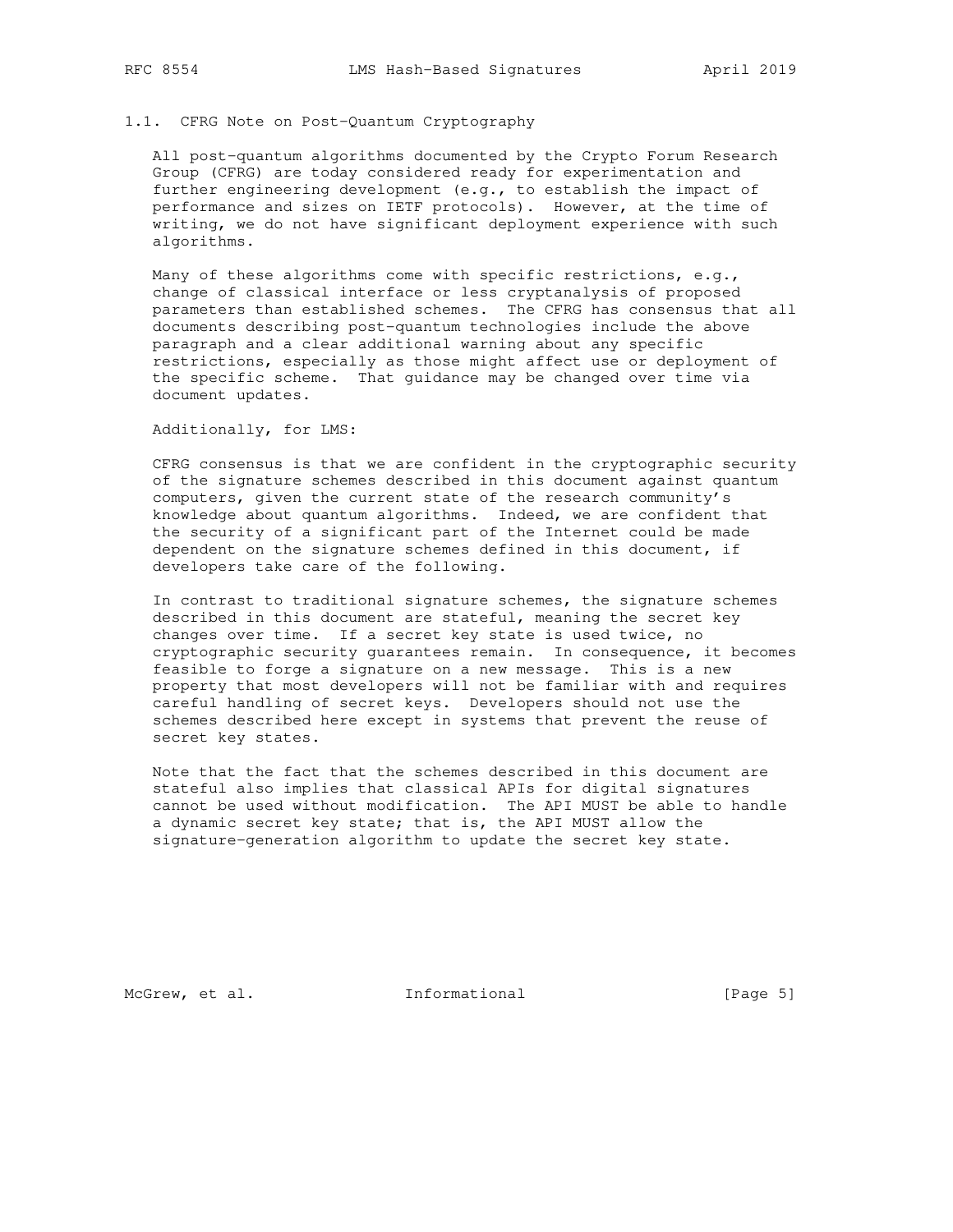#### 1.2. Intellectual Property

 This document is based on U.S. Patent 5,432,852, which was issued over twenty years ago and is thus expired.

## 1.2.1. Disclaimer

 This document is not intended as legal advice. Readers are advised to consult with their own legal advisers if they would like a legal interpretation of their rights.

 The IETF policies and processes regarding intellectual property and patents are outlined in [RFC8179] and at <https://datatracker.ietf.org/ipr/about>.

#### 1.3. Conventions Used in This Document

 The key words "MUST", "MUST NOT", "REQUIRED", "SHALL", "SHALL NOT", "SHOULD", "SHOULD NOT", "RECOMMENDED", "NOT RECOMMENDED", "MAY", and "OPTIONAL" in this document are to be interpreted as described in BCP 14 [RFC2119] [RFC8174] when, and only when, they appear in all capitals, as shown here.

# 2. Interface

 The LMS signing algorithm is stateful; it modifies and updates the private key as a side effect of generating a signature. Once a particular value of the private key is used to sign one message, it MUST NOT be used to sign another.

 The key-generation algorithm takes as input an indication of the parameters for the signature system. If it is successful, it returns both a private key and a public key. Otherwise, it returns an indication of failure.

 The signing algorithm takes as input the message to be signed and the current value of the private key. If successful, it returns a signature and the next value of the private key, if there is such a value. After the private key of an N-time signature system has signed N messages, the signing algorithm returns the signature and an indication that there is no next value of the private key that can be used for signing. If unsuccessful, it returns an indication of failure.

 The verification algorithm takes as input the public key, a message, and a signature; it returns an indication of whether or not the signature-and-message pair is valid.

McGrew, et al. 1nformational [Page 6]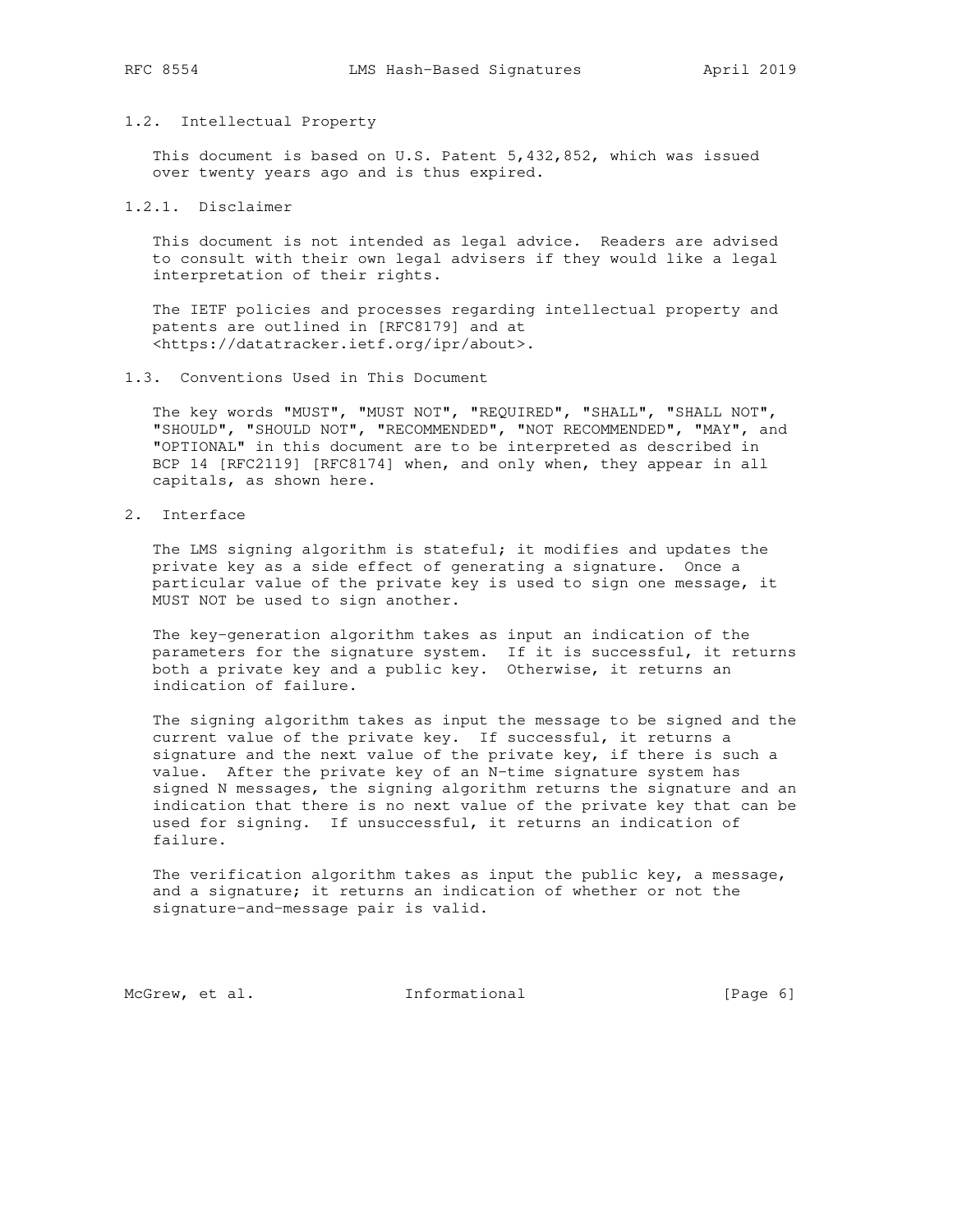A message/signature pair is valid if the signature was returned by the signing algorithm upon input of the message and the private key corresponding to the public key; otherwise, the signature and message pair is not valid with probability very close to one.

# 3. Notation

3.1. Data Types

 Bytes and byte strings are the fundamental data types. A single byte is denoted as a pair of hexadecimal digits with a leading "0x". A byte string is an ordered sequence of zero or more bytes and is denoted as an ordered sequence of hexadecimal characters with a leading "0x". For example, 0xe534f0 is a byte string with a length of three. An array of byte strings is an ordered set, indexed starting at zero, in which all strings have the same length.

 Unsigned integers are converted into byte strings by representing them in network byte order. To make the number of bytes in the representation explicit, we define the functions  $u8str(X)$ ,  $u16str(X)$ , and  $u32str(X)$ , which take a nonnegative integer X as input and return one-, two-, and four-byte strings, respectively. We also make use of the function strTou32(S), which takes a four-byte string S as input and returns a nonnegative integer; the identity  $u32str(strTou32(S)) =$ S holds for any four-byte string S.

## 3.1.1. Operators

When a and b are real numbers, mathematical operators are defined as follows:

 $\hat{ }$  : a  $\hat{ }$  b denotes the result of a raised to the power of b \* : a \* b denotes the product of a multiplied by b

/ : a / b denotes the quotient of a divided by b

 % : a % b denotes the remainder of the integer division of a by b (with a and b being restricted to integers in this case)

+ : a + b denotes the sum of a and b

- : a - b denotes the difference of a and b

 AND : a AND b denotes the bitwise AND of the two nonnegative integers a and b (represented in binary notation)

McGrew, et al. 1nformational [Page 7]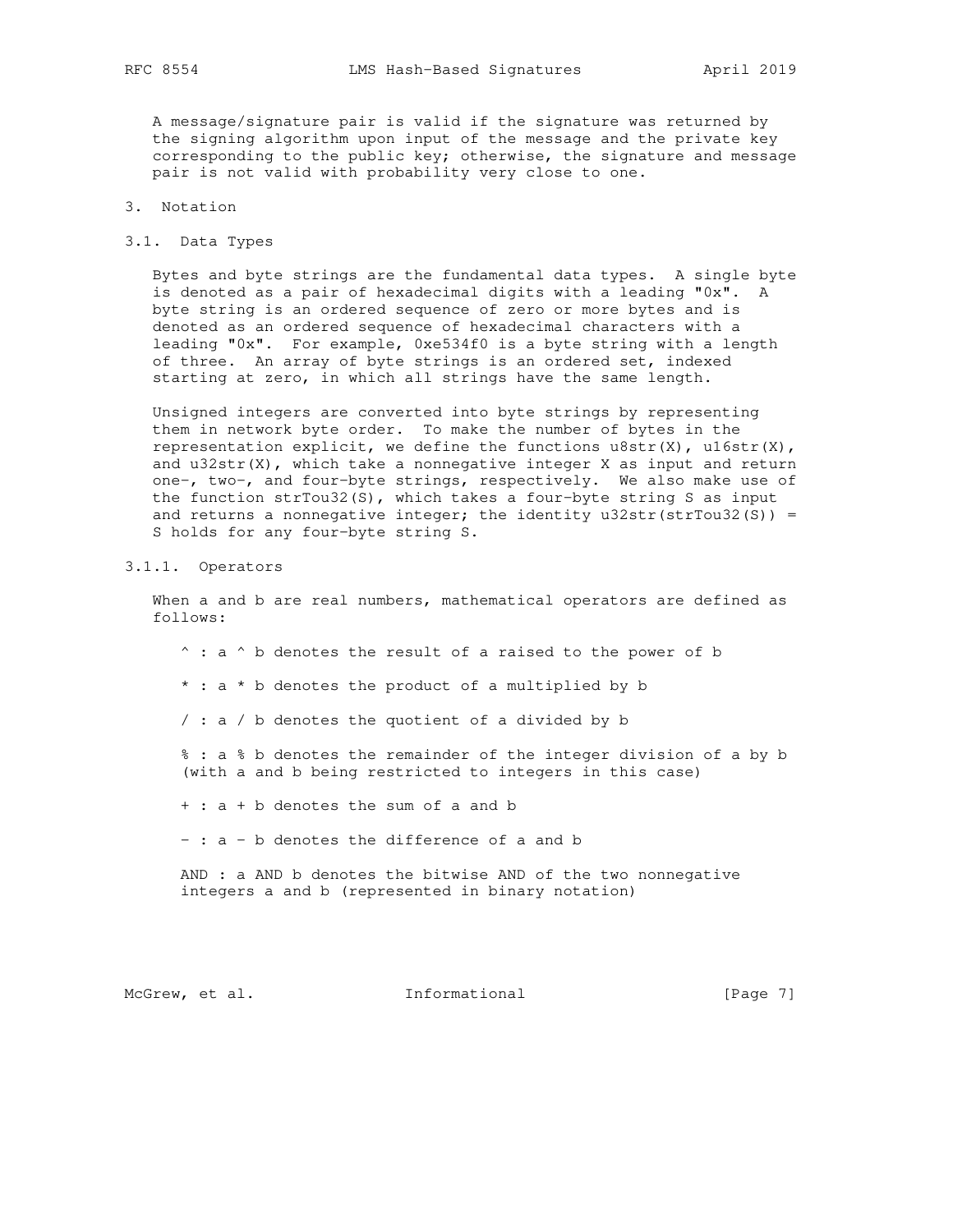The standard order of operations is used when evaluating arithmetic expressions.

When B is a byte and i is an integer, then  $B \gg i$  denotes the logical right-shift operation by i bit positions. Similarly, B << i denotes the logical left-shift operation.

If S and T are byte strings, then  $S \mid |$  T denotes the concatenation of S and T. If S and T are equal-length byte strings, then S AND T denotes the bitwise logical and operation.

The i-th element in an array A is denoted as A[i].

3.1.2. Functions

 If r is a nonnegative real number, then we define the following functions:

ceil(r) : returns the smallest integer greater than or equal to r

floor( $r$ ) : returns the largest integer less than or equal to  $r$ 

lg(r) : returns the base-2 logarithm of r

3.1.3. Strings of w-Bit Elements

If S is a byte string, then byte(S, i) denotes its i-th byte, where the index starts at  $0$  at the left. Hence, byte(S,  $0$ ) is the leftmost byte of S, byte(S, 1) is the second byte from the left, and (assuming S is n bytes long) byte(S, n-1) is the rightmost byte of S. In addition, bytes(S, i, j) denotes the range of bytes from the i-th to the  $j$ -th byte, inclusive. For example, if  $S = 0x02040608$ , then byte(S, 0) is  $0 \times 02$  and bytes(S, 1, 2) is  $0 \times 0406$ .

 A byte string can be considered to be a string of w-bit unsigned integers; the correspondence is defined by the function coef(S, i, w) as follows:

 If S is a string, i is a positive integer, and w is a member of the set  $\{1, 2, 4, 8\}$ , then coef(S, i, w) is the i-th, w-bit value, if S is interpreted as a sequence of w-bit values. That is,

coef(S, i, w) =  $(2^w - 1)$  AND ( byte(S, floor(i  $* w / 8$ )) >>  $(8 - (w * (i % (8 / w)) + w)) )$ 

McGrew, et al. 1nformational [Page 8]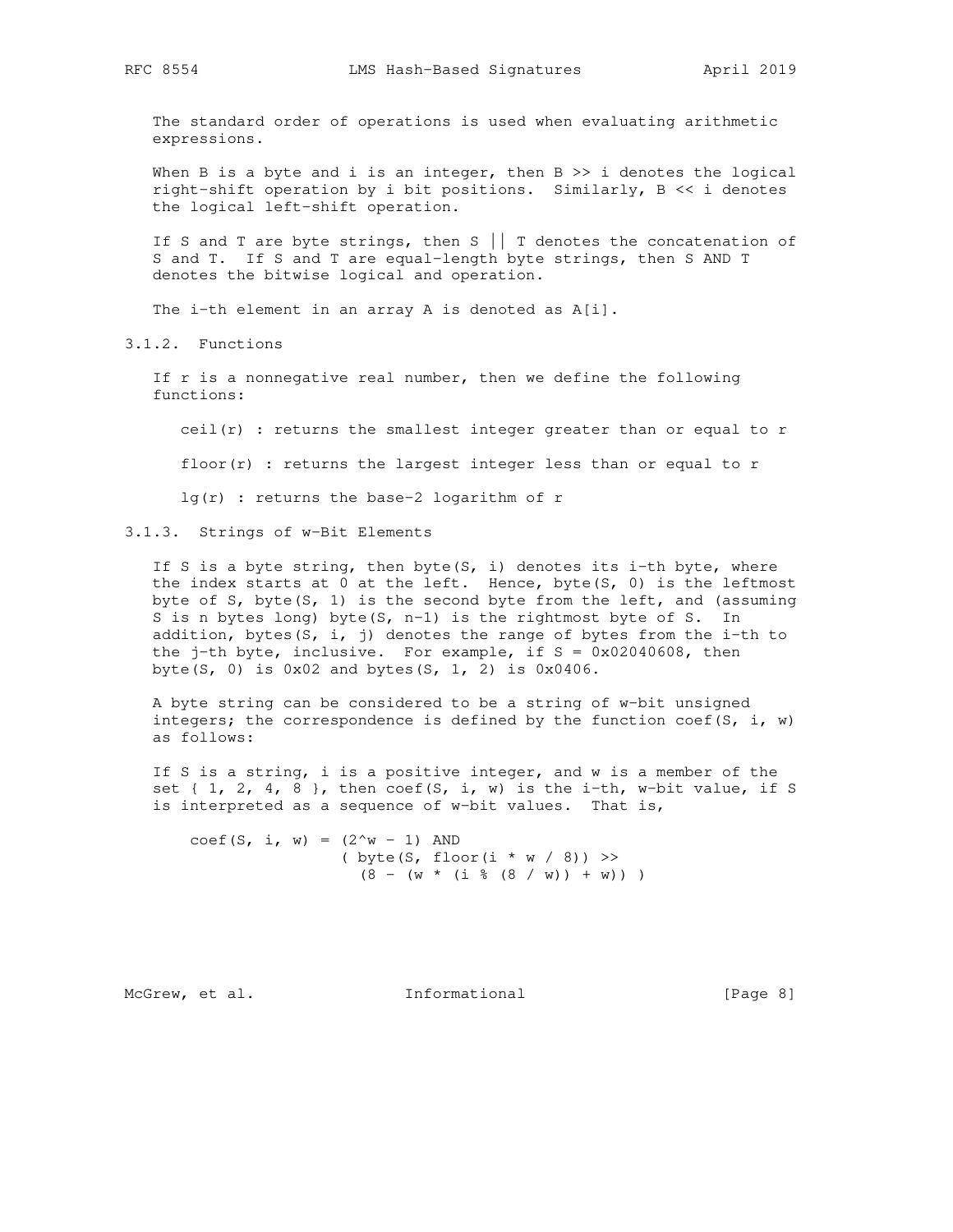For example, if S is the string  $0x1234$ , then coef(S, 7, 1) is 0 and coef(S, 0, 4) is 1.



The return value of coef is an unsigned integer. If i is larger than the number of w-bit values in S, then coef(S, i, w) is undefined, and an attempt to compute that value MUST raise an error.

## 3.2. Typecodes

 A typecode is an unsigned integer that is associated with a particular data format. The format of the LM-OTS, LMS, and HSS signatures and public keys all begin with a typecode that indicates the precise details used in that format. These typecodes are represented as four-byte unsigned integers in network byte order; equivalently, they are External Data Representation (XDR) enumerations (see Section 3.3).

## 3.3. Notation and Formats

 The signature and public key formats are formally defined in XDR to provide an unambiguous, machine-readable definition [RFC4506]. The private key format is not included as it is not needed for interoperability and an implementation MAY use any private key format. However, for clarity, we include an example of private key data in Test Case 2 of Appendix F. Though XDR is used, these formats

McGrew, et al. 1nformational [Page 9]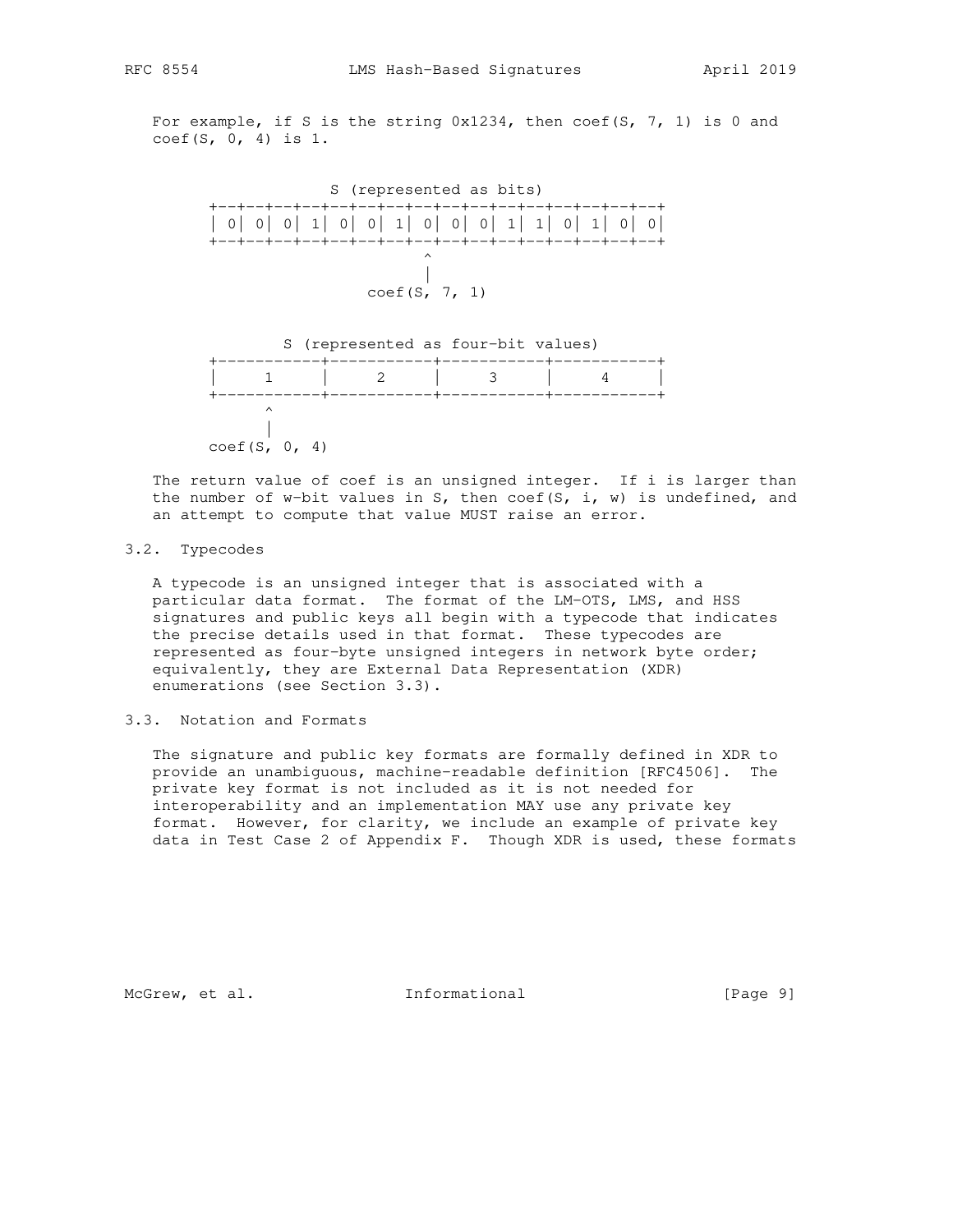```
 are simple and easy to parse without any special tools. An
 illustration of the layout of data in these objects is provided
 below. The definitions are as follows:
 /* one-time signatures */
 enum lmots_algorithm_type {
 lmots\_reserved = 0,lmots_{sha256_n32_w1} = 1,lmots_{sha256n32_w2} = 2,lmots_{sha256_n32_w4} = 3, lmots_sha256_n32_w8 = 4
 };
 typedef opaque bytestring32[32];
 struct lmots_signature_n32_p265 {
  bytestring32 C;
  bytestring32 y[265];
 };
 struct lmots_signature_n32_p133 {
  bytestring32 C;
  bytestring32 y[133];
 };
 struct lmots_signature_n32_p67 {
 bytestring32 C;
  bytestring32 y[67];
 };
 struct lmots_signature_n32_p34 {
 bytestring32 C;
  bytestring32 y[34];
 };
 union lmots_signature switch (lmots_algorithm_type type) {
  case lmots_sha256_n32_w1:
   lmots_signature_n32_p265 sig_n32_p265;
 case lmots_sha256_n32_w2:
   lmots_signature_n32_p133 sig_n32_p133;
  case lmots_sha256_n32_w4:
   lmots_signature_n32_p67 sig_n32_p67;
  case lmots_sha256_n32_w8:
   lmots_signature_n32_p34 sig_n32_p34;
  default:
    void; /* error condition */
 };
```
McGrew, et al. 1nformational [Page 10]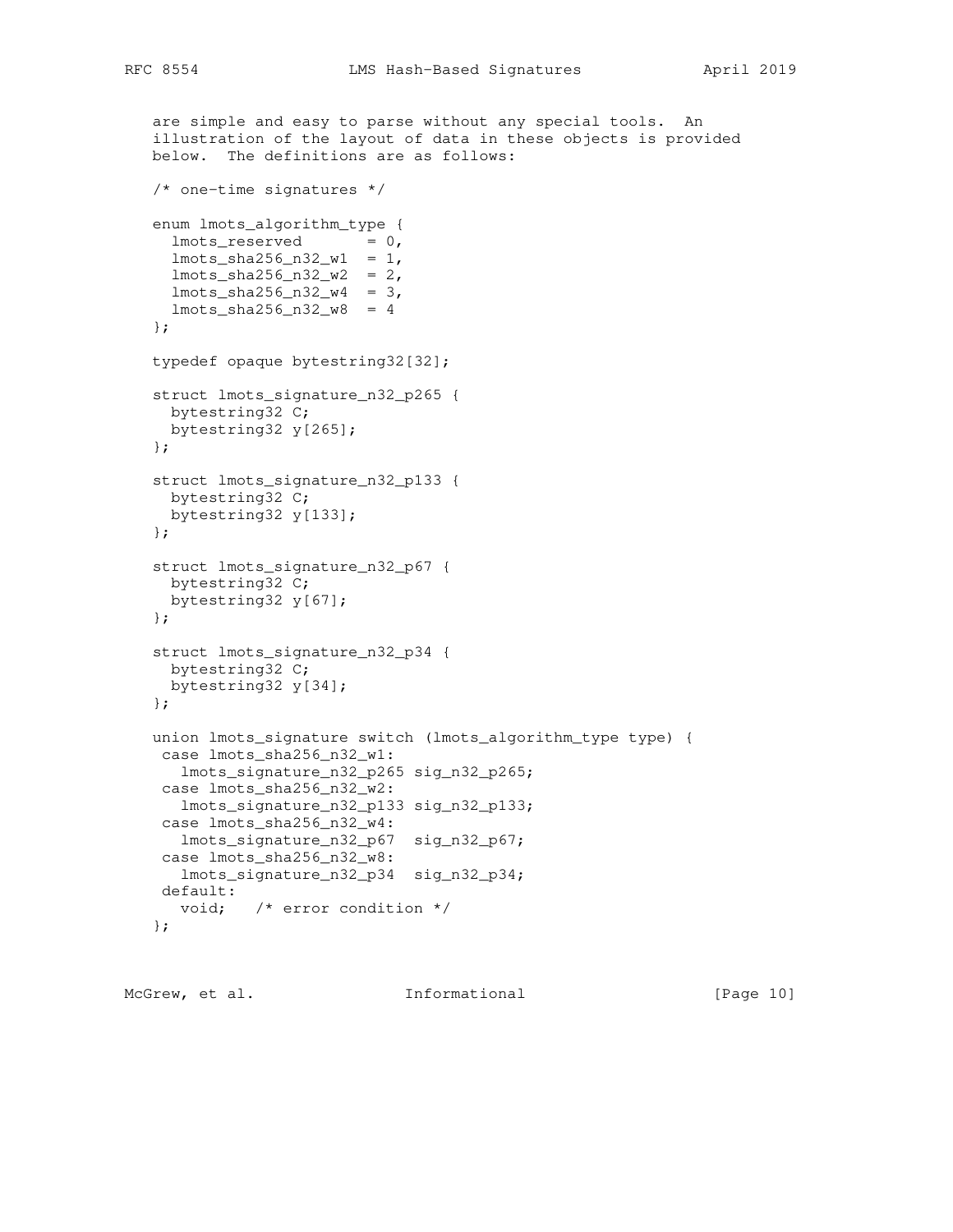```
 /* hash-based signatures (hbs) */
 enum lms_algorithm_type {
 lms\_reserved = 0,lms_sha256_n32_h5 = 5, lms_sha256_n32_h10 = 6,
 lms_{sha}256_n32_h15 = 7,lms_{sha}256_n32_h20 = 8, lms_sha256_n32_h25 = 9
 };
 /* leighton-micali signatures (lms) */
 union lms_path switch (lms_algorithm_type type) {
 case lms_sha256_n32_h5:
   bytestring32 path_n32_h5[5];
 case lms_sha256_n32_h10:
   bytestring32 path_n32_h10[10];
 case lms_sha256_n32_h15:
   bytestring32 path_n32_h15[15];
 case lms_sha256_n32_h20:
   bytestring32 path_n32_h20[20];
 case lms_sha256_n32_h25:
   bytestring32 path_n32_h25[25];
 default:
   void; /* error condition */
 };
 struct lms_signature {
 unsigned int q;
  lmots_signature lmots_sig;
  lms_path nodes;
 };
 struct lms_key_n32 {
  lmots_algorithm_type ots_alg_type;
  opaque I[16];
  opaque K[32];
 };
 union lms_public_key switch (lms_algorithm_type type) {
 case lms_sha256_n32_h5:
 case lms_sha256_n32_h10:
 case lms_sha256_n32_h15:
 case lms_sha256_n32_h20:
 case lms_sha256_n32_h25:
      lms_key_n32 z_n32;
```
McGrew, et al. **Informational** [Page 11]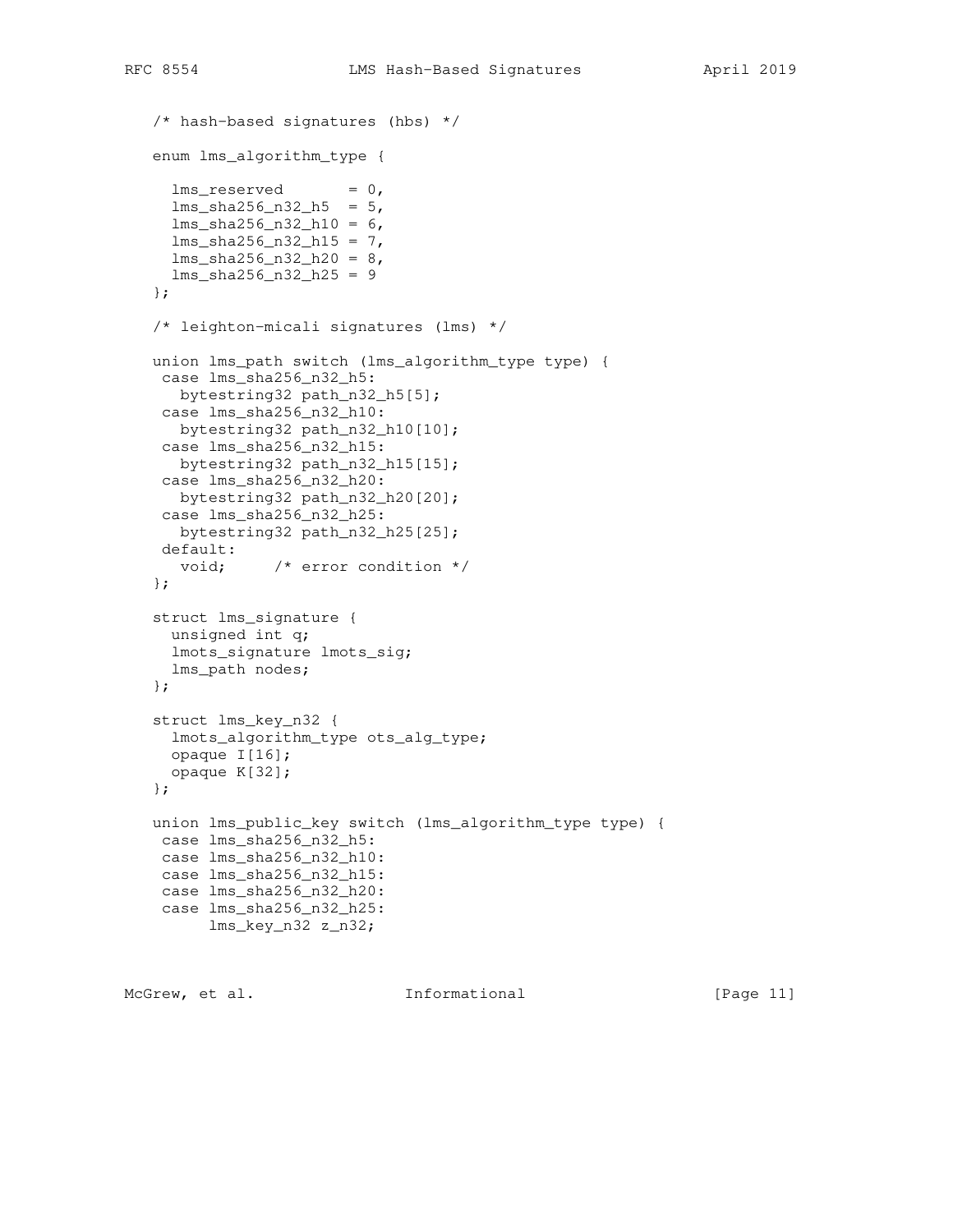```
 default:
  void; \frac{1}{2} /* error condition */
 };
 /* hierarchical signature system (hss) */
 struct hss_public_key {
 unsigned int L;
  lms_public_key pub;
 };
 struct signed_public_key {
  lms_signature sig;
  lms_public_key pub;
 };
 struct hss_signature {
  signed_public_key signed_keys<7>;
  lms_signature sig_of_message;
 };
```
4. LM-OTS One-Time Signatures

 This section defines LM-OTS signatures. The signature is used to validate the authenticity of a message by associating a secret private key with a shared public key. These are one-time signatures; each private key MUST be used at most one time to sign any given message.

 As part of the signing process, a digest of the original message is computed using the cryptographic hash function H (see Section  $4.1$ ), and the resulting digest is signed.

 In order to facilitate its use in an N-time signature system, the LM-OTS key generation, signing, and verification algorithms all take as input parameters I and q. The parameter I is a 16-byte string that indicates which Merkle tree this LM-OTS is used with. The parameter q is a 32-bit integer that indicates the leaf of the Merkle tree where the OTS public key appears. These parameters are used as part of the security string, as listed in Section 7.1. When the LM-OTS signature system is used outside of an N-time signature system, the value I MAY be used to differentiate this one-time signature from others; however, the value q MUST be set to the all zero value.

McGrew, et al. 1nformational [Page 12]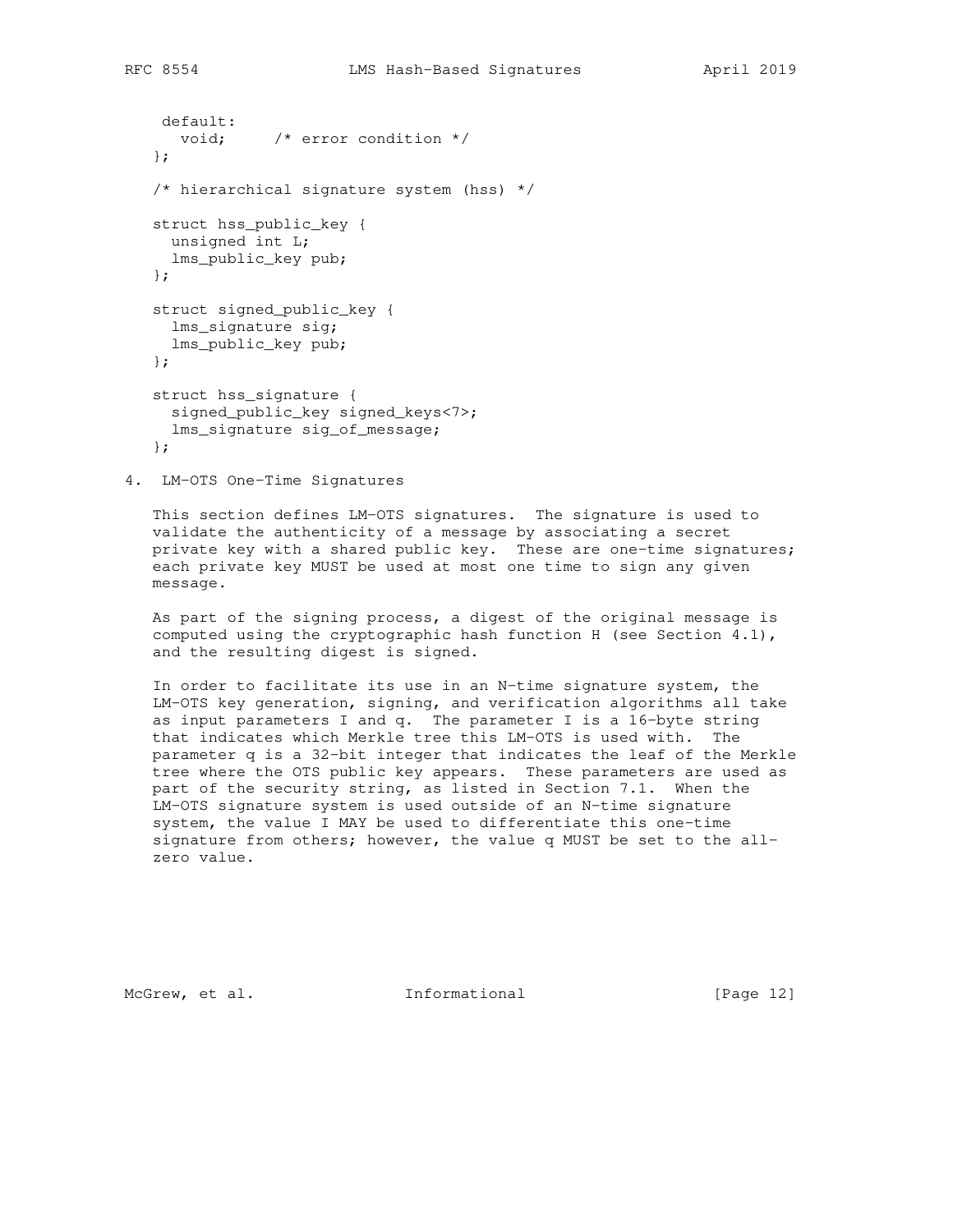## 4.1. Parameters

 The signature system uses the parameters n and w, which are both positive integers. The algorithm description also makes use of the internal parameters p and ls, which are dependent on n and w. These parameters are summarized as follows:

n : the number of bytes of the output of the hash function.

 w : the width (in bits) of the Winternitz coefficients; that is, the number of bits from the hash or checksum that is used with a single Winternitz chain. It is a member of the set { 1, 2, 4, 8 }.

 p : the number of n-byte string elements that make up the LM-OTS signature. This is a function of n and w; the values for the defined parameter sets are listed in Table 1; it can also be computed by the algorithm given in Appendix B.

 ls : the number of left-shift bits used in the checksum function Cksm (defined in Section 4.4).

 H : a second-preimage-resistant cryptographic hash function that accepts byte strings of any length and returns an n-byte string.

For more background on the cryptographic security requirements for H, see Section 9.

 The value of n is determined by the hash function selected for use as part of the LM-OTS algorithm; the choice of this value has a strong effect on the security of the system. The parameter w determines the length of the Winternitz chains computed as a part of the OTS signature (which involve  $2^w - 1$  invocations of the hash function); it has little effect on security. Increasing w will shorten the signature, but at a cost of a larger computation to generate and verify a signature. The values of p and ls are dependent on the choices of the parameters n and w, as described in Appendix B. Table 1 illustrates various combinations of n, w, p and ls, along with the resulting signature length.

 The value of w describes a space/time trade-off; increasing the value of w will cause the signature to shrink (by decreasing the value of p) while increasing the amount of time needed to perform operations with it: generate the public key and generate and verify the signature. In general, the LM-OTS signature is  $4+n*(p+1)$  bytes long, and public key generation will take  $p*(2^w - 1) + 1$  hash computations (and signature generation and verification will take approximately half that on average).

McGrew, et al. 1nformational [Page 13]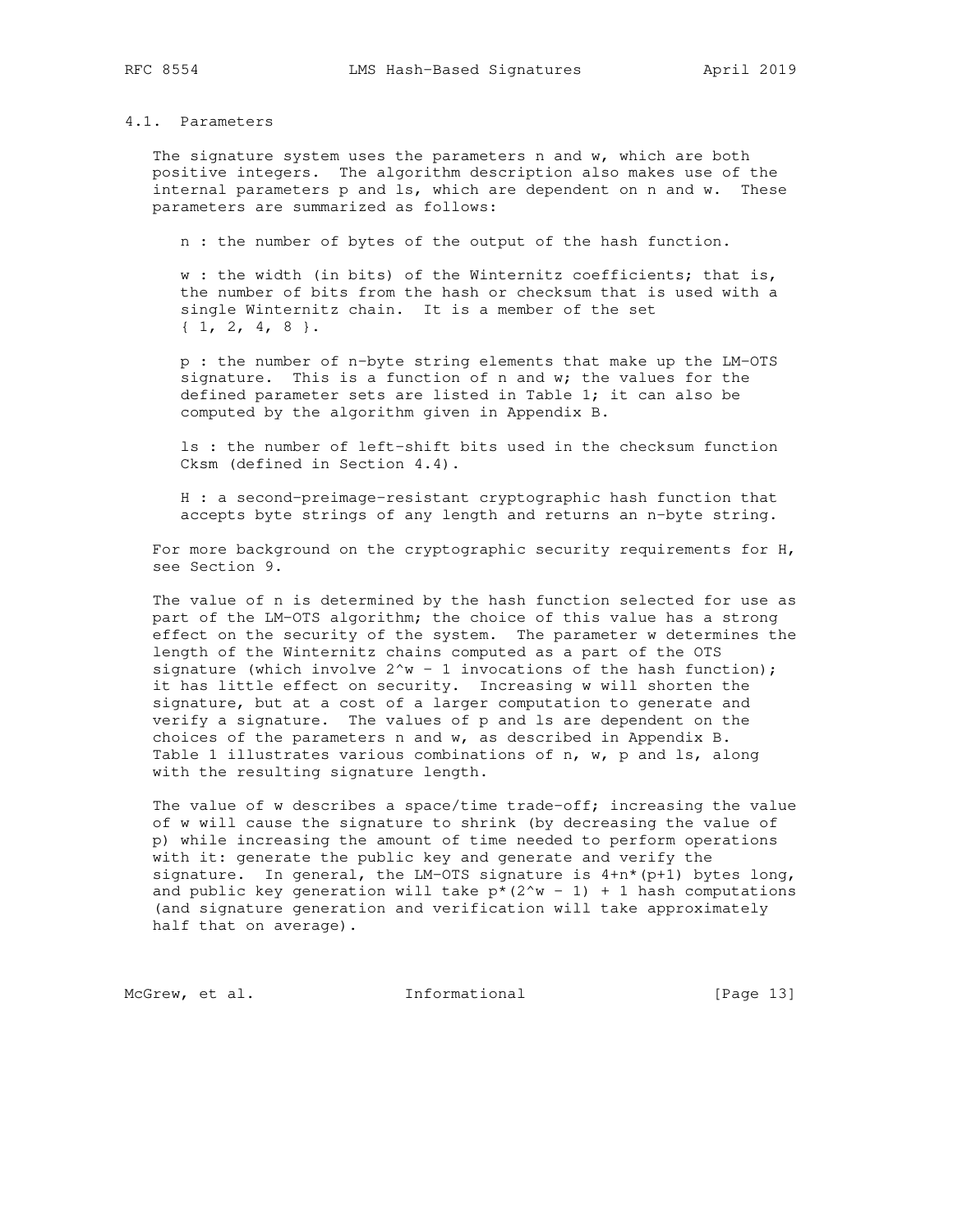| Parameter Set Name  | Η      | n  | W             | p   | ls | sig len |
|---------------------|--------|----|---------------|-----|----|---------|
| LMOTS_SHA256_N32_W1 | SHA256 | 32 |               | 265 |    | 8516    |
| LMOTS SHA256 N32 W2 | SHA256 | 32 | $\mathcal{L}$ | 133 | 6  | 4292    |
| LMOTS SHA256 N32 W4 | SHA256 | 32 | 4             | 67  | 4  | 2180    |
| LMOTS_SHA256_N32_W8 | SHA256 | 32 | 8             | 34  | O  | 1124    |

### Table 1

 Here SHA256 denotes the SHA-256 hash function defined in NIST standard [FIPS180].

4.2. Private Key

 The format of the LM-OTS private key is an internal matter to the implementation, and this document does not attempt to define it. One possibility is that the private key may consist of a typecode indicating the particular LM-OTS algorithm, an array x[] containing p n-byte strings, and the 16-byte string I and the 4-byte string q. This private key MUST be used to sign (at most) one message. The following algorithm shows pseudocode for generating a private key.

Algorithm 0: Generating a Private Key

- 1. Retrieve the values of q and I (the 16-byte identifier of the LMS public/private key pair) from the LMS tree that this LM-OTS private key will be used with
- 2. Set type to the typecode of the algorithm
- 3. Set n and p according to the typecode and Table 1
- 4. Compute the array x as follows: for (  $i = 0$ ;  $i < p$ ;  $i = i + 1$  ) { set x[i] to a uniformly random n-byte string }
- 5. Return u32str(type) || I || u32str(q) || x[0] || x[1] || ...  $\vert x[p-1] \vert$

 An implementation MAY use a pseudorandom method to compute x[i], as suggested in [Merkle79], page 46. The details of the pseudorandom method do not affect interoperability, but the cryptographic strength

McGrew, et al. 10 Informational 1999 [Page 14]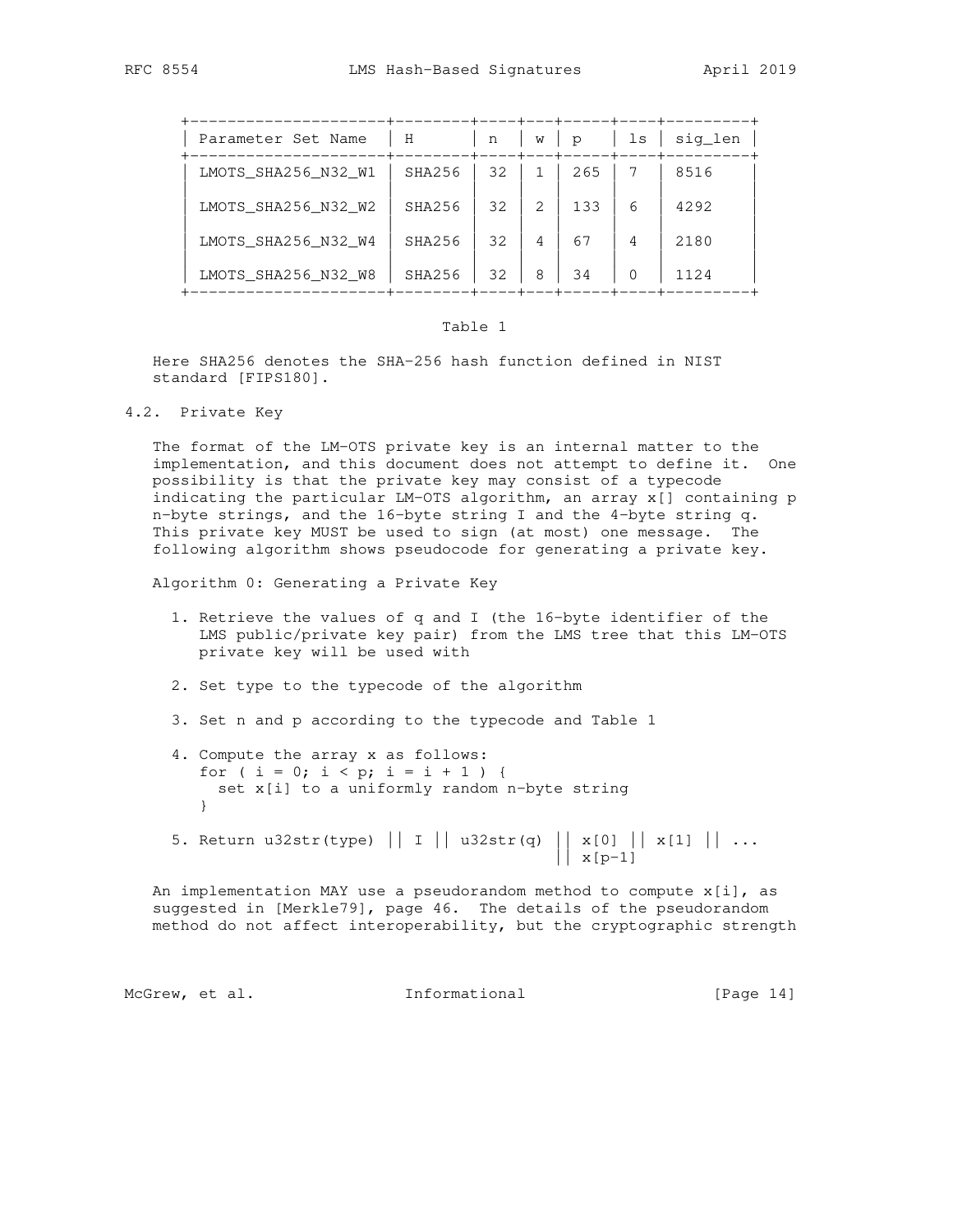MUST match that of the LM-OTS algorithm. Appendix A provides an example of a pseudorandom method for computing the LM-OTS private key.

4.3. Public Key

 The LM-OTS public key is generated from the private key by iteratively applying the function H to each individual element of x, for  $2^w - 1$  iterations, then hashing all of the resulting values.

 The public key is generated from the private key using the following algorithm, or any equivalent process.

```
 Algorithm 1: Generating a One-Time Signature Public Key From a
 Private Key
```
- 1. Set type to the typecode of the algorithm
- 2. Set the integers n, p, and w according to the typecode and Table 1
- 3. Determine x, I, and q from the private key
- 4. Compute the string K as follows: for (  $i = 0$ ;  $i < p$ ;  $i = i + 1$  ) {  $tmp = x[i]$ for (  $j = 0$ ;  $j < 2^w - 1$ ;  $j = j + 1$  ) { tmp = H(I || u32str(q) || u16str(i) || u8str(j) || tmp) }  $y[i] = tmp$  }  $K = H(I || u32str(q) || ul6str(D_PBLC) || y[0] || ... || y[p-1])$

5. Return u32str(type) || I || u32str(q) || K

 where D\_PBLC is the fixed two-byte value 0x8080, which is used to distinguish the last hash from every other hash in this system.

The public key is the value returned by Algorithm 1.

## 4.4. Checksum

 A checksum is used to ensure that any forgery attempt that manipulates the elements of an existing signature will be detected. This checksum is needed because an attacker can freely advance any of the Winternitz chains. That is, if this checksum were not present, then an attacker who could find a hash that has every digit larger than the valid hash could replace it (and adjust the Winternitz

McGrew, et al. 1nformational [Page 15]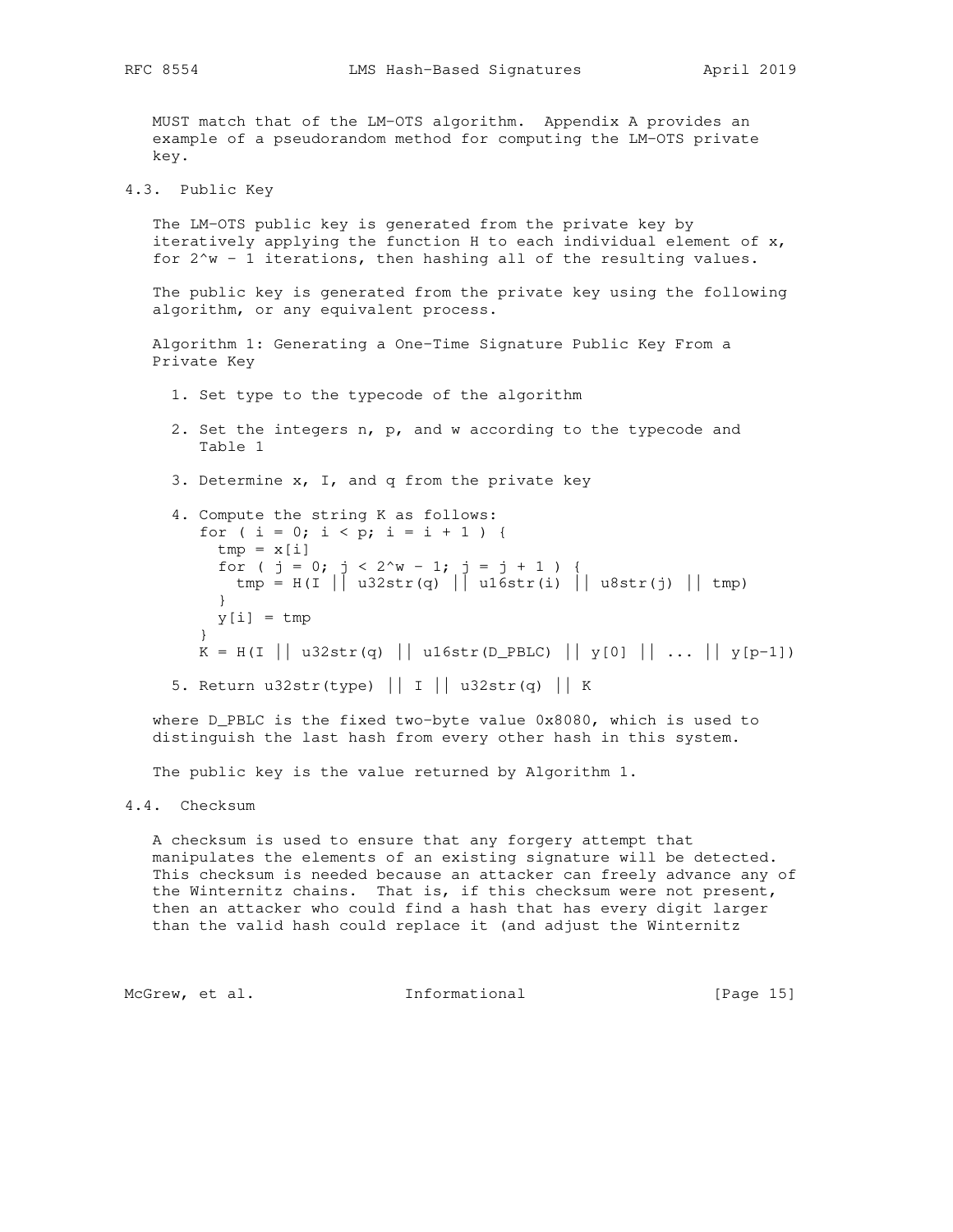chains). The security property that the checksum provides is detailed in Section 9. The checksum function Cksm is defined as follows, where S denotes the n-byte string that is input to that function, and the value sum is a 16-bit unsigned integer:

Algorithm 2: Checksum Calculation

```
sum = 0for ( i = 0; i < (n*8/w); i = i + 1 ) {
 sum = sum + (2^w - 1) - \text{coeff}(S, i, w) }
 return (sum << ls)
```
 ls is the parameter that shifts the significant bits of the checksum into the positions that will actually be used by the coef function when encoding the digits of the checksum. The actual 1s parameter is a function of the n and w parameters; the values for the currently defined parameter sets are shown in Table 1. It is calculated by the algorithm given in Appendix B.

 Because of the left-shift operation, the rightmost bits of the result of Cksm will often be zeros. Due to the value of p, these bits will not be used during signature generation or verification.

4.5. Signature Generation

 The LM-OTS signature of a message is generated by doing the following in sequence: prepending the LMS key identifier I, the LMS leaf identifier q, the value D\_MESG (0x8181), and the randomizer C to the message; computing the hash; concatenating the checksum of the hash to the hash itself; considering the resulting value as a sequence of w-bit values; and using each of the w-bit values to determine the number of times to apply the function H to the corresponding element of the private key. The outputs of the function H are concatenated together and returned as the signature. The pseudocode for this procedure is shown below.

 Algorithm 3: Generating a One-Time Signature From a Private Key and a Message

1. Set type to the typecode of the algorithm

2. Set n, p, and w according to the typecode and Table 1

3. Determine x, I, and q from the private key

4. Set C to a uniformly random n-byte string

McGrew, et al. 1nformational [Page 16]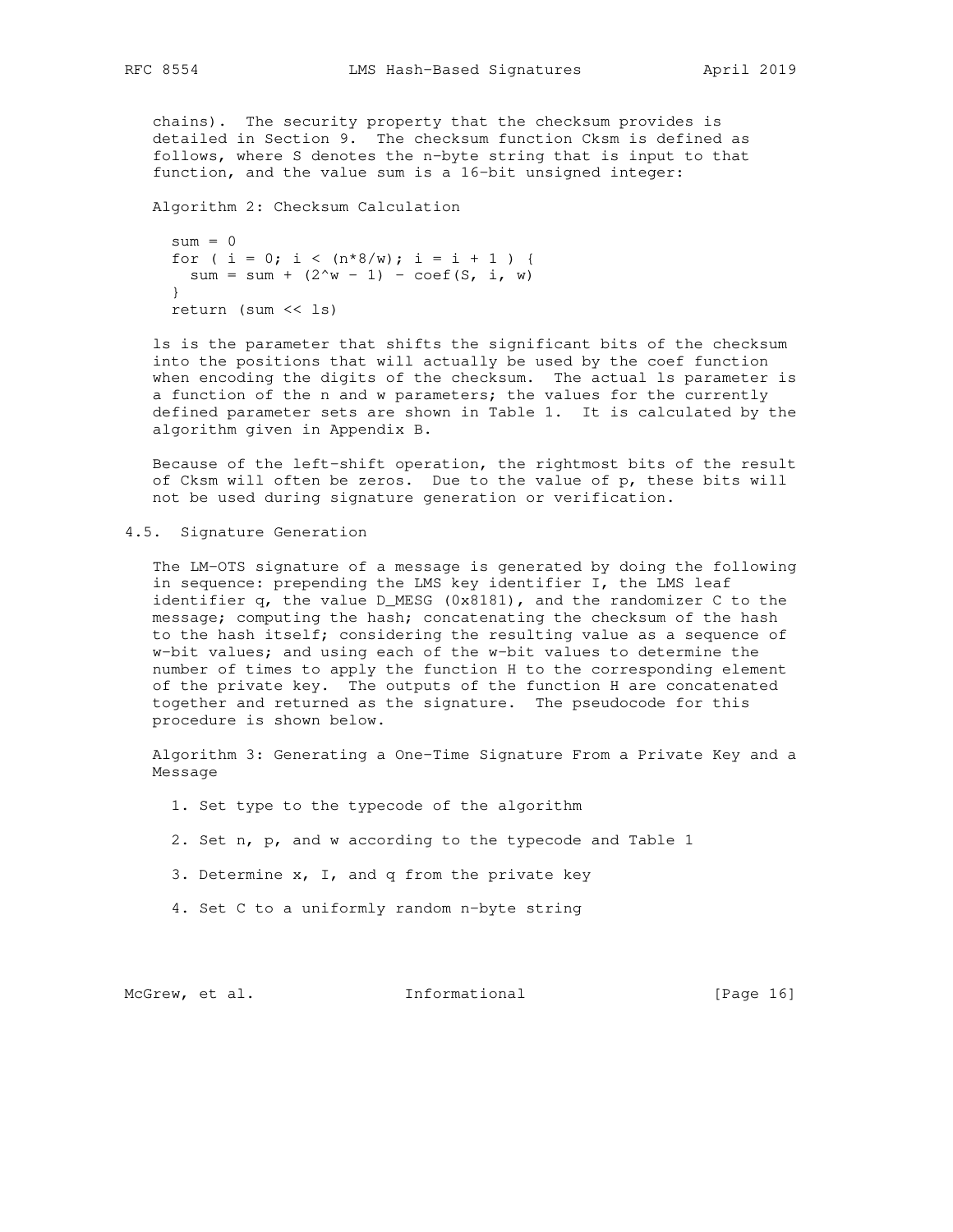```
 5. Compute the array y as follows:
        Q = H(I || u32str(q) || ul6str(D_MESG) || C || message)for ( i = 0; i < p; i = i + 1 ) {
         a = \text{coef}(Q \mid \text{Cksm}(Q), i, w)tmp = x[i]for ( j = 0; j < a; j = j + 1 ) {
          \text{tmp} = H(I || u32str(q) || u16str(i) || u8str(j) || tmp) }
         y[i] = tmp }
```
6. Return u32str(type)  $||C||y[0] ||... ||y[p-1]$ 

 Note that this algorithm results in a signature whose elements are intermediate values of the elements computed by the public key algorithm in Section 4.3.

 The signature is the string returned by Algorithm 3. Section 3.3 formally defines the structure of the string as the lmots\_signature union.

4.6. Signature Verification

 In order to verify a message with its signature (an array of n-byte strings, denoted as  $y$ , the receiver must "complete" the chain of iterations of H using the w-bit coefficients of the string resulting from the concatenation of the message hash and its checksum. This computation should result in a value that matches the provided public key.

Algorithm 4a: Verifying a Signature and Message Using a Public Key

- 1. If the public key is not at least four bytes long, return INVALID.
- 2. Parse pubtype, I, q, and K from the public key as follows: a. pubtype = strTou32(first 4 bytes of public key)
	- b. Set n according to the pubkey and Table 1; if the public key is not exactly 24 + n bytes long, return INVALID.
	- c.  $I = \text{next} 16$  bytes of public key
	- d. q = strTou32(next 4 bytes of public key)
	- e. K = next n bytes of public key

McGrew, et al. **Informational** [Page 17]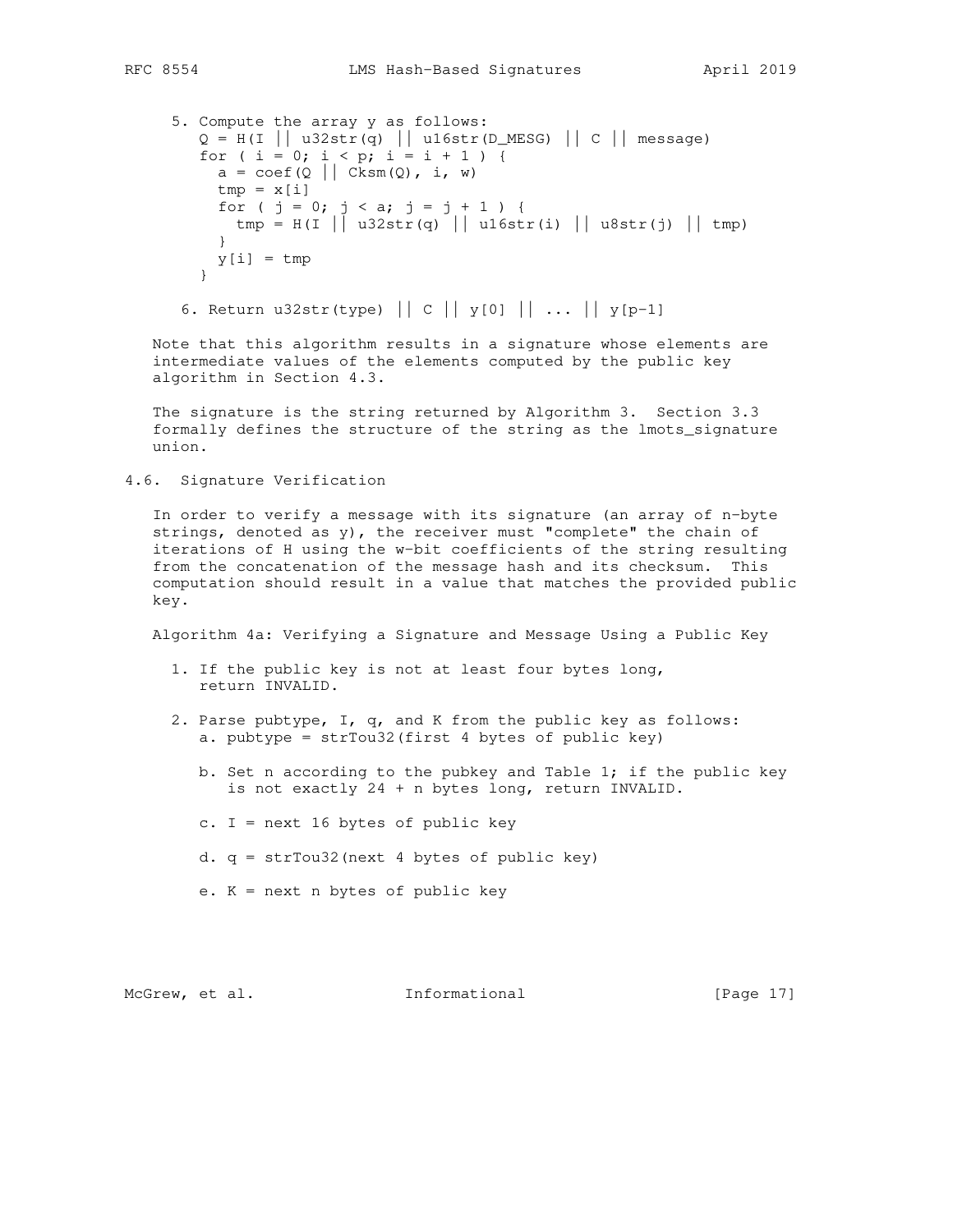- - 3. Compute the public key candidate Kc from the signature, message, pubtype, and the identifiers I and q obtained from the public key, using Algorithm 4b. If Algorithm 4b returns INVALID, then return INVALID.
	- 4. If Kc is equal to K, return VALID; otherwise, return INVALID.

 Algorithm 4b: Computing a Public Key Candidate Kc from a Signature, Message, Signature Typecode pubtype, and Identifiers I, q

- 1. If the signature is not at least four bytes long, return INVALID.
- 2. Parse sigtype, C, and y from the signature as follows: a. sigtype = strTou32(first 4 bytes of signature)
	- b. If sigtype is not equal to pubtype, return INVALID.
	- c. Set n and p according to the pubtype and Table 1; if the signature is not exactly  $4 + n * (p+1)$  bytes long, return INVALID.
	- d. C = next n bytes of signature
	- e.  $y[0]$  = next n bytes of signature  $y[1]$  = next n bytes of signature ...  $y[p-1]$  = next n bytes of signature
- 3. Compute the string Kc as follows:  $Q = H(I || u32str(q) || u16str(D_MESG) || C || message)$ for (  $i = 0$ ;  $i < p$ ;  $i = i + 1$  ) {  $a = \text{coeff}(Q \mid \text{Cksm}(Q), i, w)$  $tmp = y[i]$ for (  $j = a$ ;  $j < 2^w - 1$ ;  $j = j + 1$  ) { tmp = H(I || u32str(q) || u16str(i) || u8str(j) || tmp) }  $z[i]$  = tmp }  $KC = H(I || u32str(q) || u16str(D_PBLC) ||$  $z[0]$   $|z[1]$   $|...$   $|z[p-1]$

4. Return Kc.

McGrew, et al. **Informational** [Page 18]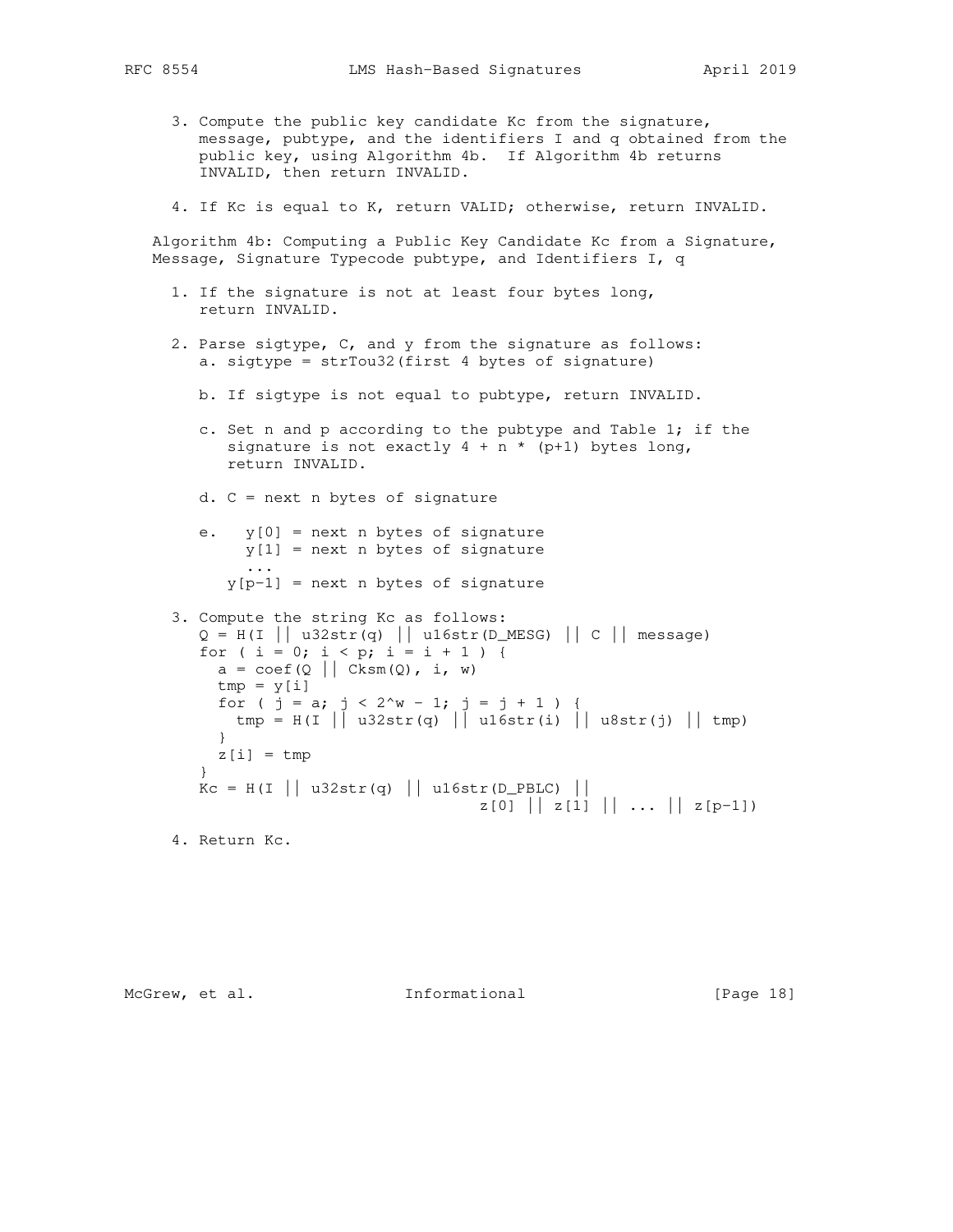## 5. Leighton-Micali Signatures

 The Leighton-Micali Signature (LMS) method can sign a potentially large but fixed number of messages. An LMS system uses two cryptographic components: a one-time signature method and a hash function. Each LMS public/private key pair is associated with a perfect binary tree, each node of which contains an m-byte value, where m is the output length of the hash function. Each leaf of the tree contains the value of the public key of an LM-OTS public/private key pair. The value contained by the root of the tree is the LMS public key. Each interior node is computed by applying the hash function to the concatenation of the values of its children nodes.

 Each node of the tree is associated with a node number, an unsigned integer that is denoted as node\_num in the algorithms below, which is computed as follows. The root node has node number 1; for each node with node number  $N < 2<sup>h</sup>$  (where h is the height of the tree), its left child has node number 2\*N, while its right child has node number 2\*N + 1. The result of this is that each node within the tree will have a unique node number, and the leaves will have node numbers  $2^h$ ,  $(2^h) + 1$ ,  $(2^h) + 2$ , ...,  $(2^h) + (2^h) - 1$ . In general, the j-th node at level i has node number  $2^i + j$ . The node number can conveniently be computed when it is needed in the LMS algorithms, as described in those algorithms.

## 5.1. Parameters

An LMS system has the following parameters:

- h : the height of the tree
- m : the number of bytes associated with each node

 H : a second-preimage-resistant cryptographic hash function that accepts byte strings of any length and returns an m-byte string.

There are 2^h leaves in the tree.

 The overall strength of LMS signatures is governed by the weaker of the hash function used within the LM-OTS and the hash function used within the LMS system. In order to minimize the risk, these two hash functions SHOULD be the same (so that an attacker could not take advantage of the weaker hash function choice).

McGrew, et al. 1nformational [Page 19]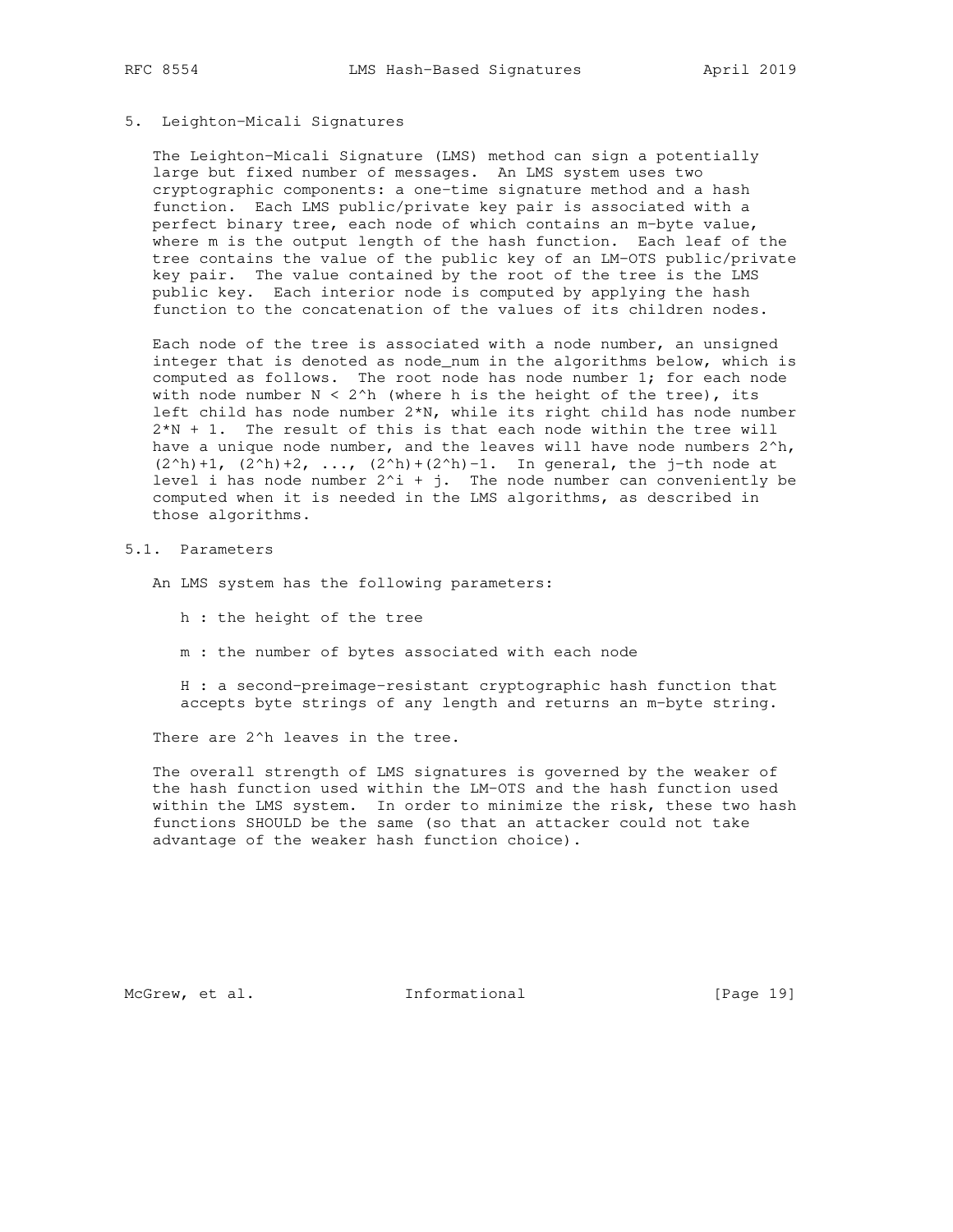| Name               | Η      | m  | h  |
|--------------------|--------|----|----|
| LMS SHA256 M32 H5  | SHA256 | 32 | 5  |
| LMS_SHA256_M32_H10 | SHA256 | 32 | 10 |
| LMS_SHA256_M32_H15 | SHA256 | 32 | 15 |
| LMS SHA256 M32 H20 | SHA256 | 32 | 20 |
| LMS_SHA256_M32_H25 | SHA256 | 32 | 25 |

## Table 2

#### 5.2. LMS Private Key

 The format of the LMS private key is an internal matter to the implementation, and this document does not attempt to define it. One possibility is that it may consist of an array OTS\_PRIV[] of 2^h LM-OTS private keys and the leaf number q of the next LM-OTS private key that has not yet been used. The q-th element of OTS\_PRIV[] is generated using Algorithm 0 with the identifiers I, q. The leaf number q is initialized to zero when the LMS private key is created. The process is as follows:

Algorithm 5: Computing an LMS Private Key.

- 1. Determine h and m from the typecode and Table 2.
- 2. Set I to a uniformly random 16-byte string.
- 3. Compute the array OTS\_PRIV[] as follows: for (  $q = 0$ ;  $q < 2^h$ ;  $q = q + 1$ ) { OTS\_PRIV[q] = LM-OTS private key with identifiers I, q }

 An LMS private key MAY be generated pseudorandomly from a secret value; in this case, the secret value MUST be at least m bytes long and uniformly random and MUST NOT be used for any other purpose than the generation of the LMS private key. The details of how this process is done do not affect interoperability; that is, the public key verification operation is independent of these details. Appendix A provides an example of a pseudorandom method for computing an LMS private key.

McGrew, et al. 1nformational [Page 20]

<sup>4.</sup>  $q = 0$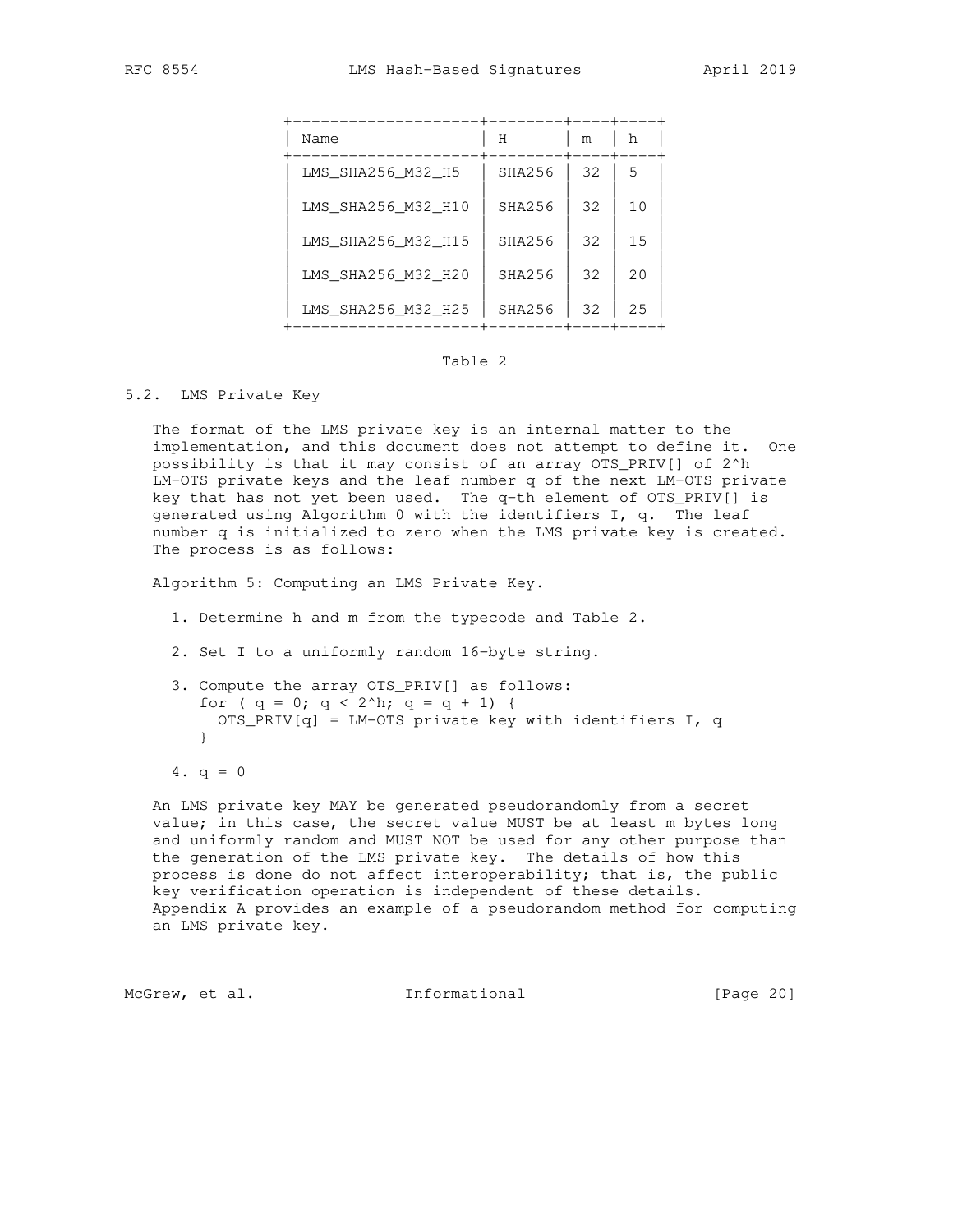The signature-generation logic uses q as the next leaf to use; hence, step 4 starts it off at the leftmost leaf. Because the signature process increments q after the signature operation, the first signature will have q=0.

## 5.3. LMS Public Key

 An LMS public key is defined as follows, where we denote the public key final hash value (namely, the K value computed in Algorithm 1) associated with the i-th LM-OTS private key as OTS\_PUB\_HASH[i], with i ranging from 0 to  $(2<sup>h</sup>)-1$ . Each instance of an LMS public/private key pair is associated with a balanced binary tree, and the nodes of that tree are indexed from 1 to  $2^{(h+1)-1}$ . Each node is associated with an m-byte string. The string for the r-th node is denoted as T[r] and defined as

```
if r >= 2^h:
    H(I||u32str(r)||u16str(D_LEAF)||0TS_PUB_HASH[r-2^h]) else
    H(I||u32str(r)||u16str(D_INTR)||T[2*r][|T[2*r+1])
```
 where D\_LEAF is the fixed two-byte value 0x8282 and D\_INTR is the fixed two-byte value 0x8383, both of which are used to distinguish this hash from every other hash in this system.

When we have  $r > = 2^h$ , then we are processing a leaf node (and thus hashing only a single LM-OTS public key). When we have  $r < 2<sup>h</sup>$ , then we are processing an internal node -- that is, a node with two child nodes that we need to combine.

The LMS public key can be represented as the byte string

u32str(type)  $||$  u32str(otstype)  $||$  I  $||$  T[1]

 Section 3.3 specifies the format of the type variable. The value otstype is the parameter set for the LM-OTS public/private key pairs used. The value I is the private key identifier and is the value used for all computations for the same LMS tree. The value T[1] can be computed via recursive application of the above equation or by any equivalent method. An iterative procedure is outlined in Appendix C.

McGrew, et al. 1nformational [Page 21]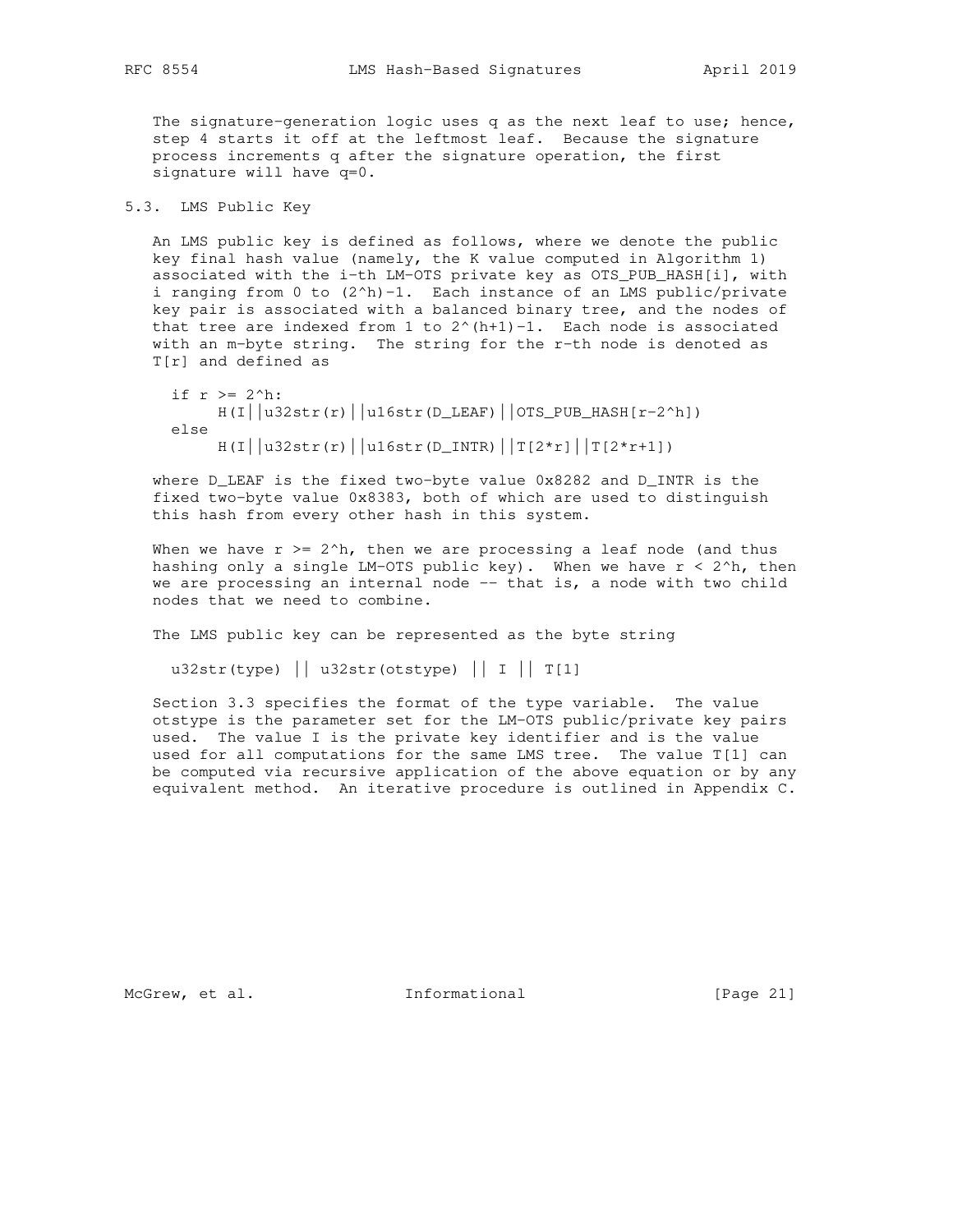## 5.4. LMS Signature

An LMS signature consists of

 the number q of the leaf associated with the LM-OTS signature, as a four-byte unsigned integer in network byte order, an LM-OTS signature,

a typecode indicating the particular LMS algorithm,

 an array of h m-byte values that is associated with the path through the tree from the leaf associated with the LM-OTS signature to the root.

Symbolically, the signature can be represented as

 u32str(q) || lmots\_signature || u32str(type) || path[0] || path[1] || path[2] || ... || path[h-1]

 Section 3.3 formally defines the format of the signature as the lms\_signature structure. The array for a tree with height h will have h values and contains the values of the siblings of (that is, is adjacent to) the nodes on the path from the leaf to the root, where the sibling to node A is the other node that shares node A's parent. In the signature, 0 is counted from the bottom level of the tree, and so path[0] is the value of the node adjacent to leaf node  $q$ ; path[1] is the second-level node that is adjacent to leaf node q's parent, and so on up the tree until we get to path[h-1], which is the value of the next-to-the-top-level node whose branch the leaf node q does not reside in.

Below is a simple example of the authentication path for  $h=3$  and  $q=2$ . The leaf marked OTS is the one-time signature that is used to sign the actual message. The nodes on the path from the OTS public key to the root are marked with a  $*$ , while the nodes that are used within the path array are marked with  $**$ . The values in the path array are those nodes that are siblings of the nodes on the path; path[0] is the leaf\*\* node that is adjacent to the OTS public key (which is the start of the path); path[1] is the  $T[4]^{**}$  node that is the sibling of the second node  $T[5]^*$  on the path, and path[2] is the  $T[3]^{**}$  node that is the sibling of the third node  $T[2]$ \* on the path.

McGrew, et al. 1nformational [Page 22]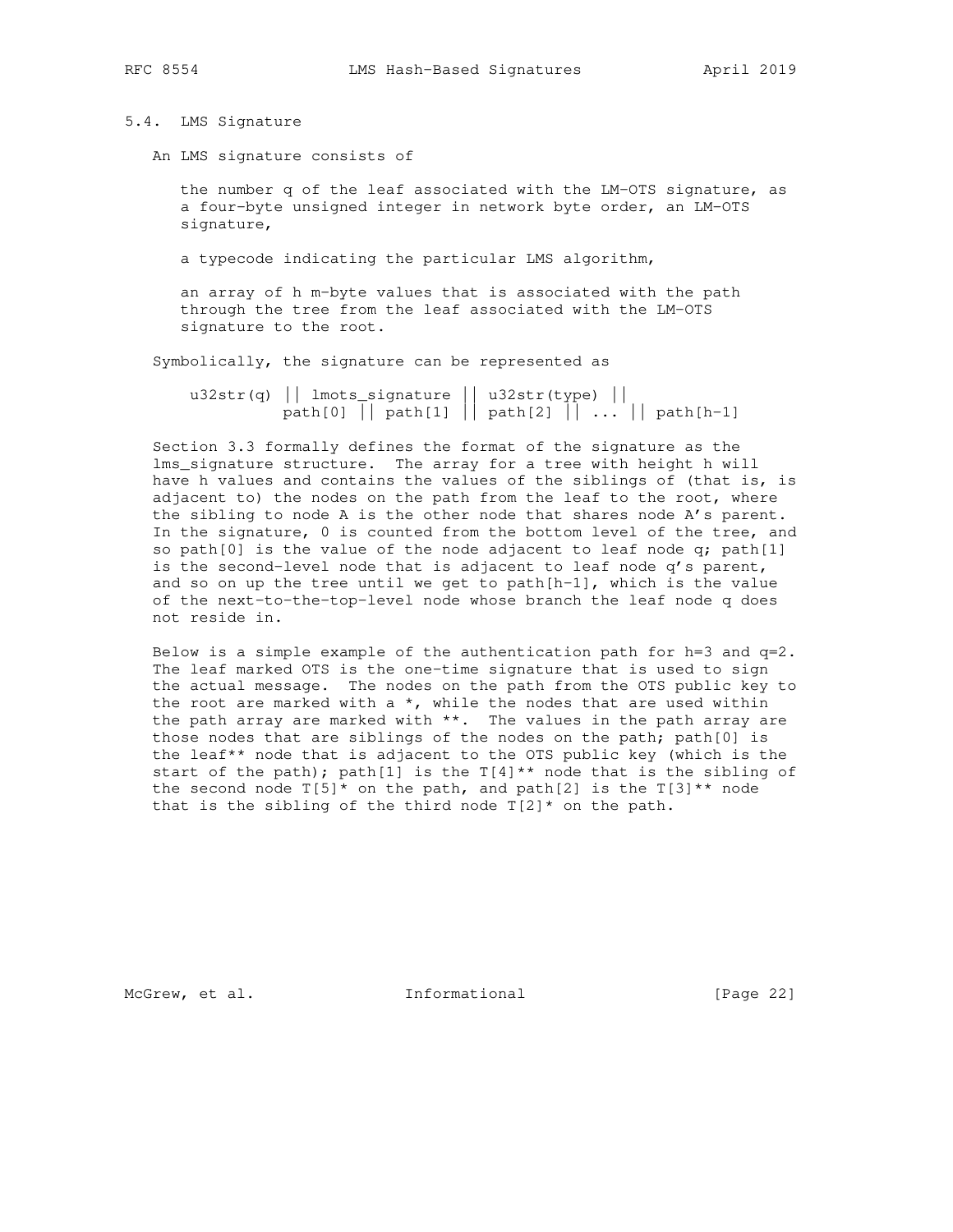

 The idea behind this authentication path is that it allows us to validate the OTS hash with using h path array values and hash computations. What the verifier does is recompute the hashes up the path; first, it hashes the given OTS and path[0] value, giving a tentative T[5]' value. Then, it hashes its path[1] and tentative T[5]' value to get a tentative T[2]' value. Then, it hashes that and the path[2] value to get a tentative Root' value. If that value is the known public key of the Merkle tree, then we can assume that the value  $T[2]'$  it got was the correct  $T[2]$  value in the original tree, and so the T[5]' value it got was the correct T[5] value in the original tree, and so the OTS public key is the same as in the original and, hence, is correct.

#### 5.4.1. LMS Signature Generation

 To compute the LMS signature of a message with an LMS private key, the signer first computes the LM-OTS signature of the message using the leaf number of the next unused LM-OTS private key. The leaf number q in the signature is set to the leaf number of the LMS private key that was used in the signature. Before releasing the signature, the leaf number q in the LMS private key MUST be incremented to prevent the LM-OTS private key from being used again. If the LMS private key is maintained in nonvolatile memory, then the implementation MUST ensure that the incremented value has been stored before releasing the signature. The issue this tries to prevent is a scenario where a) we generate a signature using one LM-OTS private key and release it to the application, b) before we update the nonvolatile memory, we crash, and c) we reboot and generate a second signature using the same LM-OTS private key. With two different signatures using the same LM-OTS private key, an attacker could potentially generate a forged signature of a third message.

McGrew, et al. 1nformational [Page 23]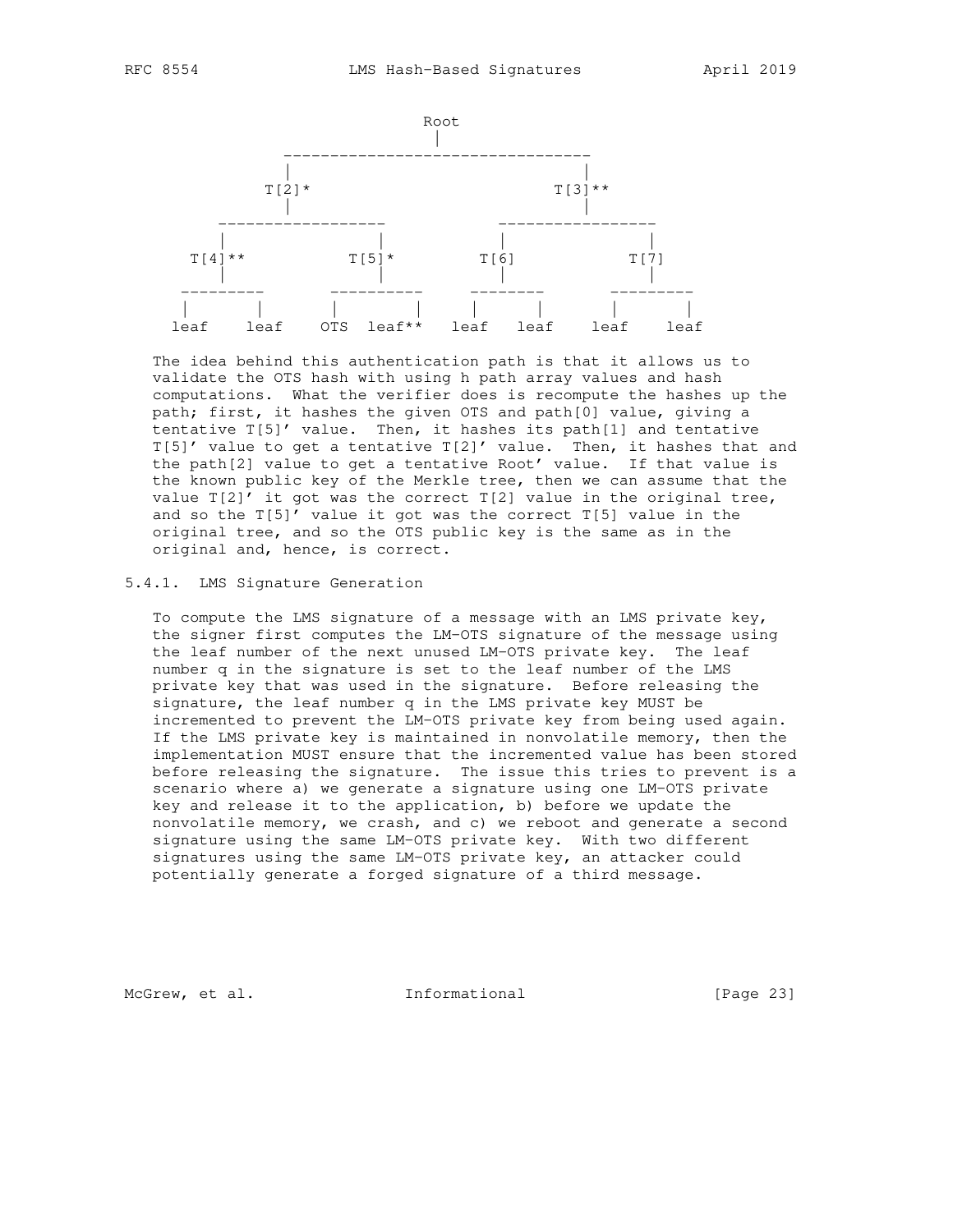The array of node values in the signature MAY be computed in any way. There are many potential time/storage trade-offs that can be applied. The fastest alternative is to store all of the nodes of the tree and set the array in the signature by copying them; pseudocode to do so appears in Appendix D. The least storage-intensive alternative is to recompute all of the nodes for each signature. Note that the details of this procedure are not important for interoperability; it is not necessary to know any of these details in order to perform the signature-verification operation. The internal nodes of the tree need not be kept secret, and thus a node-caching scheme that stores only internal nodes can sidestep the need for strong protections.

 Several useful time/storage trade-offs are described in the "Small- Memory LM Schemes" section of [USPTO5432852].

5.4.2. LMS Signature Verification

 An LMS signature is verified by first using the LM-OTS signature verification algorithm (Algorithm 4b) to compute the LM-OTS public key from the LM-OTS signature and the message. The value of that public key is then assigned to the associated leaf of the LMS tree, and then the root of the tree is computed from the leaf value and the array path[] as described in Algorithm 6 below. If the root value matches the public key, then the signature is valid; otherwise, the signature verification fails.

Algorithm 6: LMS Signature Verification

- 1. If the public key is not at least eight bytes long, return INVALID.
- 2. Parse pubtype, I, and T[1] from the public key as follows:
	- a. pubtype = strTou32(first 4 bytes of public key)
	- b. ots\_typecode = strTou32(next 4 bytes of public key)
	- c. Set m according to pubtype, based on Table 2.
	- d. If the public key is not exactly 24 + m bytes long, return INVALID.
	- e. I = next 16 bytes of the public key
	- f.  $T[1]$  = next m bytes of the public key

McGrew, et al. 1nformational [Page 24]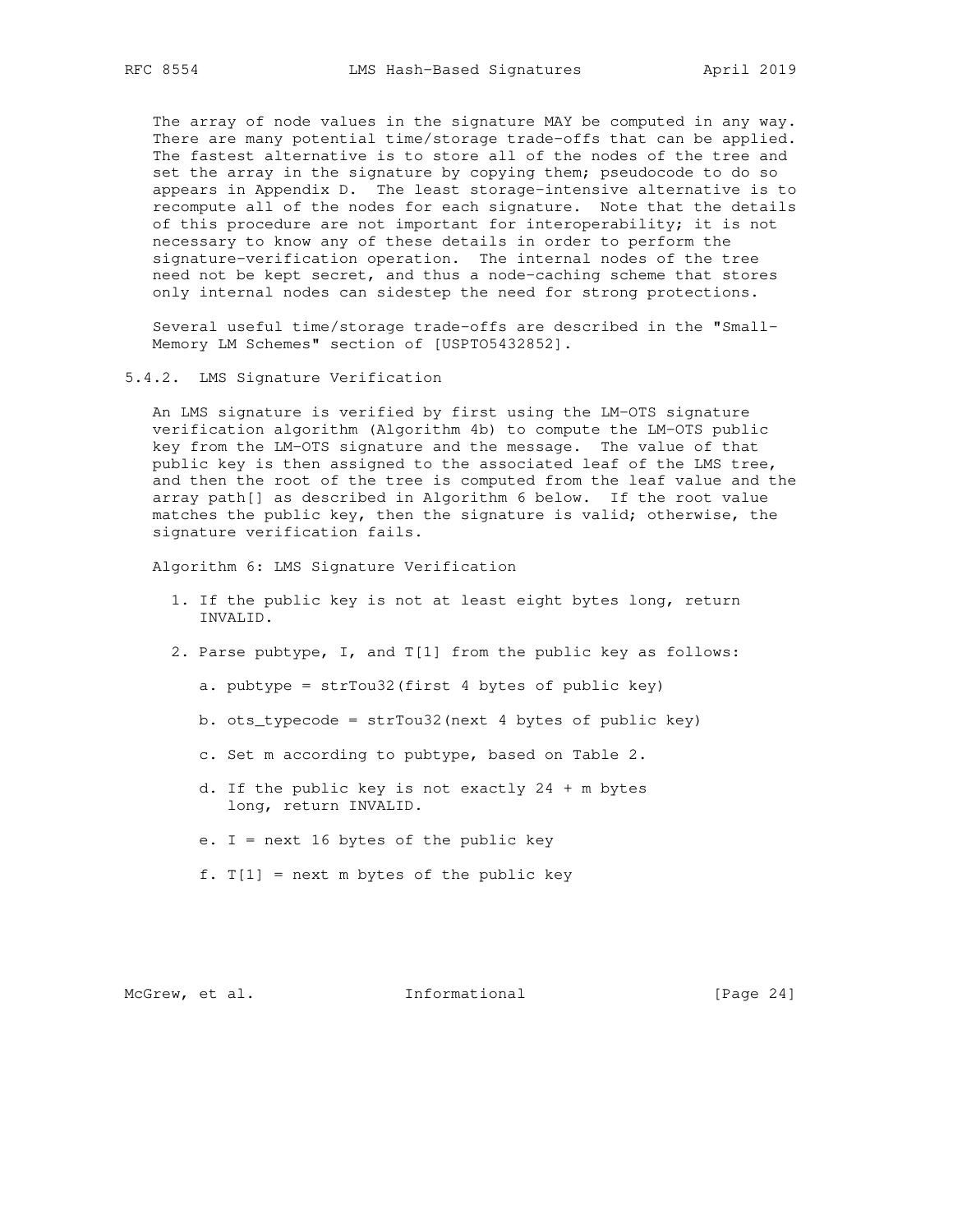- 3. Compute the LMS Public Key Candidate Tc from the signature, message, identifier, pubtype, and ots\_typecode, using Algorithm 6a.
- 4. If Tc is equal to T[1], return VALID; otherwise, return INVALID.

 Algorithm 6a: Computing an LMS Public Key Candidate from a Signature, Message, Identifier, and Algorithm Typecodes

- 1. If the signature is not at least eight bytes long, return INVALID.
- 2. Parse sigtype, q, lmots\_signature, and path from the signature as follows:
	- a. q = strTou32(first 4 bytes of signature)
	- b. otssigtype = strTou32(next 4 bytes of signature)
	- c. If otssigtype is not the OTS typecode from the public key, return INVALID.
	- d. Set n, p according to otssigtype and Table 1; if the signature is not at least  $12 + n * (p + 1)$  bytes long, return INVALID.
	- e. lmots\_signature = bytes 4 through  $7 + n * (p + 1)$ of signature
	- f. sigtype = strTou32(bytes  $8 + n * (p + 1)$ ) through  $11 + n * (p + 1)$  of signature)
	- g. If sigtype is not the LM typecode from the public key, return INVALID.

h. Set m, h according to sigtype and Table 2.

- i. If q >= 2^h or the signature is not exactly  $12 + n * (p + 1) + m * h$  bytes long, return INVALID.
- j. Set path as follows: path[0] = next m bytes of signature  $path[1] = next m bytes of signature$  ... path[h-1] = next m bytes of signature

McGrew, et al. 1nformational [Page 25]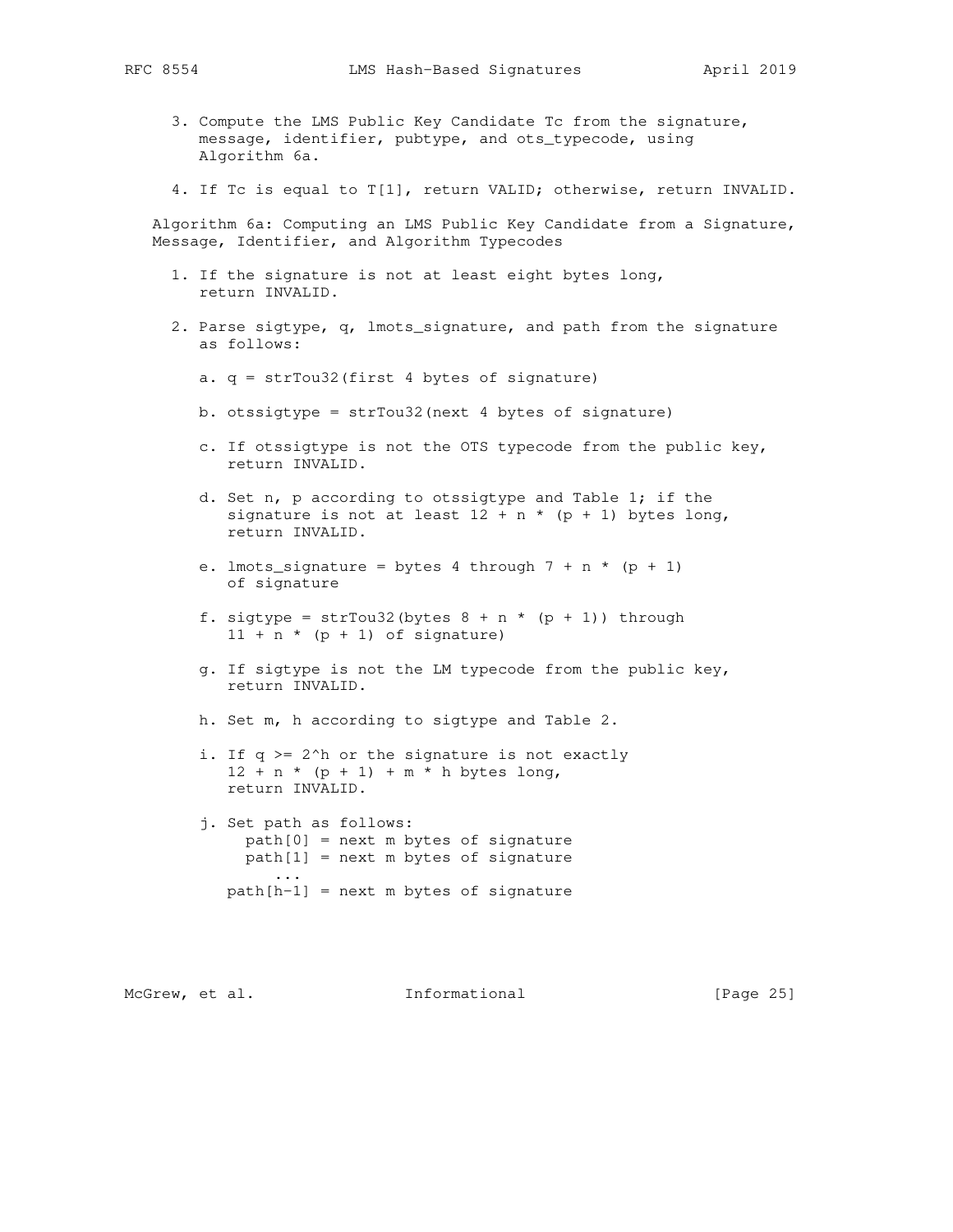3. Kc = candidate public key computed by applying Algorithm 4b to the signature lmots\_signature, the message, and the identifiers I, q

```
 4. Compute the candidate LMS root value Tc as follows:
       node\_num = 2^h + qtmp = H(I || u32str(node_name) || u16str(D_LEAF) || Kc)i = 0while (node_num > 1) {
          if (node_num is odd):
           tmp = H(I||u32str(node_number/2)||u16str(D_INTR)||path[i]|tmp) else:
           tmp = H(I||u32str(node_number/2)||u16str(D_INTR)||tmp||path[i]) node_num = node_num/2
         i = i + 1 }
       Tc = tmp
```
- 5. Return Tc.
- 6. Hierarchical Signatures

 In scenarios where it is necessary to minimize the time taken by the public key generation process, the Hierarchical Signature System (HSS) can be used. This hierarchical scheme, which we describe in this section, uses the LMS scheme as a component. In HSS, we have a sequence of L LMS trees, where the public key for the first LMS tree is included in the public key of the HSS system, each LMS private key signs the next LMS public key, and the last LMS private key signs the actual message. For example, if we have a three-level hierarchy (L=3), then to sign a message, we would have:

 The first LMS private key (level 0) signs a level 1 LMS public key.

 The second LMS private key (level 1) signs a level 2 LMS public key.

The third LMS private key (level 2) signs the message.

The root of the level 0 LMS tree is contained in the HSS public key.

To verify the LMS signature, we would verify all the signatures:

 We would verify that the level 1 LMS public key is correctly signed by the level 0 signature.

McGrew, et al. 1nformational [Page 26]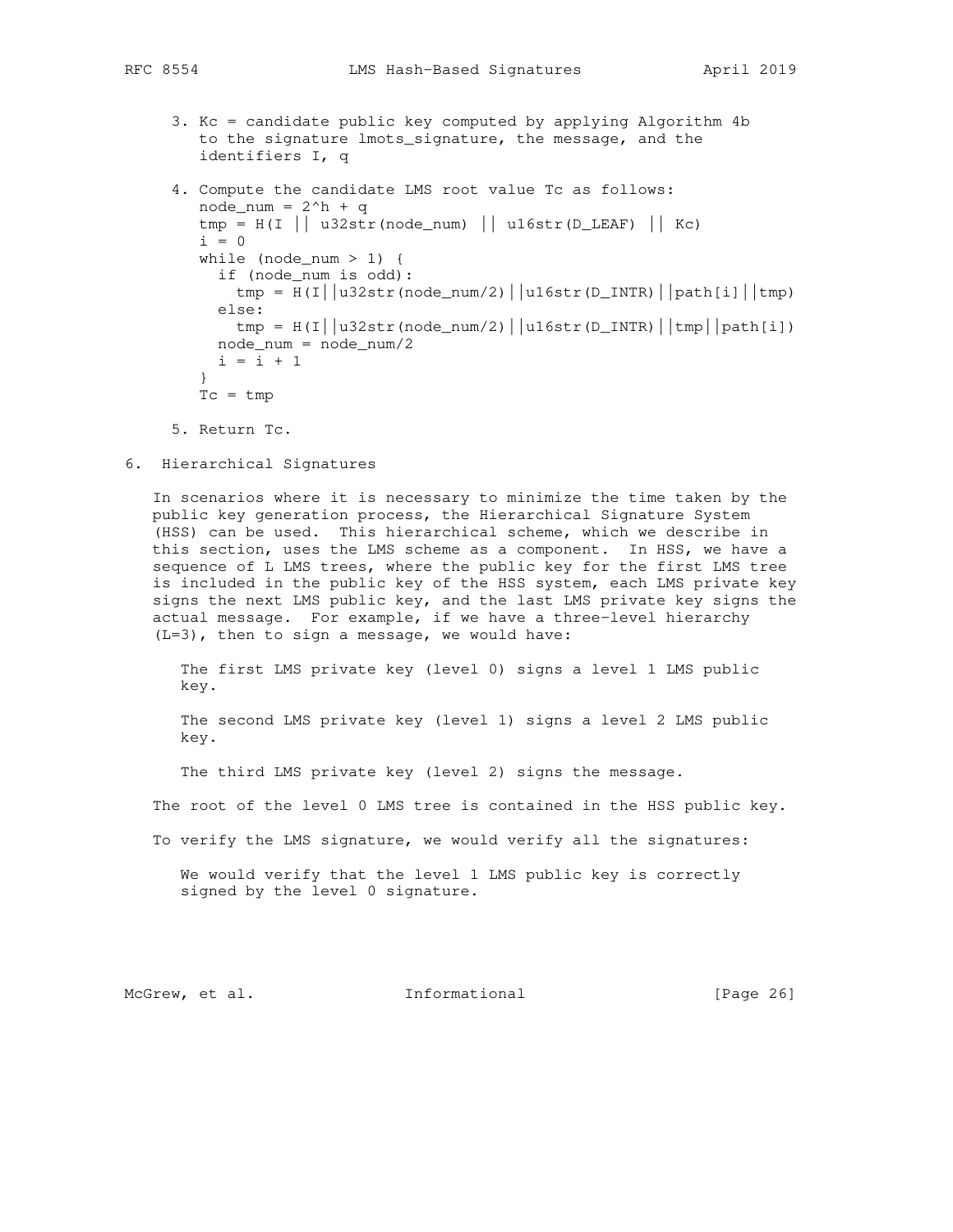We would verify that the level 2 LMS public key is correctly signed by the level 1 signature.

 We would verify that the message is correctly signed by the level 2 signature.

 We would accept the HSS signature only if all the signatures validated.

 During the signature-generation process, we sign messages with the lowest (level L-1) LMS tree. Once we have used all the leafs in that tree to sign messages, we would discard it, generate a fresh LMS tree, and sign it with the next (level L-2) LMS tree (and when that is used up, recursively generate and sign a fresh level L-2 LMS tree).

 HSS, in essence, utilizes a tree of LMS trees. There is a single LMS tree at level 0 (the root). Each LMS tree (actually, the private key corresponding to the LMS tree) at level i is used to sign 2^h objects (where h is the height of trees at level i). If  $i < L-1$ , then each object will be another LMS tree (actually, the public key) at level i+1; if i =  $L-1$ , we've reached the bottom of the HSS tree, and so each object will be a message from the application. The HSS public key contains the public key of the LMS tree at the root, and an HSS signature is associated with a path from the root of the HSS tree to the leaf.

 Compared to LMS, HSS has a much reduced public key generation time, as only the root tree needs to be generated prior to the distribution of the HSS public key. For example, an L=3 tree (with h=10 at each level) would have one level 0 LMS tree, 2^10 level 1 LMS trees (with each such level 1 public key signed by one of the 1024 level 0 OTS public keys), and 2^20 level 2 LMS trees. Only 1024 OTS public keys need to be computed to generate the HSS public key (as you need to compute only the level 0 LMS tree to compute that value; you can, of course, decide to compute the initial level 1 and level 2 LMS trees). In addition, the 2^20 level 2 LMS trees can jointly sign a total of over a billion messages. In contrast, a single LMS tree that could sign a billion messages would require a billion OTS public keys to be computed first (if h=30 were allowed in a supported parameter set).

 Each LMS tree within the hierarchy is associated with a distinct LMS public key, private key, signature, and identifier. The number of levels is denoted as L and is between one and eight, inclusive. The following notation is used, where i is an integer between 0 and L-1 inclusive, and the root of the hierarchy is level 0:

prv[i] is the current LMS private key of the i-th level.

McGrew, et al. 1nformational [Page 27]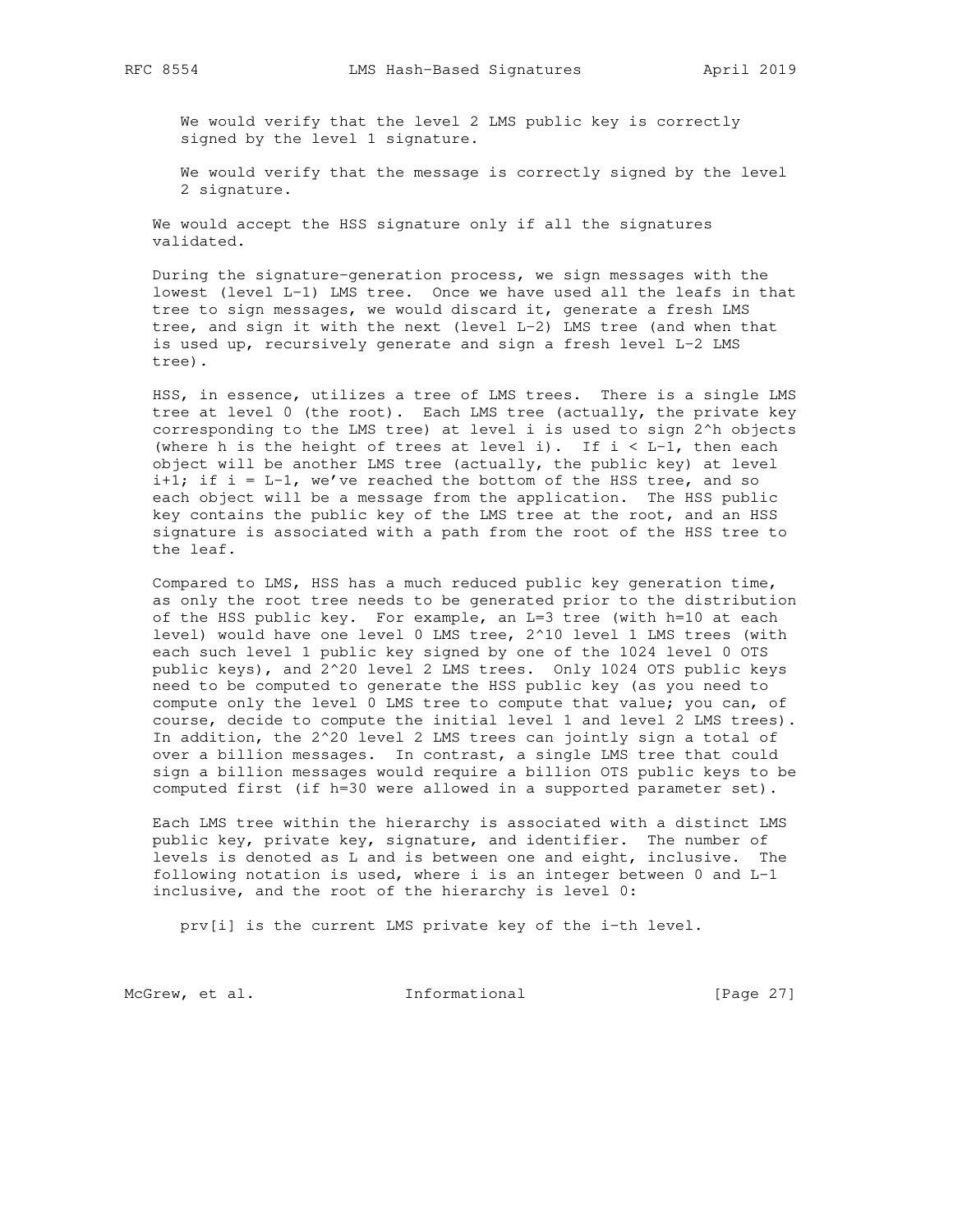pub[i] is the current LMS public key of the i-th level, as described in Section 5.3.

 sig[i] is the LMS signature of public key pub[i+1] generated using the private key prv[i].

 It is expected that the above arrays are maintained for the course of the HSS key. The contents of the prv[] array MUST be kept private; the pub[] and sig[] array may be revealed should the implementation find that convenient.

 In this section, we say that an N-time private key is exhausted when it has generated N signatures; thus, it can no longer be used for signing.

For  $i > 0$ , the values  $prv[i]$ ,  $pub[i]$ , and (for all values of i) sig[i] will be updated over time as private keys are exhausted and replaced by newer keys.

 When these key pairs are updated (or initially generated before the first message is signed), then the LMS key generation processes outlined in Sections 5.2 and 5.3 are performed. If the generated key pairs are for level i of the HSS hierarchy, then we store the public key in pub[i] and the private key in  $prv[i]$ . In addition, if  $i > 0$ , then we sign the generated public key with the LMS private key at level  $i-1$ , placing the signature into  $sig[i-1]$ . When the LMS key pair is generated, the key pair and the corresponding identifier MUST be generated independently of all other key pairs.

HSS allows  $L=1$ , in which case the HSS public key and signature formats are essentially the LMS public key and signature formats, prepended by a fixed field. Since HSS with L=1 has very little overhead compared to LMS, all implementations MUST support HSS in order to maximize interoperability.

 We specifically allow different LMS levels to use different parameter sets. For example, the 0-th LMS public key (the root) may use the LMS\_SHA256\_M32\_H15 parameter set, while the 1-th public key may use LMS\_SHA256\_M32\_H10. There are practical reasons to allow this; for one, the signer may decide to store parts of the 0-th LMS tree (that it needs to construct while computing the public key) to accelerate later operations. As the 0-th tree is never updated, these internal nodes will never need to be recomputed. In addition, during the signature-generation operation, almost all the operations involved with updating the authentication path occur with the bottom (L-1th) LMS public key; hence, it may be useful to select the parameter set for that public key to have a shorter LMS tree.

McGrew, et al. 1nformational [Page 28]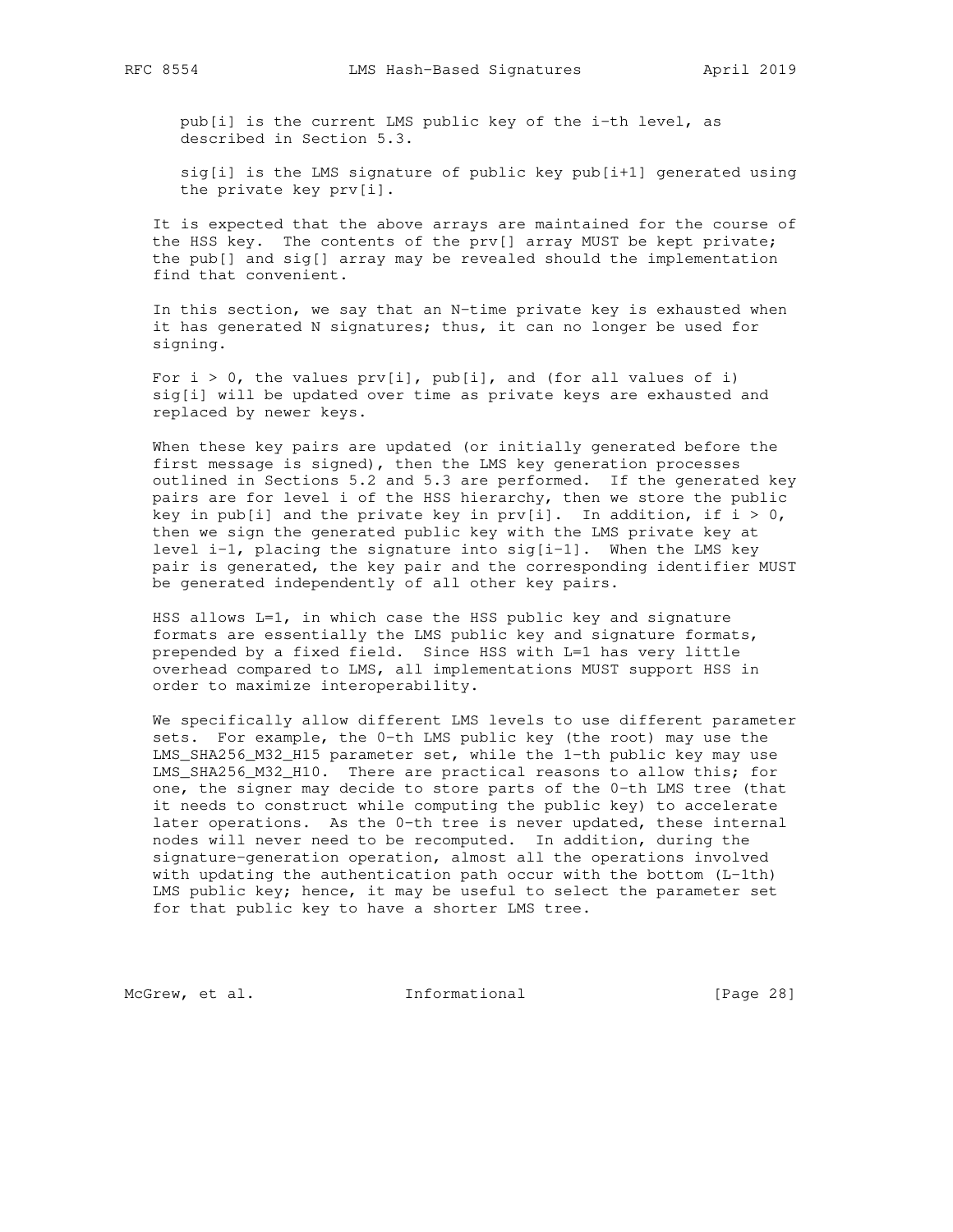A close reading of the HSS verification pseudocode shows that it would allow the parameters of the nontop LMS public keys to change over time; for example, the signer might initially have the 1-th LMS public key use the LMS\_SHA256\_M32\_H10 parameter set, but when that tree is exhausted, the signer might replace it with an LMS public key that uses the LMS\_SHA256\_M32\_H15 parameter set. While this would work with the example verification pseudocode, the signer MUST NOT change the parameter sets for a specific level. This prohibition is to support verifiers that may keep state over the course of several signature verifications.

6.1. Key Generation

 The public key of the HSS scheme consists of the number of levels L, followed by pub[0], the public key of the top level.

The HSS private key consists of  $prv[0]$ , ...,  $prv[L-1]$ , along with the associated  $pub[0]$ , ...  $pub[L-1]$  and  $sig[0]$ , ...,  $sig[L-2]$  values. As stated earlier, the values of the pub[] and sig[] arrays need not be kept secret and may be revealed. The value of pub[0] does not change (and, except for the index  $q$ , the value of  $prv[0]$  need not change); however, the values of  $pub[i]$  and  $prv[i]$  are dynamic for  $i >$ 0 and are changed by the signature-generation algorithm.

 During the key generation, the public and private keys are initialized. Here is some pseudocode that explains the key generation logic:

Algorithm 7: Generating an HSS Key Pair

- 1. Generate an LMS key pair, as specified in Sections 5.2 and 5.3, placing the private key into priv[0], and the public key into pub[0]
- 2. For  $i = 1$  to  $L-1$  do { generate an LMS key pair, placing the private key into priv[i] and the public key into pub[i]

 $sig[i-1] = lms\_signature( pub[i], priv[i-1])$ }

3. Return u32str(L) | pub[0] as the public key and the priv[], pub[], and sig[] arrays as the private key

 In the above algorithm, each LMS public/private key pair generated MUST be generated independently.

McGrew, et al. 1nformational [Page 29]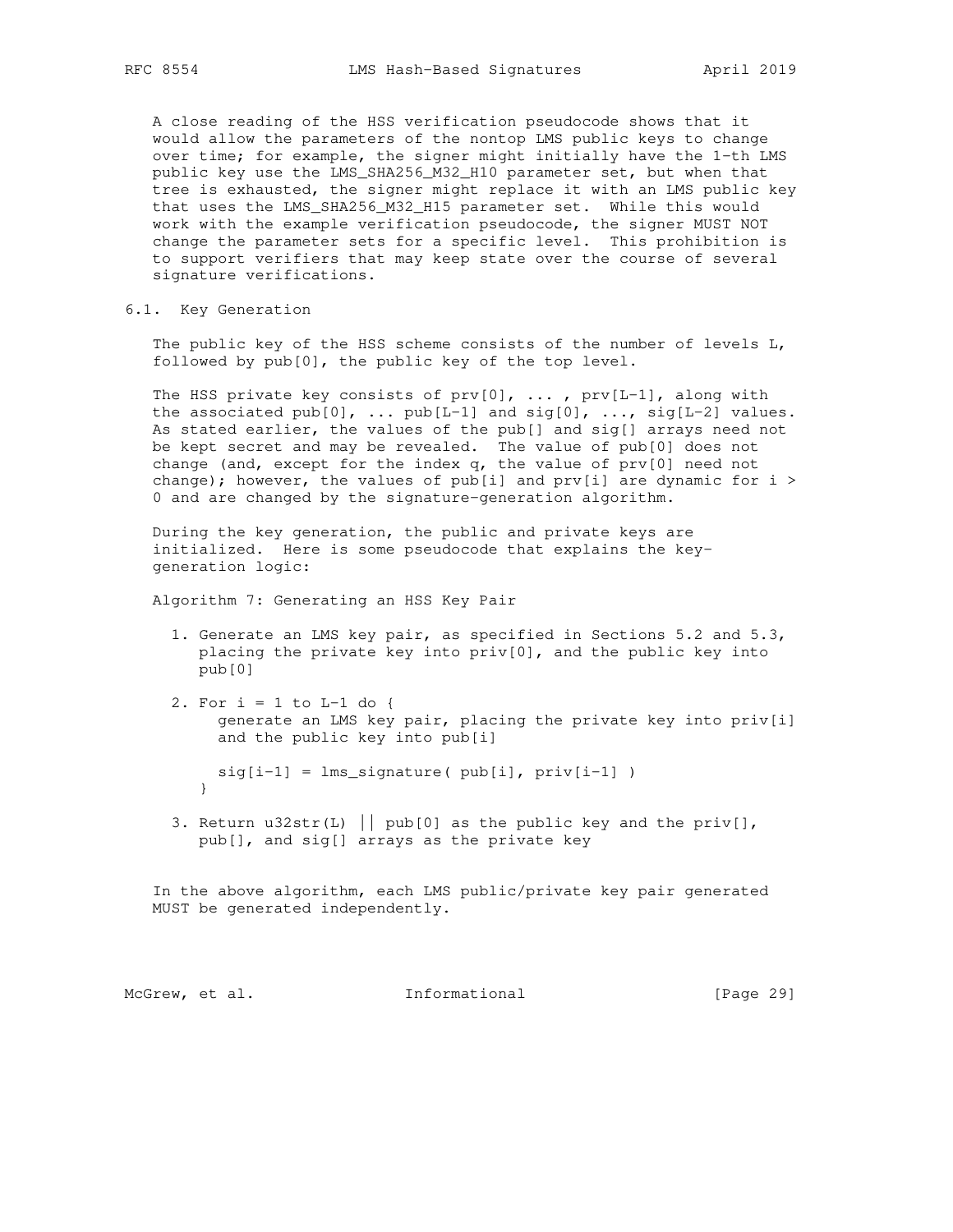Note that the value of the public key does not depend on the execution of step 2. As a result, an implementation may decide to delay step 2 until later -- for example, during the initial signature-generation operation.

### 6.2. Signature Generation

 To sign a message using an HSS key pair, the following steps are performed:

 If prv[L-1] is exhausted, then determine the smallest integer d such that all of the private keys  $prv[d], prv[d+1], ...$ ,  $prv[L-1]$  are exhausted. If d is equal to zero, then the HSS key pair is exhausted, and it MUST NOT generate any more signatures. Otherwise, the key pairs for levels d through L-1 must be regenerated during the signature-generation process, as follows. For i from d to L-1, a new LMS public and private key pair with a new identifier is generated, pub[i] and prv[i] are set to those values, then the public key pub[i] is signed with  $prv[i-1]$ , and sig[i-1] is set to the resulting value.

The message is signed with  $prv[L-1]$ , and the value sig[L-1] is set to that result.

 The value of the HSS signature is set as follows. We let signed\_pub\_key denote an array of octet strings, where signed\_pub\_key[i] = sig[i]  $\vert \vert$  pub[i+1], for i between 0 and Nspk-1, inclusive, where  $Nspk = L-1$  denotes the number of signed public keys. Then the HSS signature is u32str(Nspk) || signed\_pub\_key[0]  $|| ... ||$  signed\_pub\_key[Nspk-1]  $||$  sig[Nspk].

 Note that the number of signed\_pub\_key elements in the signature is indicated by the value Nspk that appears in the initial four bytes of the signature.

Here is some pseudocode of the above logic:

Algorithm 8: Generating an HSS signature

 1. If the message-signing key prv[L-1] is exhausted, regenerate that key pair, together with any parent key pairs that might be necessary.

 If the root key pair is exhausted, then the HSS key pair is exhausted and MUST NOT generate any more signatures.

McGrew, et al. 1nformational [Page 30]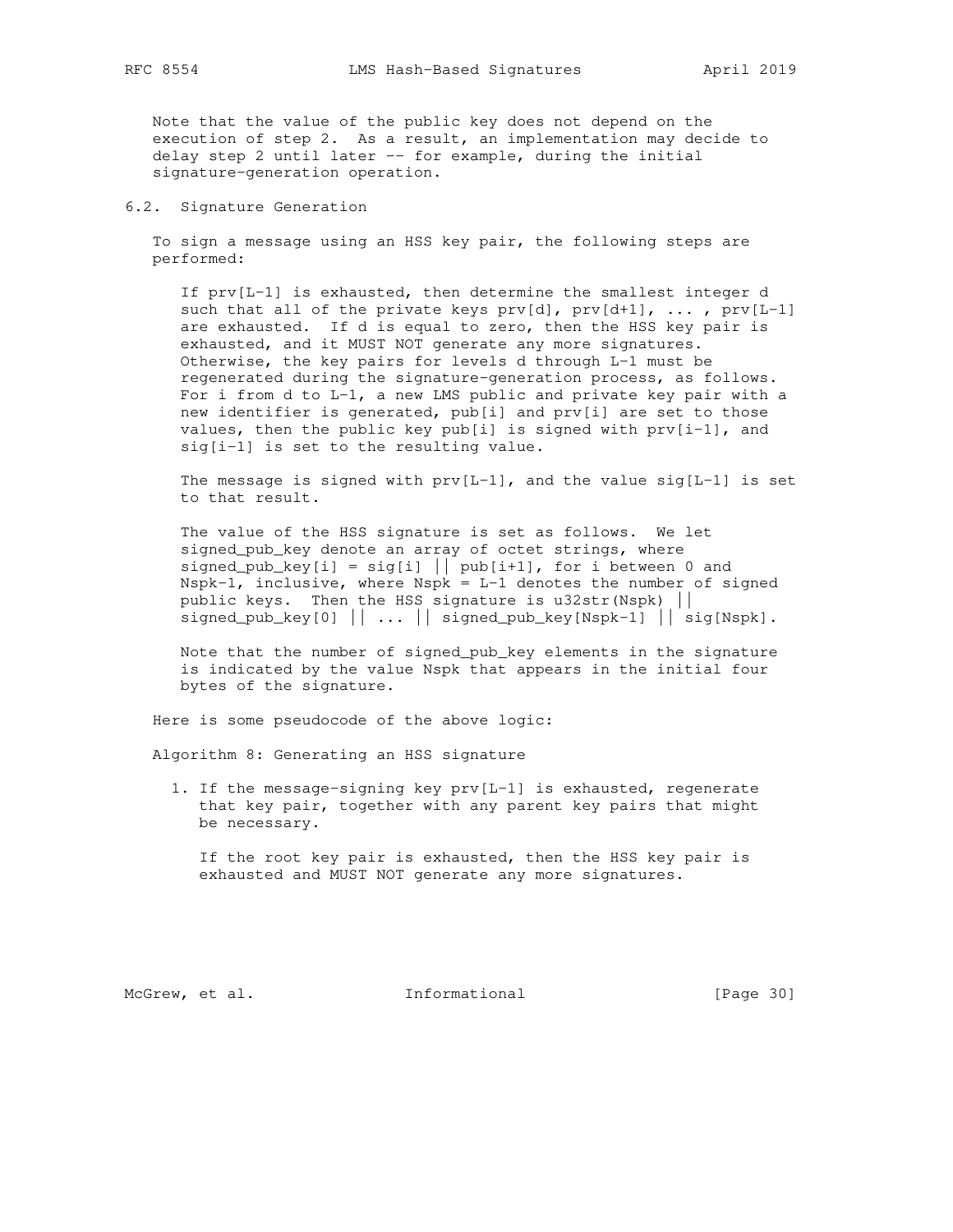```
d = Lwhile (prv[d-1].q == 2^(prv[d-1].h)) {
      d = d - 1if (d == 0) return FAILURE
      }
     while (d < L) {
       create lms key pair pub[d], prv[d]
      sig[d-1] = lms\_signature( pub[d], prv[d-1])d = d + 1 }
   2. Sign the message.
     sig[L-1] = lms\_signature( msg, prv[L-1] ) 3. Create the list of signed public keys.
     i = 0;while (i < L-1) {
      signal\_pub\_key[i] = sig[i] || pub[i+1]i = i + 1 }
  4. Return u32str(L-1) || signed_pub_key[0] || ...
                               || signed_pub_key[L-2] || sig[L-1]
In the specific case of L=1, the format of an HSS signature is
 u32str(0) || sig[0]
 In the general case, the format of an HSS signature is
  u32str(Nspk) || signed_pub_key[0] || ...
                            || signed_pub_key[Nspk-1] || sig[Nspk]
 which is equivalent to
   u32str(Nspk) || sig[0] || pub[1] || ...
                             || sig[Nspk-1] || pub[Nspk] || sig[Nspk]
```
McGrew, et al. 1nformational [Page 31]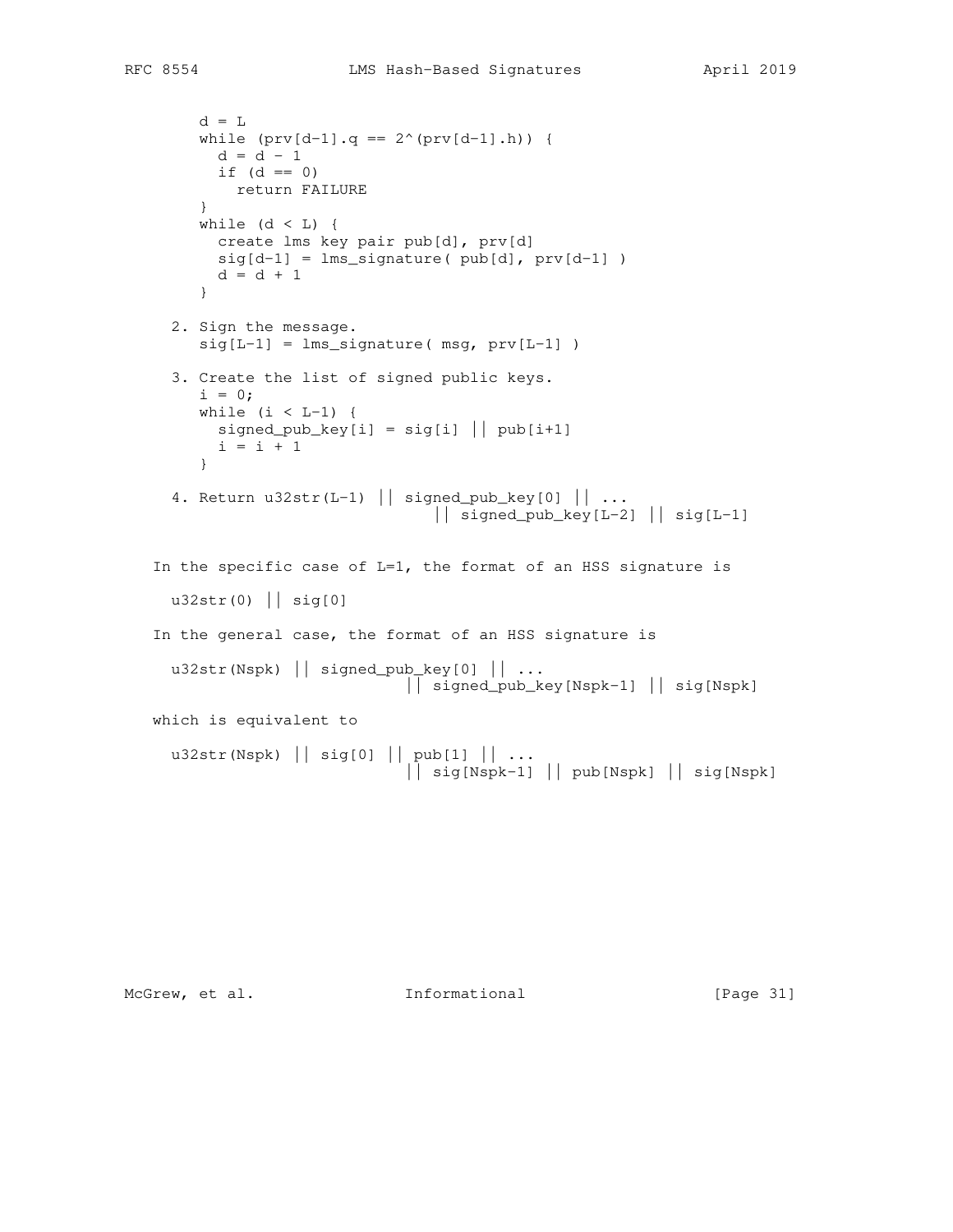## 6.3. Signature Verification

 To verify a signature S and message using the public key pub, perform the following steps:

 The signature S is parsed into its components as follows: Nspk = strTou32(first four bytes of S) if Nspk+1 is not equal to the number of levels L in pub: return INVALID for  $(i = 0; i < Nspk; i = i + 1)$  { siglist[i] = next LMS signature parsed from S publist[i] = next LMS public key parsed from S } siglist[Nspk] = next LMS signature parsed from S key = pub for  $(i = 0; i < Nspk; i = i + 1)$  { sig = siglist[i]  $msg = publist[i]$  if (lms\_verify(msg, key, sig) != VALID): return INVALID key = msg } return lms\_verify(message, key, siglist[Nspk])

 Since the length of an LMS signature cannot be known without parsing it, the HSS signature verification algorithm makes use of an LMS signature parsing routine that takes as input a string consisting of an LMS signature with an arbitrary string appended to it and returns both the LMS signature and the appended string. The latter is passed on for further processing.

## 6.4. Parameter Set Recommendations

 As for guidance as to the number of LMS levels and the size of each, any discussion of performance is implementation specific. In general, the sole drawback for a single LMS tree is the time it takes to generate the public key; as every LM-OTS public key needs to be generated, the time this takes can be substantial. For a two-level tree, only the top-level LMS tree and the initial bottom-level LMS tree need to be generated initially (before the first signature is generated); this will in general be significantly quicker.

 To give a general idea of the trade-offs available, we include some measurements taken with the LMS implementation available at <https://github.com/cisco/hash-sigs>, taken on a 3.3 GHz Xeon processor with threading enabled. We tried various parameter sets,

McGrew, et al. 1nformational [Page 32]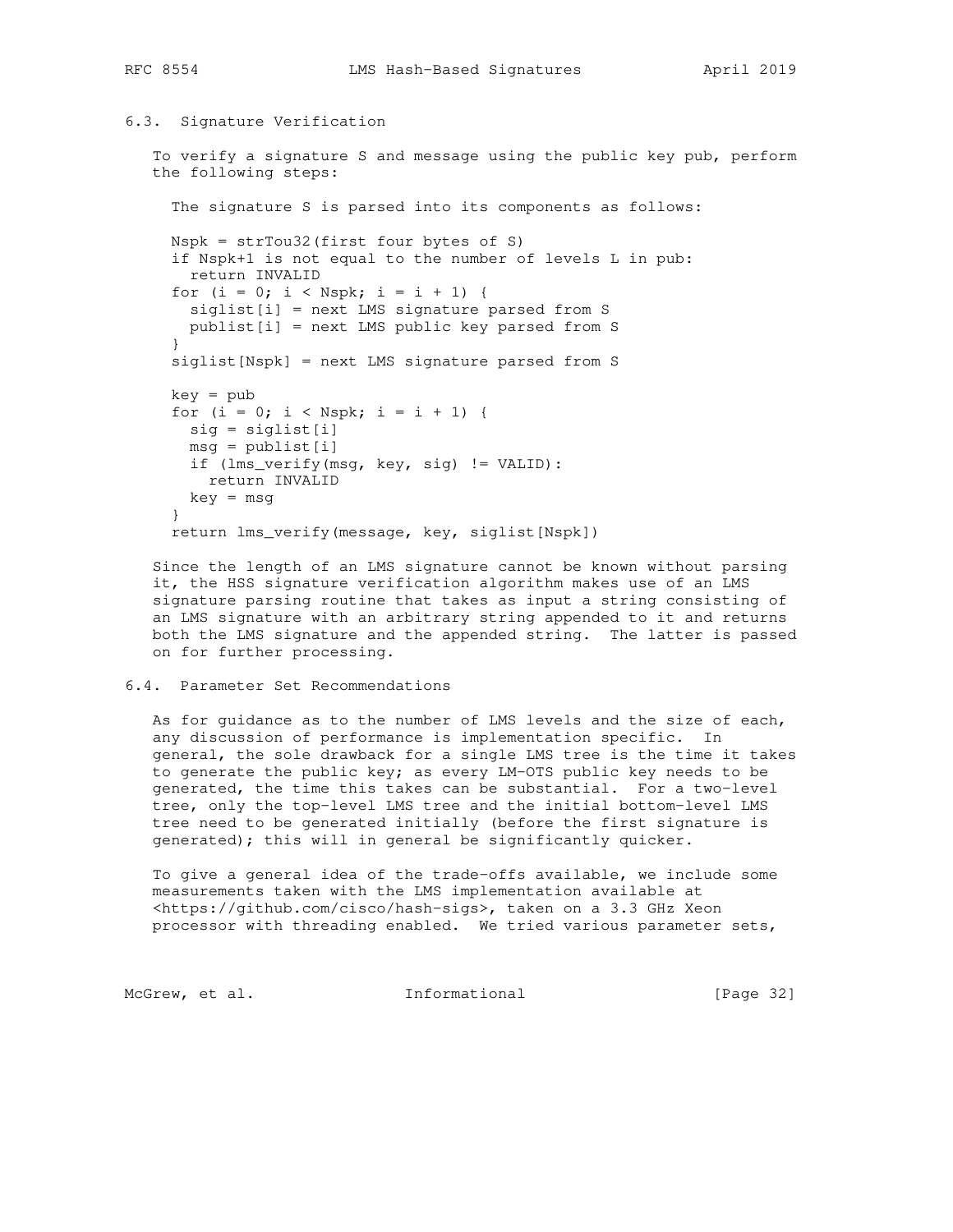all with W=8 (which minimizes signature size, while increasing time). These are here to give a guideline as to what's possible; for the computational time, your mileage may vary, depending on the computing resources you have. The machine these tests were performed on does not have the SHA-256 extensions; you could possibly do significantly better.

| ParmSet | KeyGenTime | SigSize | KeyLifetime |
|---------|------------|---------|-------------|
| 15      | 6 sec      | 1616    | 30 seconds  |
| 20      | 3 min      | 1776    | 16 minutes  |
| 25      | 1.5 hour   | 1936    | 9 hours     |
| 15/10   | 6 sec      | 3172    | 9 hours     |
| 15/15   | 6 sec      | 3332    | 12 days     |
| 20/10   | 3 min      | 3332    | 12 days     |
| 20/15   | 3 min      | 3492    | 1 year      |
| 25/10   | 1.5 hour   | 3492    | 1 year      |
| 25/15   | 1.5 hour   | 3652    | 34 years    |
|         |            |         |             |

### Table 3

- ParmSet: this is the height of the Merkle tree(s); parameter sets listed as a single integer have L=1 and consist of a single Merkle tree of that height; parameter sets with  $L=2$  are listed as  $x/y$ , with x being the height of the top-level Merkle tree and y being the bottom level.
- KeyGenTime: the measured key-generation time; that is, the time needed to generate the public/private key pair.

SigSize: the size of a signature (in bytes)

 KeyLifetime: the lifetime of a key, assuming we generated 1000 signatures per second. In practice, we're not likely to get anywhere close to 1000 signatures per second sustained; if you have a more appropriate figure for your scenario, this column is easy to recompute.

McGrew, et al. 1nformational [Page 33]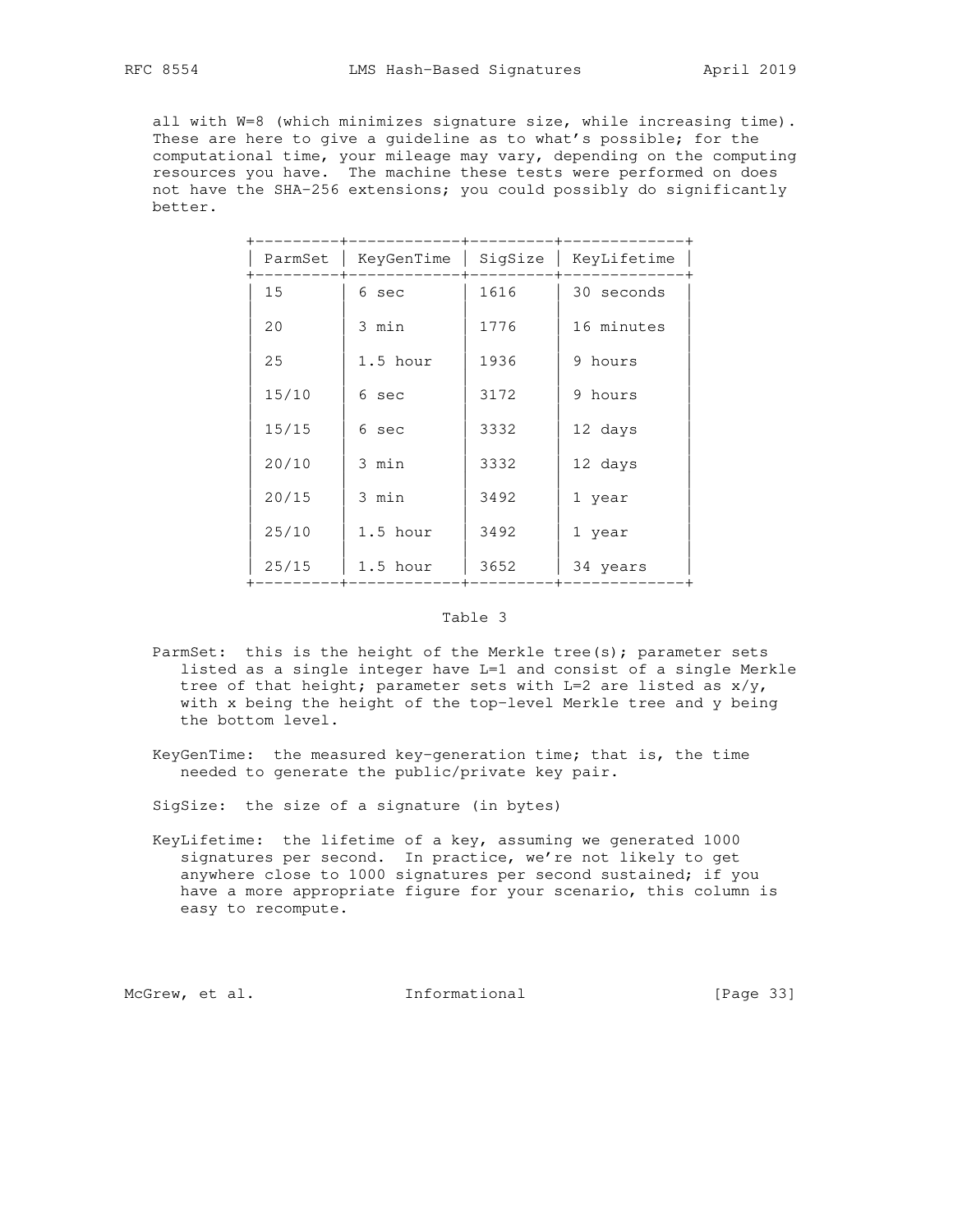As for signature generation or verification times, those are moderately insensitive to the above parameter settings (except for the Winternitz setting and the number of Merkle trees for verification). Tests on the same machine (without multithreading) gave approximately 4 msec to sign a short message, 2.6 msec to verify; these tests used a two-level ParmSet; a single level would approximately halve the verification time. All times can be significantly improved (by perhaps a factor of 8) by using a parameter set with W=4; however, that also about doubles the signature size.

# 7. Rationale

The goal of this note is to describe the LM-OTS, LMS, and HSS algorithms following the original references and present the modern security analysis of those algorithms. Other signature methods are out of scope and may be interesting follow-on work.

 We adopt the techniques described by Leighton and Micali to mitigate attacks that amortize their work over multiple invocations of the hash function.

 The values taken by the identifier I across different LMS public/ private key pairs are chosen randomly in order to improve security. The analysis of this method in [Fluhrer17] shows that we do not need uniqueness to ensure security; we do need to ensure that we don't have a large number of private keys that use the same I value. By randomly selecting 16-byte I values, the chance that, out of 2^64 private keys, 4 or more of them will use the same I value is negligible (that is, has probability less than 2^-128).

 The reason 16-byte I values were selected was to optimize the Winternitz hash-chain operation. With the current settings, the value being hashed is exactly 55 bytes long (for a 32-byte hash function), which SHA-256 can hash in a single hash-compression operation. Other hash functions may be used in future specifications; all the ones that we will be likely to support (SHA-512/256 and the various SHA-3 hashes) would work well with a 16-byte I value.

 The signature and public key formats are designed so that they are relatively easy to parse. Each format starts with a 32-bit enumeration value that indicates the details of the signature algorithm and provides all of the information that is needed in order to parse the format.

McGrew, et al. 1nformational [Page 34]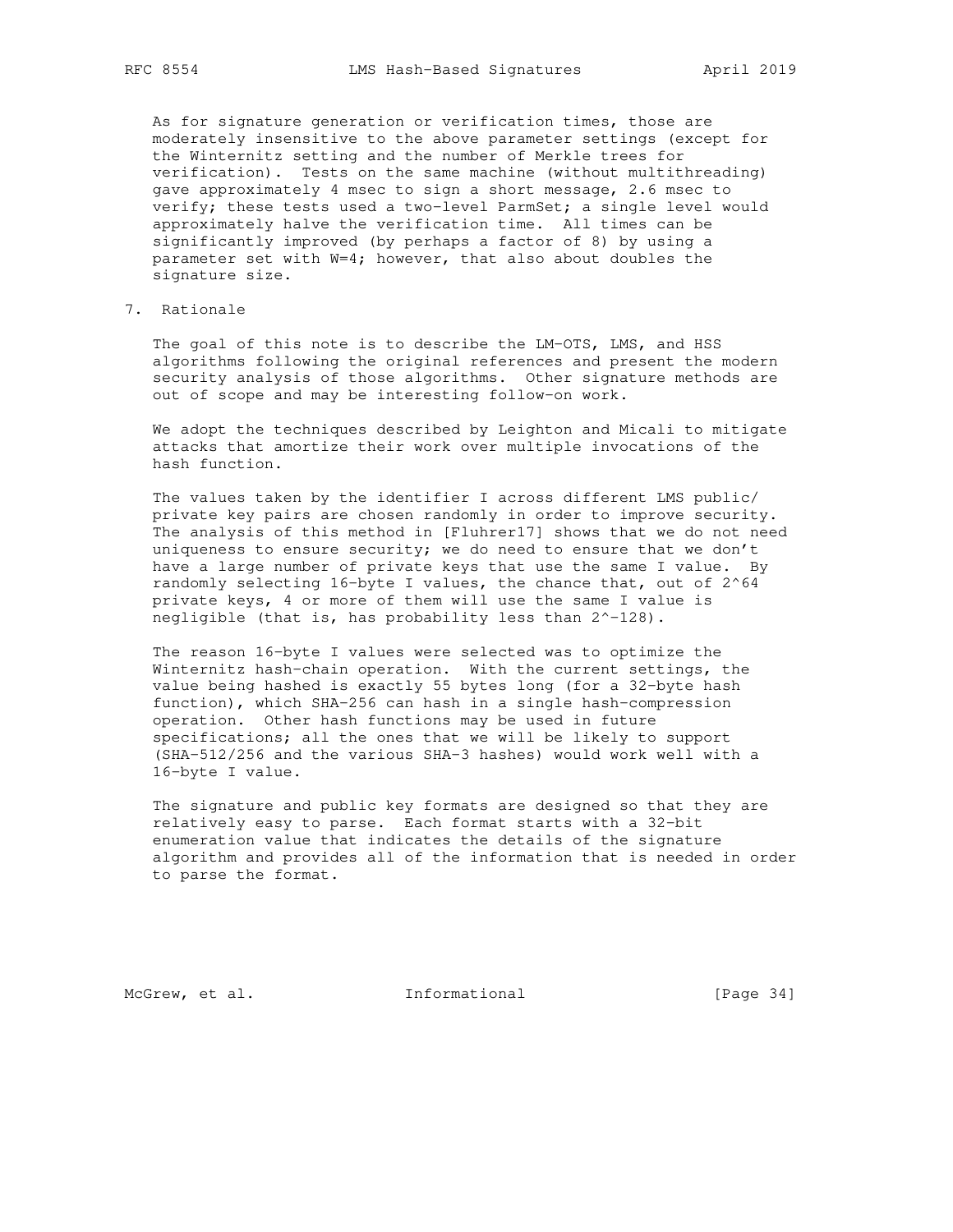The Checksum (Section 4.4) is calculated using a nonnegative integer "sum" whose width was chosen to be an integer number of w-bit fields such that it is capable of holding the difference of the total possible number of applications of the function H (as defined in the signing algorithm of Section 4.5) and the total actual number. In the case that the number of times H is applied is  $0$ , the sum is  $(2^w w)$ - 1) \*  $(8*n/w)$ . Thus, for the purposes of this document, which describes signature methods based on  $H = SHA256$  (n = 32 bytes) and w  $= \{ 1, 2, 4, 8 \}$ , the sum variable is a 16-bit nonnegative integer for all combinations of n and w. The calculation uses the parameter ls defined in Section 4.1 and calculated in Appendix B, which indicates the number of bits used in the left-shift operation.

### 7.1. Security String

 To improve security against attacks that amortize their effort against multiple invocations of the hash function, Leighton and Micali introduced a "security string" that is distinct for each invocation of that function. Whenever this process computes a hash, the string being hashed will start with a string formed from the fields below. These fields will appear in fixed locations in the value we compute the hash of, and so we list where in the hash these fields would be present. The fields that make up this string are as follows:

- I A 16-byte identifier for the LMS public/private key pair. It MUST be chosen uniformly at random, or via a pseudorandom process, at the time that a key pair is generated, in order to minimize the probability that any specific value of I be used for a large number of different LMS private keys. This is always bytes 0-15 of the value being hashed.
- r In the LMS N-time signature scheme, the node number r associated with a particular node of a hash tree is used as an input to the hash used to compute that node. This value is represented as a 32-bit (four byte) unsigned integer in network byte order. Either r or q (depending on the domain-separation parameter) will be bytes 16-19 of the value being hashed.
- q In the LMS N-time signature scheme, each LM-OTS signature is associated with the leaf of a hash tree, and q is set to the leaf number. This ensures that a distinct value of q is used for each distinct LM-OTS public/private key pair. This value is represented as a 32-bit (four byte) unsigned integer in network byte order. Either r or q (depending on the domain separation parameter) will be bytes 16-19 of the value being hashed.

McGrew, et al. 1nformational [Page 35]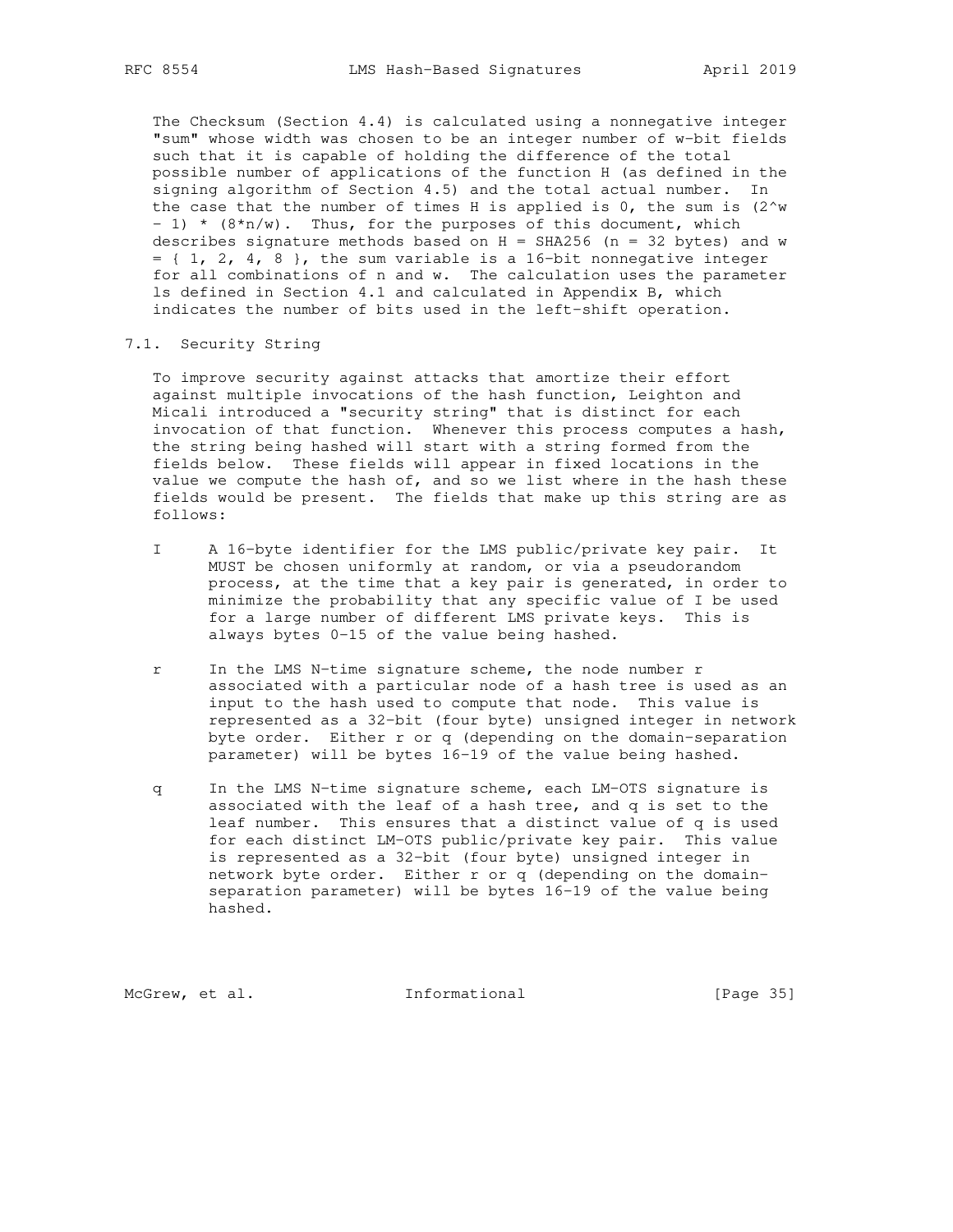D A domain-separation parameter, which is a two-byte identifier that takes on different values in the different contexts in which the hash function is invoked. D occurs in bytes 20 and 21 of the value being hashed and takes on the following values:

> D\_PBLC = 0x8080 when computing the hash of all of the iterates in the LM-OTS algorithm

 D\_MESG = 0x8181 when computing the hash of the message in the LM-OTS algorithms

 D\_LEAF = 0x8282 when computing the hash of the leaf of an LMS tree

 D\_INTR = 0x8383 when computing the hash of an interior node of an LMS tree

- i A value between 0 and 264; this is used in the LM-OTS scheme when either computing the iterations of the Winternitz chain or using the suggested LM-OTS private key generation process. It is represented as a 16-bit (two-byte) unsigned integer in network byte order. If present, it occurs at bytes 20 and 21 of the value being hashed.
- j In the LM-OTS scheme, j is the iteration number used when the private key element is being iteratively hashed. It is represented as an 8-bit (one byte) unsigned integer and is present if i is a value between 0 and 264. If present, it occurs at bytes 22 to 21+n of the value being hashed.
- C An n-byte randomizer that is included with the message whenever it is being hashed to improve security. C MUST be chosen uniformly at random or via another unpredictable process. It is present if D=D\_MESG, and it occurs at bytes 22 to 21+n of the value being hashed.
- 8. IANA Considerations

 IANA has created two registries: "LM-OTS Signatures", which includes all of the LM-OTS signatures as defined in Section 4, and "Leighton- Micali Signatures (LMS)" for LMS as defined in Section 5.

 Additions to these registries require that a specification be documented in an RFC or another permanent and readily available reference in sufficient detail that interoperability between independent implementations is possible [RFC8126]. IANA MUST verify that all applications for additions to these registries have first been reviewed by the IRTF Crypto Forum Research Group (CFRG).

McGrew, et al. 1nformational [Page 36]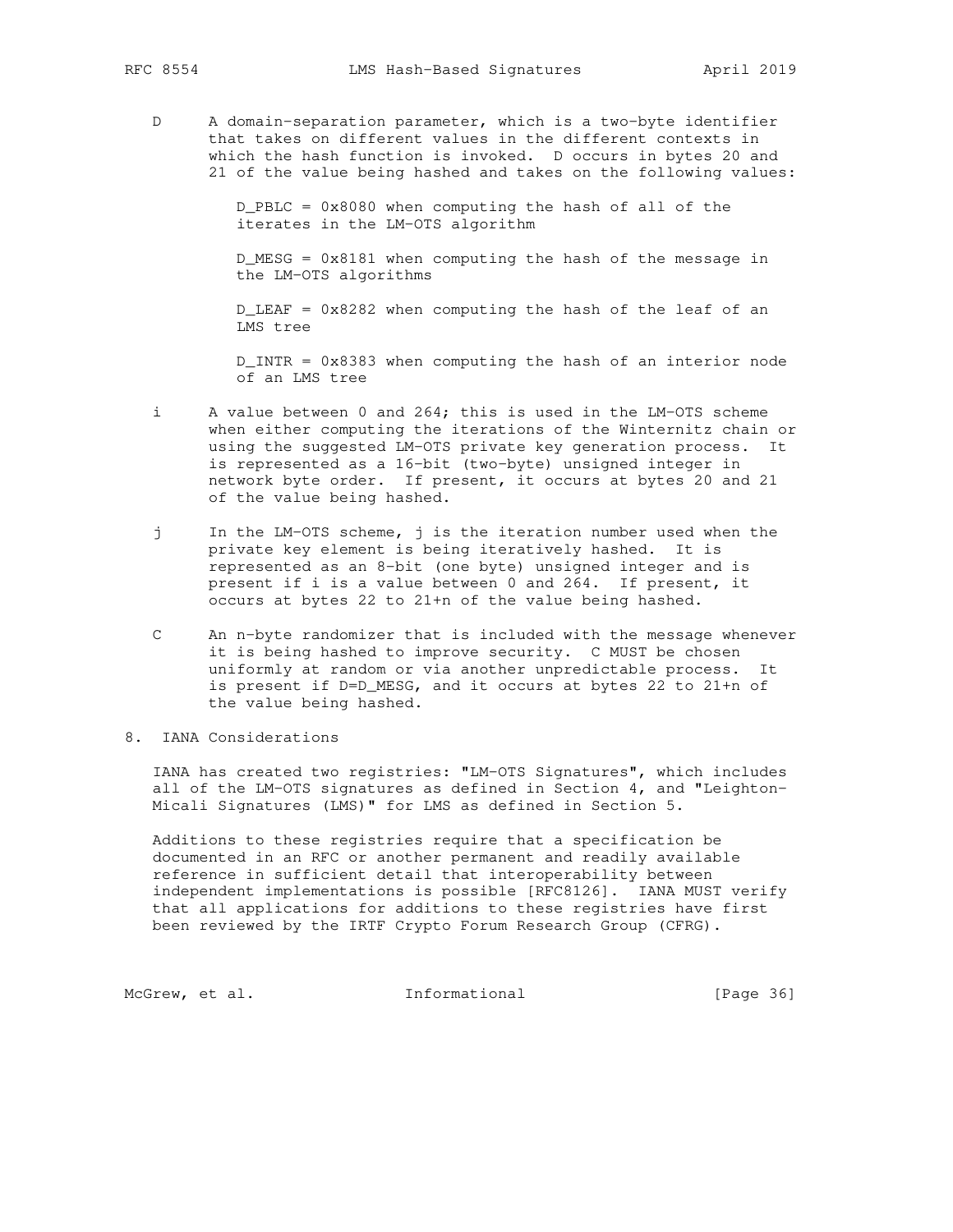Each entry in either of the registries contains the following elements:

a short name (Name), such as "LMS\_SHA256\_M32\_H10",

a positive number (Numeric Identifier), and

 a Reference to a specification that completely defines the signature-method test cases that can be used to verify the correctness of an implementation.

 The numbers between 0xDDDDDDDD (decimal 3,722,304,989) and 0xFFFFFFFF (decimal 4,294,967,295), inclusive, will not be assigned by IANA and are reserved for private use; no attempt will be made to prevent multiple sites from using the same value in different (and incompatible) ways [RFC8126].

 The initial contents of the "LM-OTS Signatures" registry are as follows.

| Name                     | Reference | Numeric Identifier             |
|--------------------------|-----------|--------------------------------|
| Reserved                 |           | $0 \times 00000000$            |
| LMOTS SHA256 N32 W1      | Section 4 | $0 \times 00000001$            |
| LMOTS SHA256 N32 W2      | Section 4 | $0 \times 00000002$            |
| LMOTS SHA256 N32 W4      | Section 4 | $0 \times 00000003$            |
| LMOTS SHA256 N32 W8      | Section 4 | $0 \times 00000004$            |
| Unassigned               |           | $0x00000005 - 0xDDDDDDCC$      |
| Reserved for Private Use |           | $0x$ DDDDDDDD - $0x$ FFFFFFFFF |

Table 4

McGrew, et al. 1nformational [Page 37]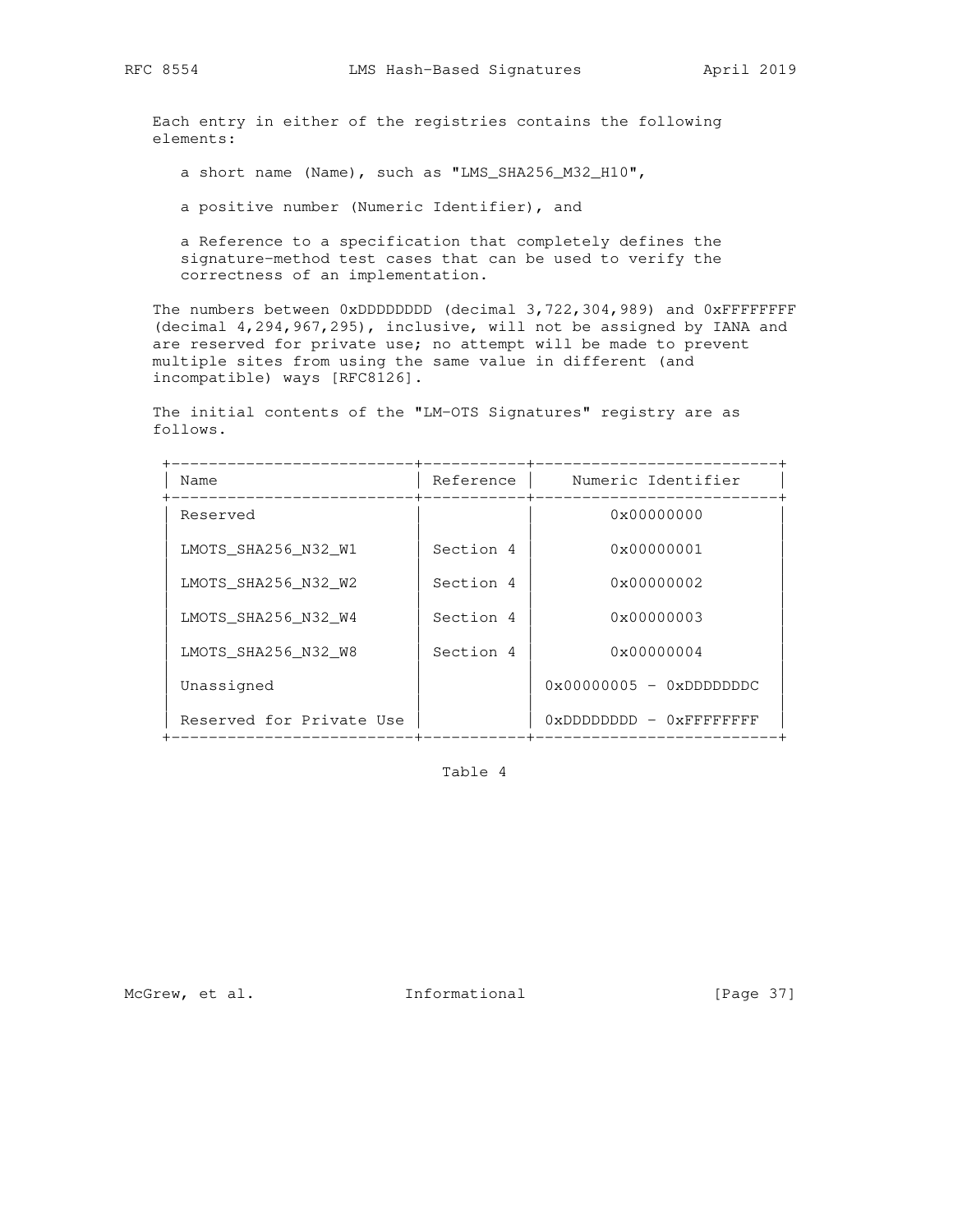The initial contents of the "Leighton Micali Signatures (LMS)" registry are as follows.

| Name                     | Reference | Numeric Identifier        |
|--------------------------|-----------|---------------------------|
| Reserved                 |           | $0x0 - 0x4$               |
| LMS SHA256 M32 H5        | Section 5 | 0x00000005                |
| LMS SHA256 M32 H10       | Section 5 | 0x00000006                |
| LMS SHA256 M32 H15       | Section 5 | $0 \times 00000007$       |
| LMS SHA256 M32 H20       | Section 5 | 0x00000008                |
| LMS SHA256 M32 H25       | Section 5 | $0 \times 00000009$       |
| Unassigned               |           | $0x0000000A - 0xDDDDDDC$  |
| Reserved for Private Use |           | $0xDDDDDDDD - 0xFFFFFFFF$ |

#### Table 5

 An IANA registration of a signature system does not constitute an endorsement of that system or its security.

 Currently, the two registries assign a disjoint set of values to the defined parameter sets. This coincidence is a historical accident; the correctness of the system does not depend on this. IANA is not required to maintain this situation.

9. Security Considerations

 The hash function H MUST have second preimage resistance: it must be computationally infeasible for an attacker that is given one message M to be able to find a second message M' such that  $H(M) = H(M')$ .

 The security goal of a signature system is to prevent forgeries. A successful forgery occurs when an attacker who does not know the private key associated with a public key can find a message (distinct from all previously signed ones) and signature that is valid with that public key (that is, the Signature Verification algorithm applied to that signature and message and public key will return VALID). Such an attacker, in the strongest case, may have the ability to forge valid signatures for an arbitrary number of other messages.

McGrew, et al. 1nformational [Page 38]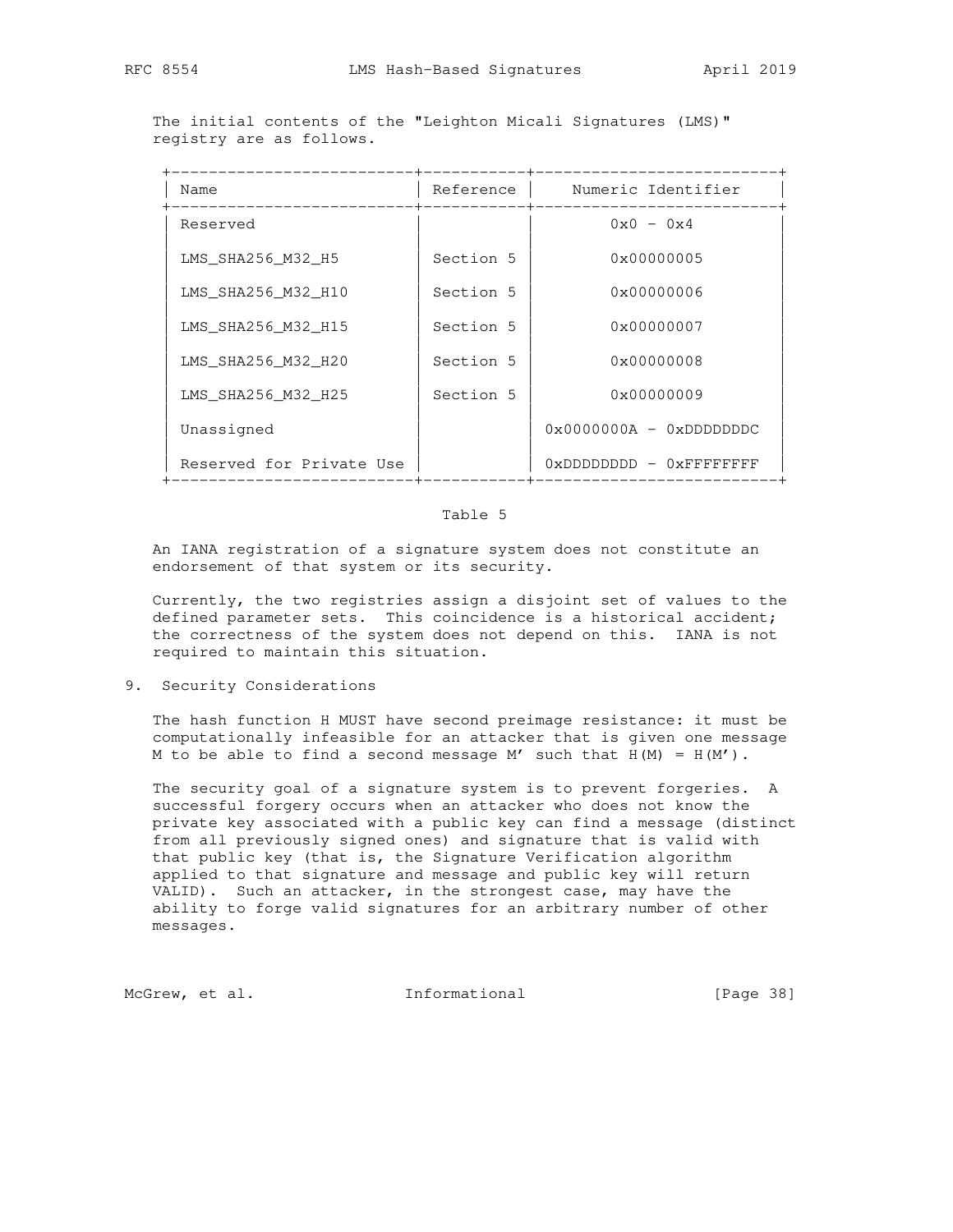LMS is provably secure in the random oracle model, as shown by [Katz16]. In addition, further analysis is done by [Fluhrer17], where the hash compression function (rather than the entire hash function) is considered to be a random oracle. Corollary 1 of the latter paper states:

If we have no more than  $2^64$  randomly chosen LMS private keys, allow the attacker access to a signing oracle and a SHA-256 hash compression oracle, and allow a maximum of 2^120 hash compression computations, then the probability of an attacker being able to generate a single forgery against any of those LMS keys is less than 2^-129.

 Many of the objects within the public key and the signature start with a typecode. A verifier MUST check each of these typecodes, and a verification operation on a signature with an unknown type, or a type that does not correspond to the type within the public key, MUST return INVALID. The expected length of a variable-length object can be determined from its typecode; if an object has a different length, then any signature computed from the object is INVALID.

#### 9.1. Hash Formats

 The format of the inputs to the hash function H has the property that each invocation of that function has an input that is repeated by a small bounded number of other inputs (due to potential repeats of the I value). In particular, it will vary somewhere in the first 23 bytes of the value being hashed. This property is important for a proof of security in the random oracle model.

 The formats used during key generation and signing (including the recommended pseudorandom key-generation procedure in Appendix A) are as follows:

| u32str(q) | $ul6str(i)$      | u8str(j)<br>tmp            |
|-----------|------------------|----------------------------|
| u32str(q) | $u16str(D_PBLC)$ | $\cdots$    y[p-1]<br>v[0] |
| u32str(q) | $u16str(D_MESG)$ | message                    |
| u32str(r) | $u16str(D_LEAF)$ | OTS PUB HASH[r-2^h]        |
| u32str(r) | u16str(D INTR)   | $T[2*r]$<br>$T[2*r+1]$     |
| u32str(q) | u16str(i)        | $  $ u8str(0xff)<br>SEED   |

 Each hash type listed is distinct; at locations 20 and 21 of the value being hashed, there exists either a fixed value D\_PBLC, D\_MESG, D\_LEAF, D\_INTR, or a 16-bit value i. These fixed values are distinct from each other and are large (over 32768), while the 16-bit values of i are small (currently no more than 265; possibly being slightly larger if larger hash functions are supported); hence, the range of possible values of i will not collide any of the D\_PBLC, D\_MESG,

McGrew, et al. 1nformational [Page 39]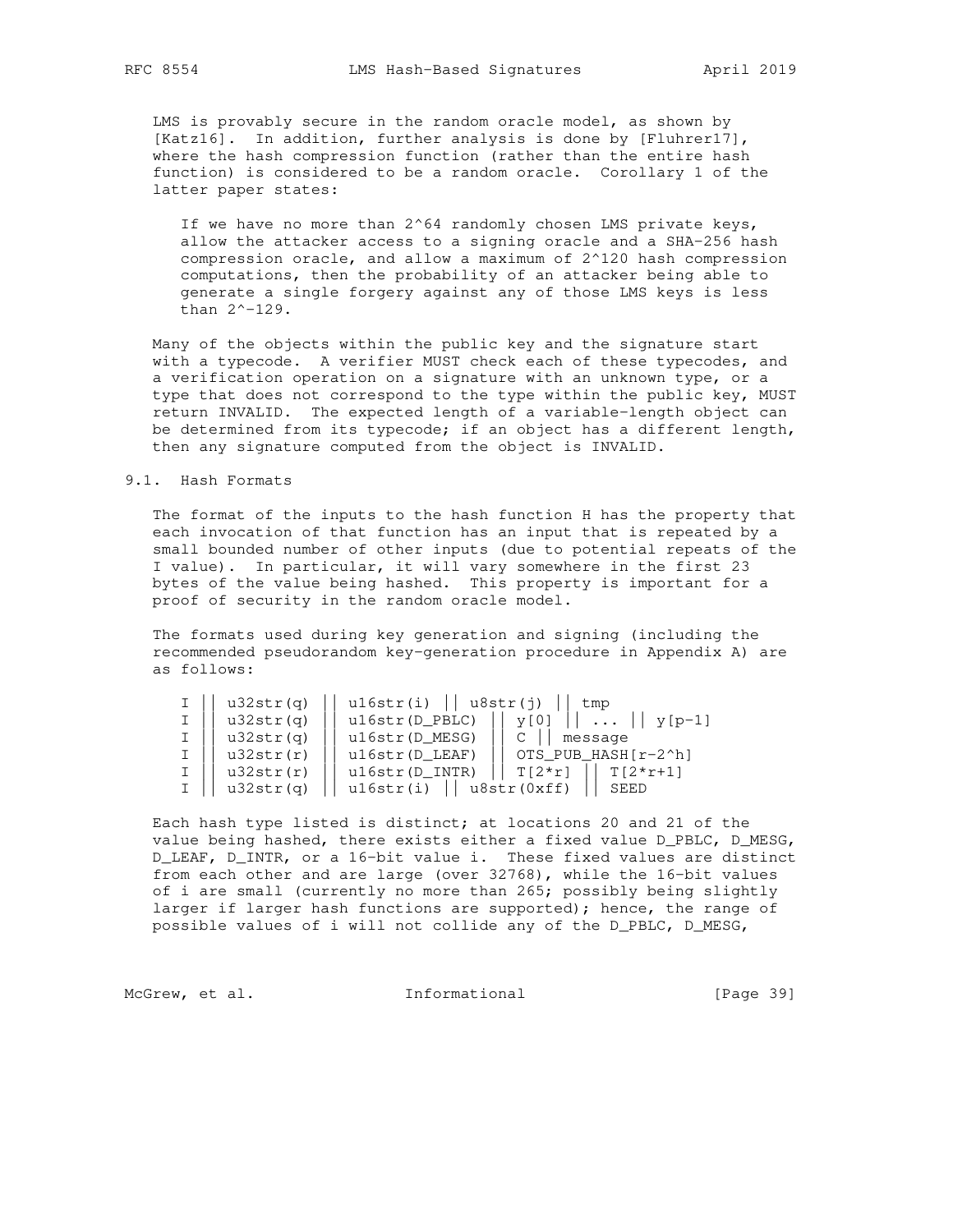D\_LEAF, D\_INTR identifiers. The only other collision possibility is the Winternitz chain hash colliding with the recommended pseudorandom key-generation process; here, at location 22 of the value being hashed, the Winternitz chain function has the value  $\text{u8str}(j)$ , where j is a value between 0 and 254, while location 22 of the recommended pseudorandom key-generation process has value 255.

 For the Winternitz chaining function, D\_PBLC, and D\_MESG, the value of I  $\vert$  u32str(q) is distinct for each LMS leaf (or equivalently, for each q value). For the Winternitz chaining function, the value of u16str(i)  $||$  u8str(j) is distinct for each invocation of H for a given leaf. For D\_PBLC and D\_MESG, the input format is used only once for each value of q and, thus, distinctness is assured. The formats for D\_INTR and D\_LEAF are used exactly once for each value of r, which ensures their distinctness. For the recommended pseudorandom key-generation process, for a given value of I, q and j are distinct for each invocation of H.

 The value of I is chosen uniformly at random from the set of all 128-bit strings. If 2^64 public keys are generated (and, hence, 2^64 random I values), there is a nontrivial probability of a duplicate (which would imply duplicate prefixes). However, there will be an extremely high probability there will not be a four-way collision (that is, any I value used for four distinct LMS keys; probability <  $2^{\wedge}-132$ ), and, hence, the number of repeats for any specific prefix will be limited to at most three. This is shown (in [Fluhrer17]) to have only a limited effect on the security of the system.

#### 9.2. Stateful Signature Algorithm

 The LMS signature system, like all N-time signature systems, requires that the signer maintain state across different invocations of the signing algorithm to ensure that none of the component one-time signature systems are used more than once. This section calls out some important practical considerations around this statefulness. These issues are discussed in greater detail in [STMGMT].

 In a typical computing environment, a private key will be stored in nonvolatile media such as on a hard drive. Before it is used to sign a message, it will be read into an application's Random-Access Memory (RAM). After a signature is generated, the value of the private key will need to be updated by writing the new value of the private key into nonvolatile storage. It is essential for security that the application ensures that this value is actually written into that storage, yet there may be one or more memory caches between it and the application. Memory caching is commonly done in the file system and in a physical memory unit on the hard disk that is dedicated to that purpose. To ensure that the updated value is written to

McGrew, et al. 1nformational [Page 40]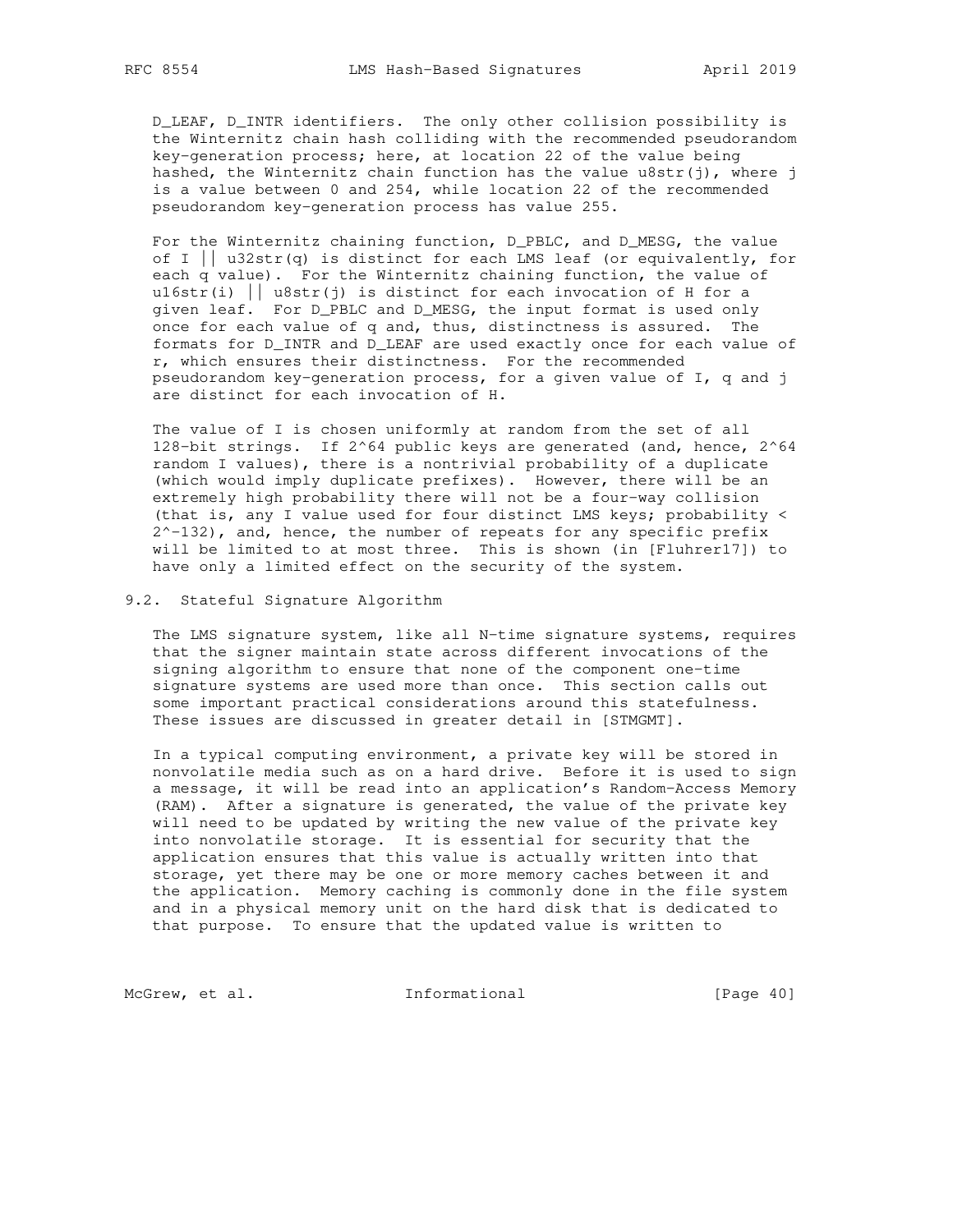physical media, the application may need to take several special steps. In a POSIX environment, for instance, the O\_SYNC flag (for the open() system call) will cause invocations of the write() system call to block the calling process until the data has been written to the underlying hardware. However, if that hardware has its own memory cache, it must be separately dealt with using an operating system or device-specific tool such as hdparm to flush the on-drive cache or turn off write caching for that drive. Because these details vary across different operating systems and devices, this note does not attempt to provide complete guidance; instead, we call the implementer's attention to these issues.

When hierarchical signatures are used, an easy way to minimize the private key synchronization issues is to have the private key for the second-level resident in RAM only and never write that value into nonvolatile memory. A new second-level public/private key pair will be generated whenever the application (re)starts; thus, failures such as a power outage or application crash are automatically accommodated. Implementations SHOULD use this approach wherever possible.

9.3. Security of LM-OTS Checksum

 To show the security of LM-OTS checksum, we consider the signature y of a message with a private key  $x$  and let  $h = H(m \text{ess} a q e)$  and c = Cksm(H(message)) (see Section 4.5). To attempt a forgery, an attacker may try to change the values of h and c. Let h' and c' denote the values used in the forgery attempt. If for some integer j in the range 0 to u, where  $u = \operatorname{ceil}(8*n/w)$  is the size of the range that the checksum value can cover, inclusive,

 $a' = \text{coeff}(h', j, w),$  $a = \text{coef}(h, j, w)$ , and  $a' > a$ 

McGrew, et al. 1nformational [Page 41]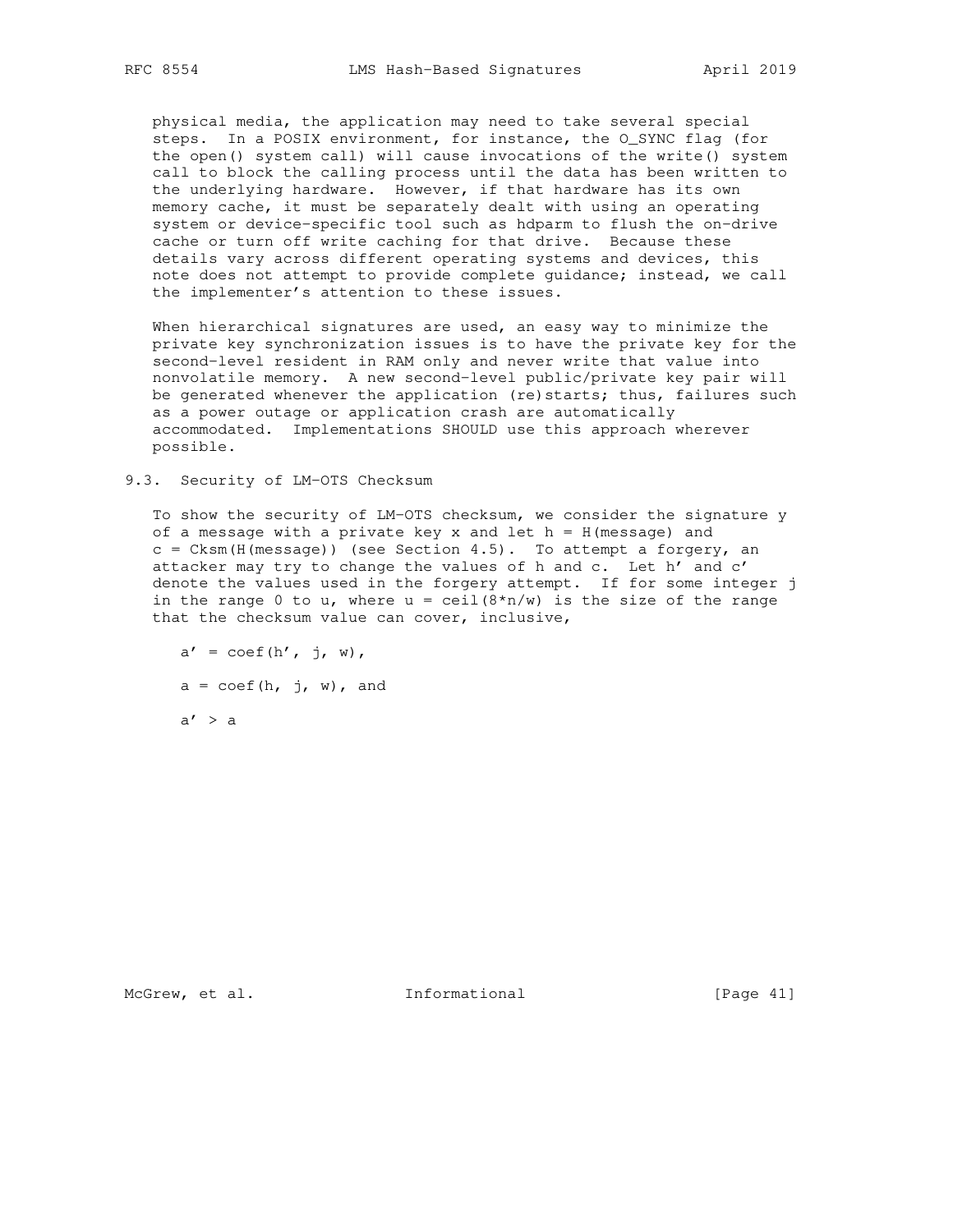then the attacker can compute  $F^{\wedge}a'(x[j])$  from  $F^{\wedge}a(x[j]) = y[j]$  by iteratively applying function F to the j-th term of the signature an additional  $(a' - a)$  times. However, as a result of the increased number of hashing iterations, the checksum value c' will decrease from its original value of c. Thus, a valid signature's checksum will have, for some number k in the range u to  $(p-1)$ , inclusive,

 $b' = \text{coef}(c', k, w),$  $b = \text{coef}(c, k, w)$ , and  $b' < b$ 

Due to the one-way property of F, the attacker cannot easily compute  $F^{\wedge}b'$  (x[k]) from  $F^{\wedge}b(x[k]) = y[k]$ .

10. Comparison with Other Work

 The eXtended Merkle Signature Scheme (XMSS) is similar to HSS in several ways [XMSS][RFC8391]. Both are stateful hash-based signature schemes, and both use a hierarchical approach, with a Merkle tree at each level of the hierarchy. XMSS signatures are slightly shorter than HSS signatures, for equivalent security and an equal number of signatures.

 HSS has several advantages over XMSS. HSS operations are roughly four times faster than the comparable XMSS ones, when SHA256 is used as the underlying hash. This occurs because the hash operation done as a part of the Winternitz iterations dominates performance, and XMSS performs four compression-function invocations (two for the PRF, two for the F function) where HSS only needs to perform one. Additionally, HSS is somewhat simpler (as each hash invocation is just a prefix followed by the data being hashed).

McGrew, et al. 1nformational [Page 42]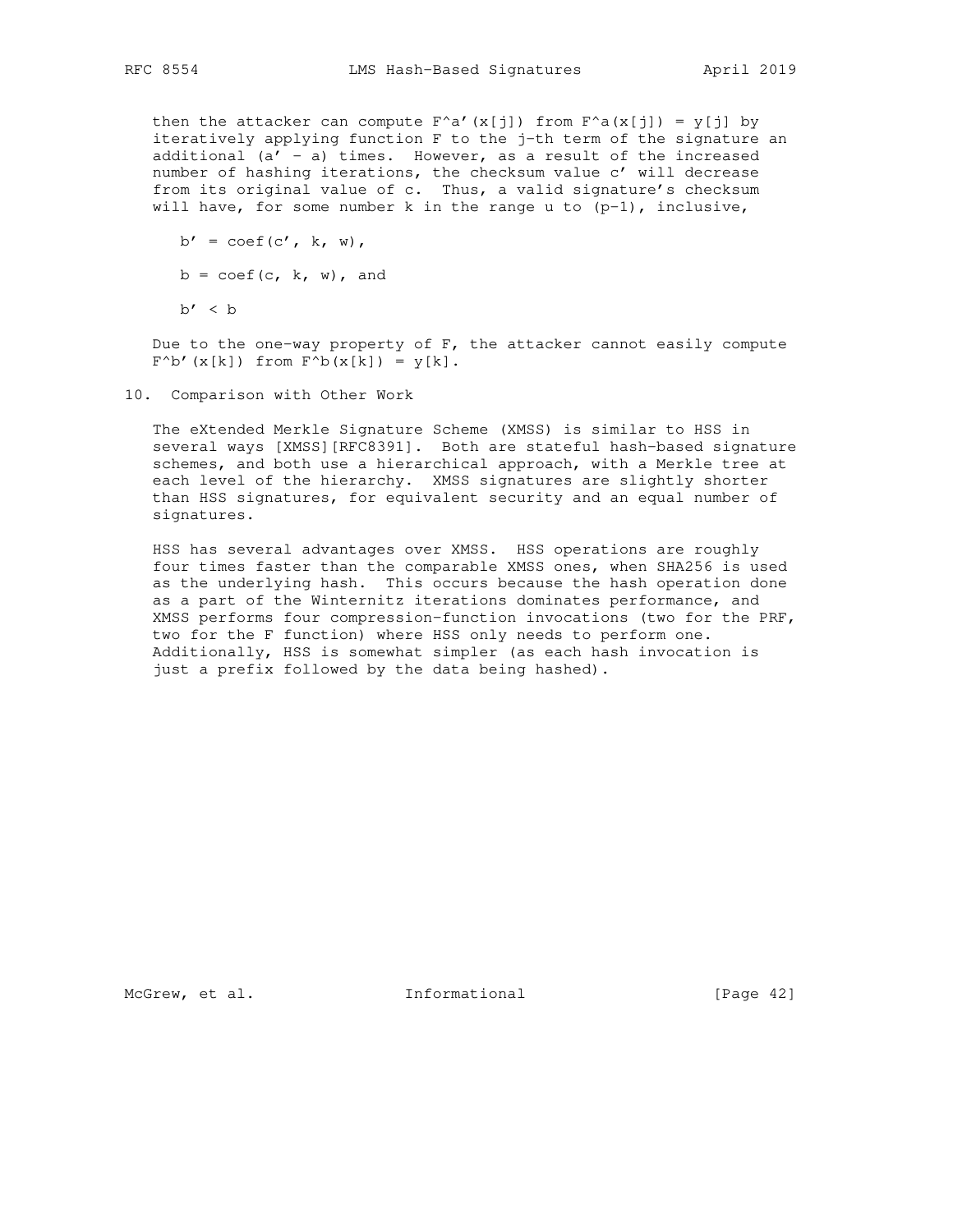## 11. References

- 11.1. Normative References
	- [FIPS180] National Institute of Standards and Technology, "Secure Hash Standard (SHS)", FIPS PUB 180-4, DOI 10.6028/NIST.FIPS.180-4, March 2012.
	- [RFC2119] Bradner, S., "Key words for use in RFCs to Indicate Requirement Levels", BCP 14, RFC 2119, DOI 10.17487/RFC2119, March 1997, <https://www.rfc-editor.org/info/rfc2119>.
- [RFC4506] Eisler, M., Ed., "XDR: External Data Representation Standard", STD 67, RFC 4506, DOI 10.17487/RFC4506, May 2006, <https://www.rfc-editor.org/info/rfc4506>.
	- [RFC8126] Cotton, M., Leiba, B., and T. Narten, "Guidelines for Writing an IANA Considerations Section in RFCs", BCP 26, RFC 8126, DOI 10.17487/RFC8126, June 2017, <https://www.rfc-editor.org/info/rfc8126>.
	- [RFC8174] Leiba, B., "Ambiguity of Uppercase vs Lowercase in RFC 2119 Key Words", BCP 14, RFC 8174, DOI 10.17487/RFC8174, May 2017, <https://www.rfc-editor.org/info/rfc8174>.
	- [RFC8179] Bradner, S. and J. Contreras, "Intellectual Property Rights in IETF Technology", BCP 79, RFC 8179, DOI 10.17487/RFC8179, May 2017, <https://www.rfc-editor.org/info/rfc8179>.

#### [USPTO5432852]

 Leighton, T. and S. Micali, "Large provably fast and secure digital signature schemes based on secure hash functions", U.S. Patent 5,432,852, July 1995.

11.2. Informative References

[C:Merkle87]

 Merkle, R., "A Digital Signature Based on a Conventional Encryption Function", in Advances in Cryptology -- CRYPTO '87 Proceedings, Lecture Notes in Computer Science Vol. 293, DOI 10.1007/3-540-48184-2\_32, 1988.

McGrew, et al. 1nformational [Page 43]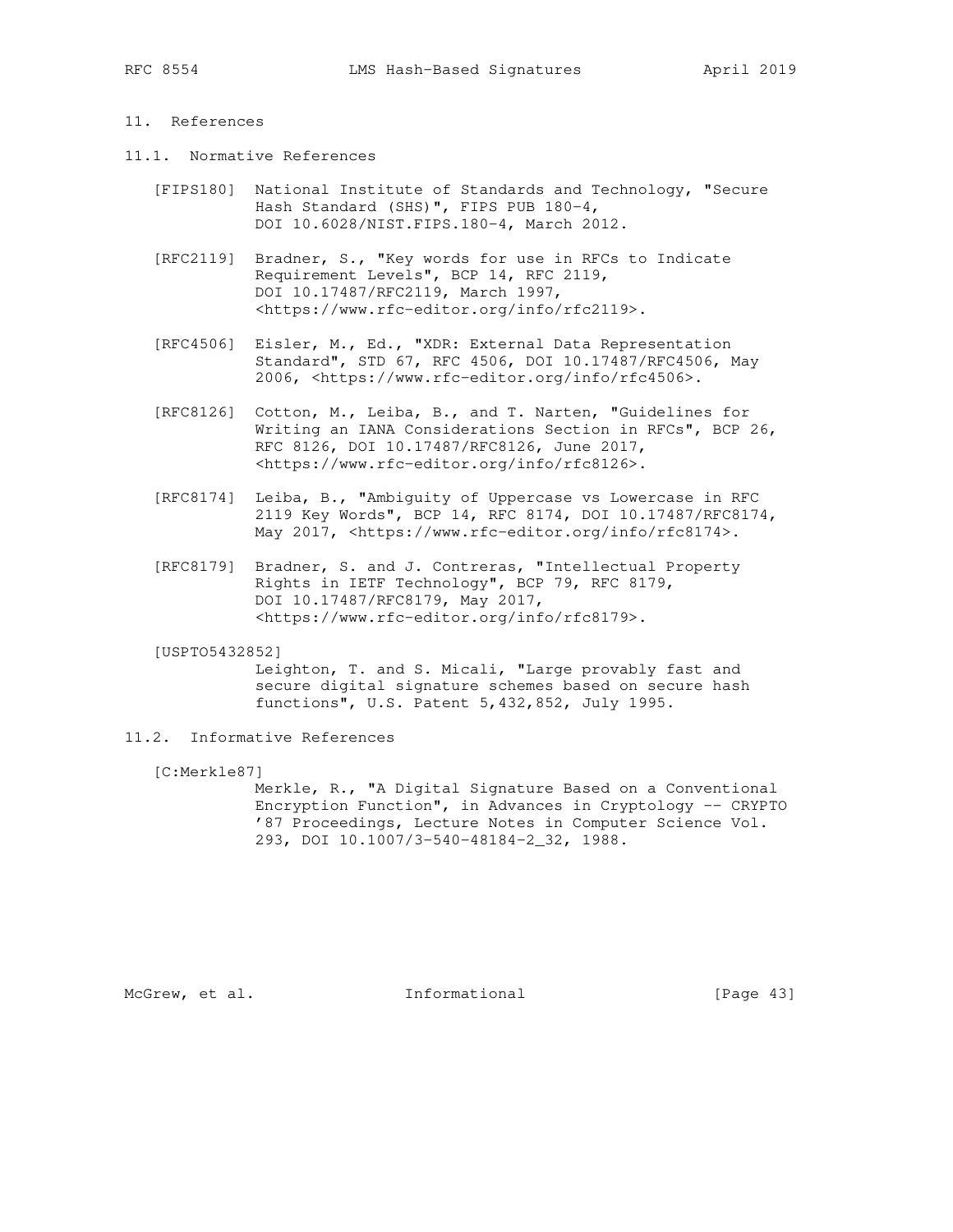[C:Merkle89a] Merkle, R., "A Certified Digital Signature", in Advances in Cryptology -- CRYPTO '89 Proceedings, Lecture Notes in Computer Science Vol. 435, DOI 10.1007/0-387-34805-0\_21, 1990.

[C:Merkle89b]

 Merkle, R., "One Way Hash Functions and DES", in Advances in Cryptology -- CRYPTO '89 Proceedings, Lecture Notes in Computer Science Vol. 435, DOI 10.1007/0-387-34805-0\_40, 1990.

[Fluhrer17]

 Fluhrer, S., "Further Analysis of a Proposed Hash-Based Signature Standard", Cryptology ePrint Archive Report 2017/553, 2017, <https://eprint.iacr.org/2017/553>.

 [Katz16] Katz, J., "Analysis of a Proposed Hash-Based Signature Standard", in SSR 2016: Security Standardisation Research (SSR) pp. 261-273, Lecture Notes in Computer Science Vol. 10074, DOI 10.1007/978-3-319-49100-4\_12, 2016.

[Merkle79]

 Merkle, R., "Secrecy, Authentication, and Public Key Systems", Technical Report No. 1979-1, Information Systems Laboratory, Stanford University, 1979, <http://www.merkle.com/papers/Thesis1979.pdf>.

- [RFC8391] Huelsing, A., Butin, D., Gazdag, S., Rijneveld, J., and A. Mohaisen, "XMSS: eXtended Merkle Signature Scheme", RFC 8391, DOI 10.17487/RFC8391, May 2018, <https://www.rfc-editor.org/info/rfc8391>.
- [STMGMT] McGrew, D., Kampanakis, P., Fluhrer, S., Gazdag, S., Butin, D., and J. Buchmann, "State Management for Hash- Based Signatures.", in SSR 2016: Security Standardisation Research (SSR) pp. 244-260, Lecture Notes in Computer Science Vol. 10074, DOI 10.1007/978-3-319-49100-4\_11, 2016.
- [XMSS] Buchmann, J., Dahmen, E., and , "XMSS -- A Practical Forward Secure Signature Scheme Based on Minimal Security Assumptions.", in PQCrypto 2011: Post-Quantum Cryptography pp. 117-129, Lecture Notes in Computer Science Vol. 7071, DOI 10.1007/978-3-642-25405-5\_8, 2011.

McGrew, et al. 1nformational [Page 44]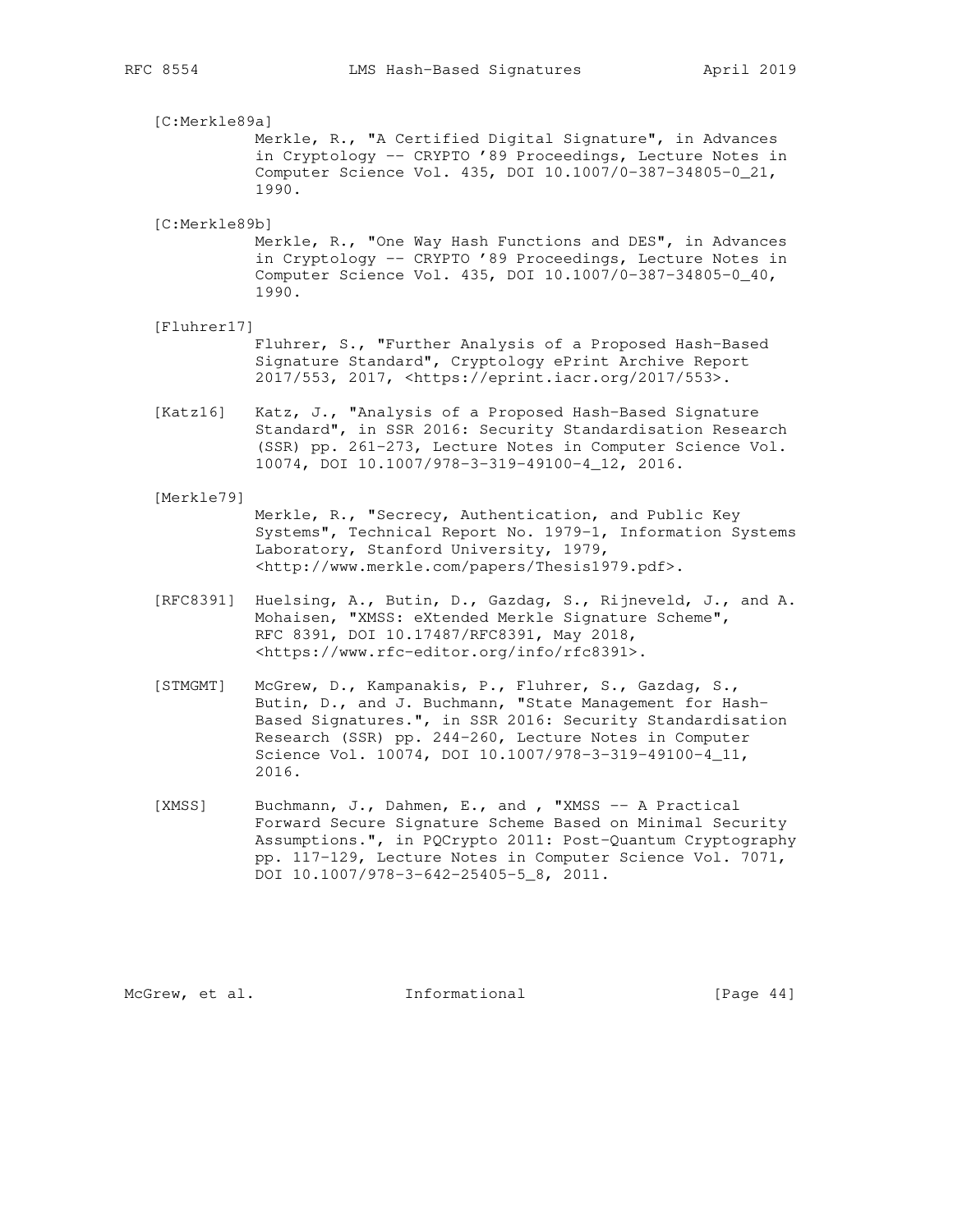Appendix A. Pseudorandom Key Generation

 An implementation MAY use the following pseudorandom process for generating an LMS private key.

 SEED is an m-byte value that is generated uniformly at random at the start of the process,

I is the LMS key pair identifier,

q denotes the LMS leaf number of an LM-OTS private key,

 x\_q denotes the x array of private elements in the LM-OTS private key with leaf number q,

i is the index of the private key element, and

H is the hash function used in LM-OTS.

The elements of the LM-OTS private keys are computed as:

 $x_q[i] = H(I || u32str(q) || u16str(i) || u8str(0xf) || SEED).$ 

 This process stretches the m-byte random value SEED into a (much larger) set of pseudorandom values, using a unique counter in each invocation of H. The format of the inputs to H are chosen so that they are distinct from all other uses of H in LMS and LM-OTS. A careful reader will note that this is similar to the hash we perform when iterating through the Winternitz chain; however, in that chain, the iteration index will vary between 0 and 254 maximum (for  $W=8$ ), while the corresponding value in this formula is 255. This algorithm is included in the proof of security in [Fluhrer17] and hence this method is safe when used within the LMS system; however, any other cryptographically secure method of generating private keys would also be safe.

Appendix B. LM-OTS Parameter Options

 The LM-OTS one-time signature method uses several internal parameters, which are a function of the selected parameter set. These internal parameters include the following:

 p This is the number of independent Winternitz chains used in the signature; it will be the number of w-bit digits needed to hold the n-bit hash (u in the below equations), along with the number of digits needed to hold the checksum (v in the below equations)

McGrew, et al. 1nformational [Page 45]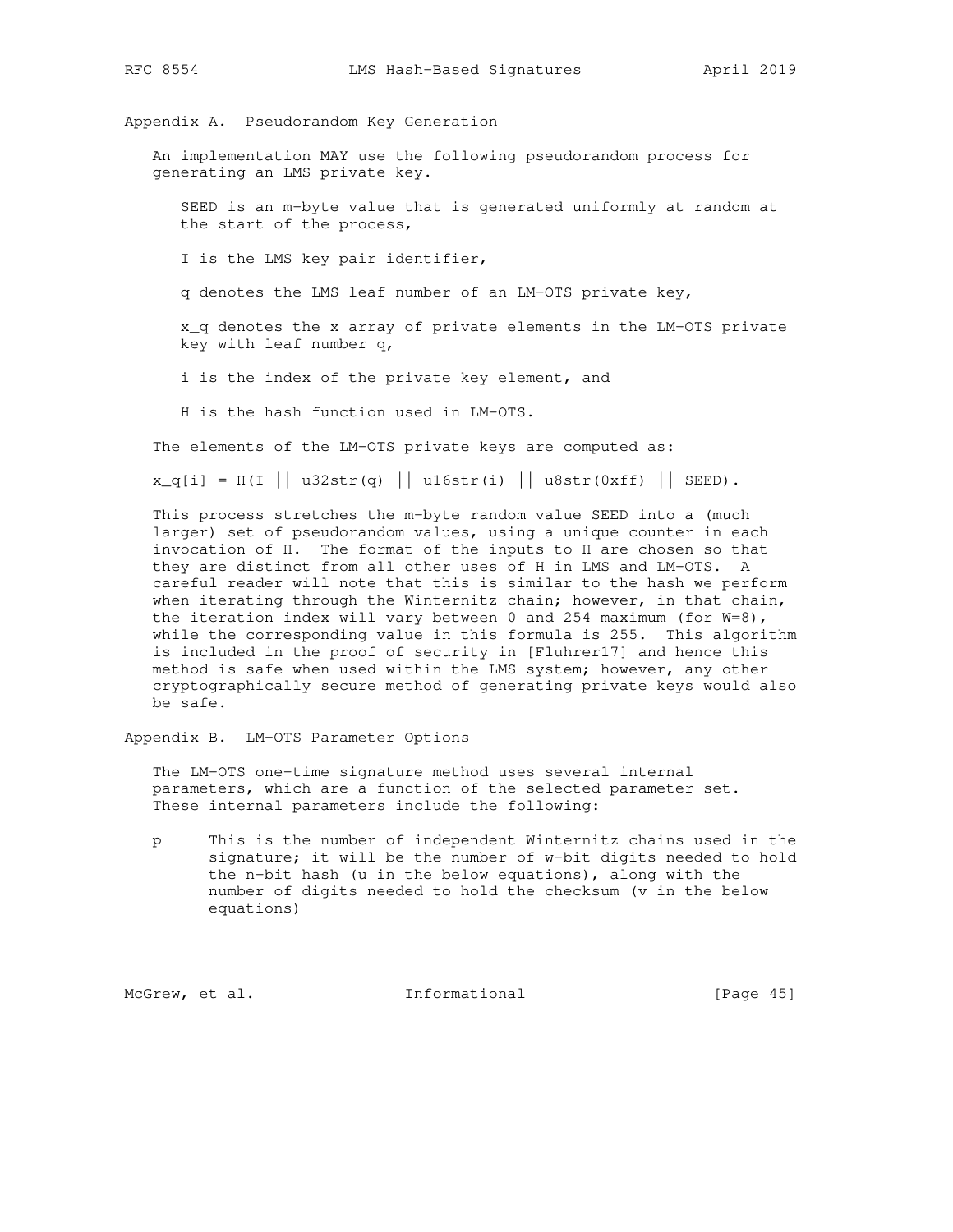ls This is the size of the shift needed to move the checksum so that it appears in the checksum digits

 ls is needed because, while we express the checksum internally as a 16-bit value, we don't always express all 16 bits in the signature; for example, if w=4, we might use only the top 12 bits. Because we read the checksum in network order, this means that, without the shift, we'll use the higher-order bits (which may be always 0) and omit the lower-order bits (where the checksum value actually resides). This shift is here to ensure that the parts of the checksum we need to express (for security) actually contribute to the signature; when multiple such shifts are possible, we take the minimal value.

The parameters ls and p are computed as follows:

 $u = \text{ceil}(8*n/w)$  $v = \text{ceil}((\text{floor}(lq((2^w - 1) * u)) + 1) / w)$  $ls = 16 - (v * w)$  $p = u + v$ 

 Here, u and v represent the number of w-bit fields required to contain the hash of the message and the checksum byte strings, respectively. And as the value of p is the number of w-bit elements of (  $H(message)$  | Cksm( $H(message)$  ) ), it is also equivalently the number of byte strings that form the private key and the number of byte strings in the signature. The value 16 in the ls computation of ls corresponds to the 16-bit value used for the sum variable in Algorithm 2 in Section 4.4

 A table illustrating various combinations of n and w with the associated values of u, v, ls, and p is provided in Table 6.

McGrew, et al. 1nformational [Page 46]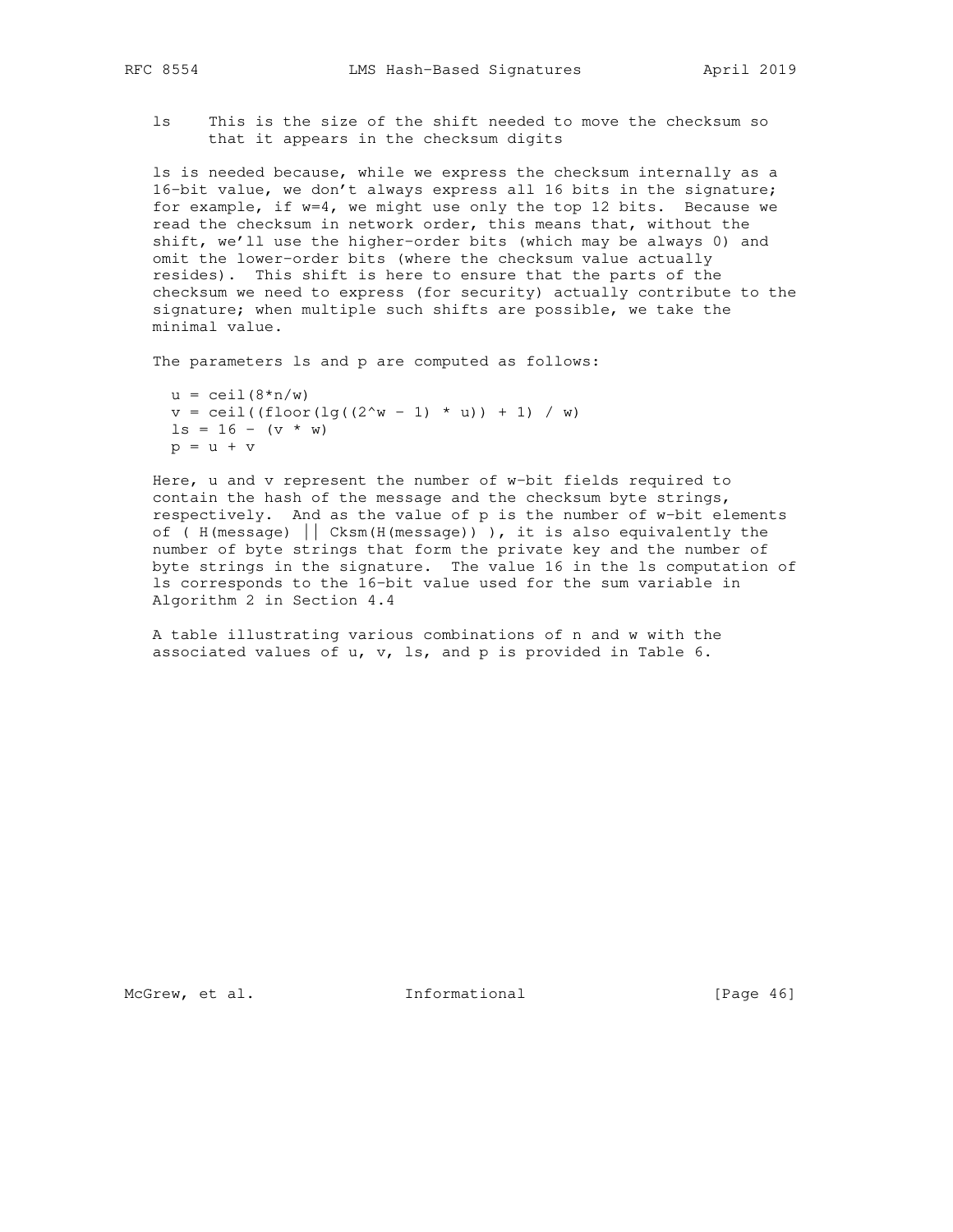| Hash<br>Length<br>in<br>Bytes<br>(n) | Winternitz<br>Parameter<br>(w) | w-bit<br>Elements<br>in Hash<br>(u) | w-bit<br>Elements<br>in<br>Checksum<br>(v) | Left<br>Shift<br>(ls) | Total<br>Number of<br>w-bit<br>Elements<br>(p) |
|--------------------------------------|--------------------------------|-------------------------------------|--------------------------------------------|-----------------------|------------------------------------------------|
| 32                                   |                                | 256                                 | 9                                          |                       | 265                                            |
| 32                                   | 2                              | 128                                 | 5                                          | 6                     | 133                                            |
| 32                                   | 4                              | 64                                  | 3                                          | 4                     | 67                                             |
| 32                                   | 8                              | 32                                  | $\overline{2}$                             |                       | 34                                             |

#### Table 6

Appendix C. An Iterative Algorithm for Computing an LMS Public Key

 The LMS public key can be computed using the following algorithm or any equivalent method. The algorithm uses a stack of hashes for data. It also makes use of a hash function with the typical init/update/final interface to hash functions; the result of the invocations hash\_init(), hash\_update(N[1]), hash\_update(N[2]),  $\ldots$ , hash\_update(N[n]),  $v =$  hash\_final(), in that order, is identical to that of the invocation of  $H(N[1] \mid N[2] \mid \ldots \mid N[n])$ .

Generating an LMS Public Key from an LMS Private Key

```
for ( i = 0; i < 2^h; i = i + 1 ) {
  r = i + num\_lmots\_keys;temp = H(I || u32str(r) || u16str(D_LEAF) || OTS_PUB_HASH[i])j = i;while (j % 2 == 1) {
    r = (r - 1)/2;j = (j-1) / 2;left\_side = pop(data stack);temp = H(I \mid \dot{)} u32str(r) || u16str(D_INTR) || left_side || temp)
    }
    push temp onto the data stack
 }
 public_key = pop(data stack)
```
McGrew, et al. 1nformational [Page 47]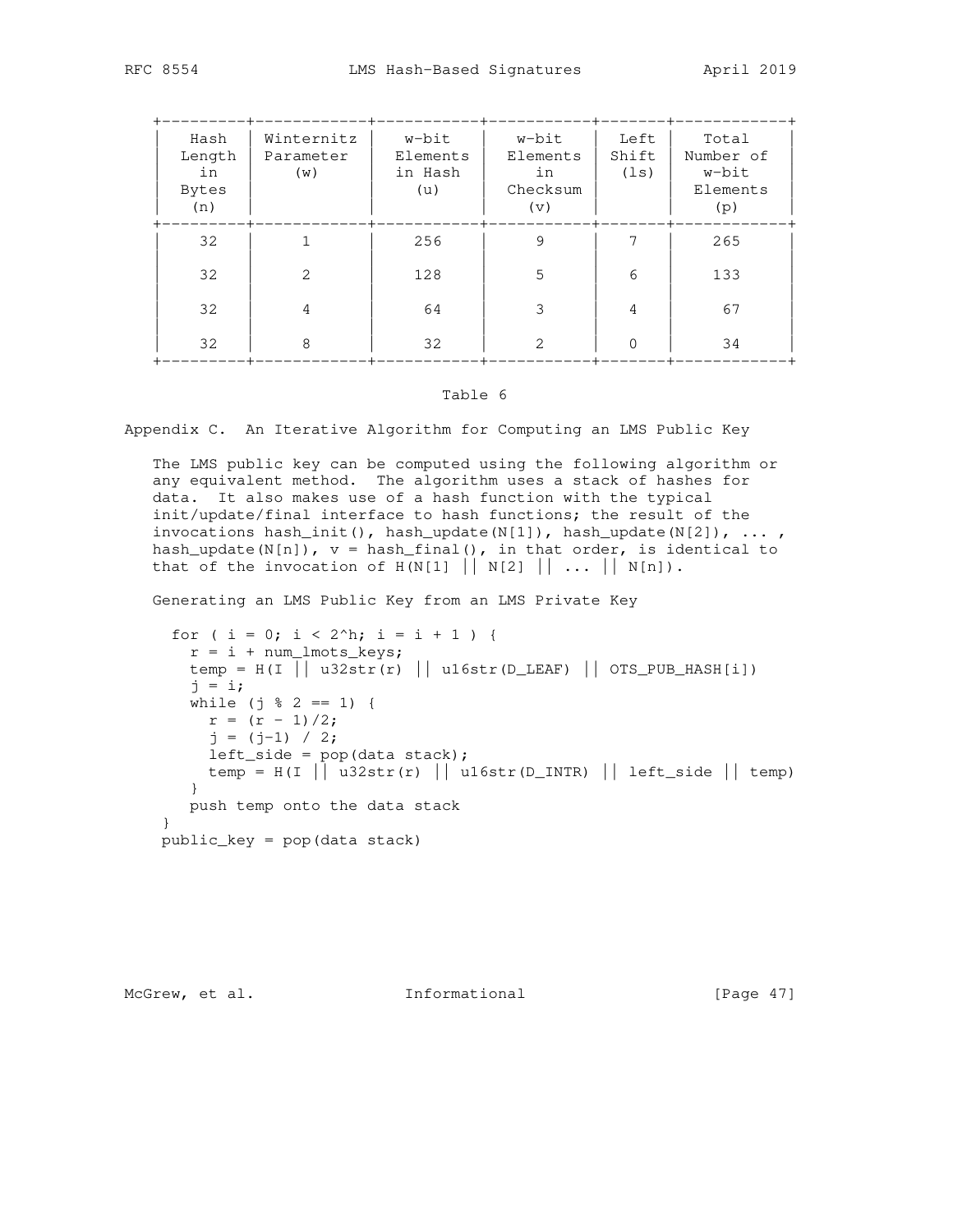Note that this pseudocode expects that all 2^h leaves of the tree have equal depth -- that is, it expects num\_lmots\_keys to be a power of 2. The maximum depth of the stack will be h-1 elements  $-$  that is, a total of  $(h-1)$ \*n bytes; for the currently defined parameter sets, this will never be more than 768 bytes of data.

Appendix D. Method for Deriving Authentication Path for a Signature

The LMS signature consists of u32str(q) || lmots\_signature || u32str(type) || path[0] || path[1] || ... || path[h-1]. This appendix shows one method of constructing this signature, assuming that the implementation has stored the T[] array that was used to construct the public key. Note that this is not the only possible method; other methods exist that don't assume that you have the entire T[] array in memory. To construct a signature, you perform the following algorithm:

Generating an LMS Signature

```
 1. Set type to the typecode of the LMS algorithm.
```
- 2. Extract h from the typecode, according to Table 2.
- 3. Create the LM-OTS signature for the message: ots\_signature = lmots\_sign(message, LMS\_PRIV[q])

```
 4. Compute the array path as follows:
   i = 0r = 2^h + qwhile (i < h) {
   temp = (r / 2^i) xor 1
    path[i] = T[temp]
    i = i + 1 }
5. S = u32str(q) || ots_signature || u32str(type) ||path[0] || path[1] || \ldots || path[h-1]6. q = q + 1 7. Return S.
```
 Here "xor" is the bitwise exclusive-or operation, and / is integer division (that is, rounded down to an integer value).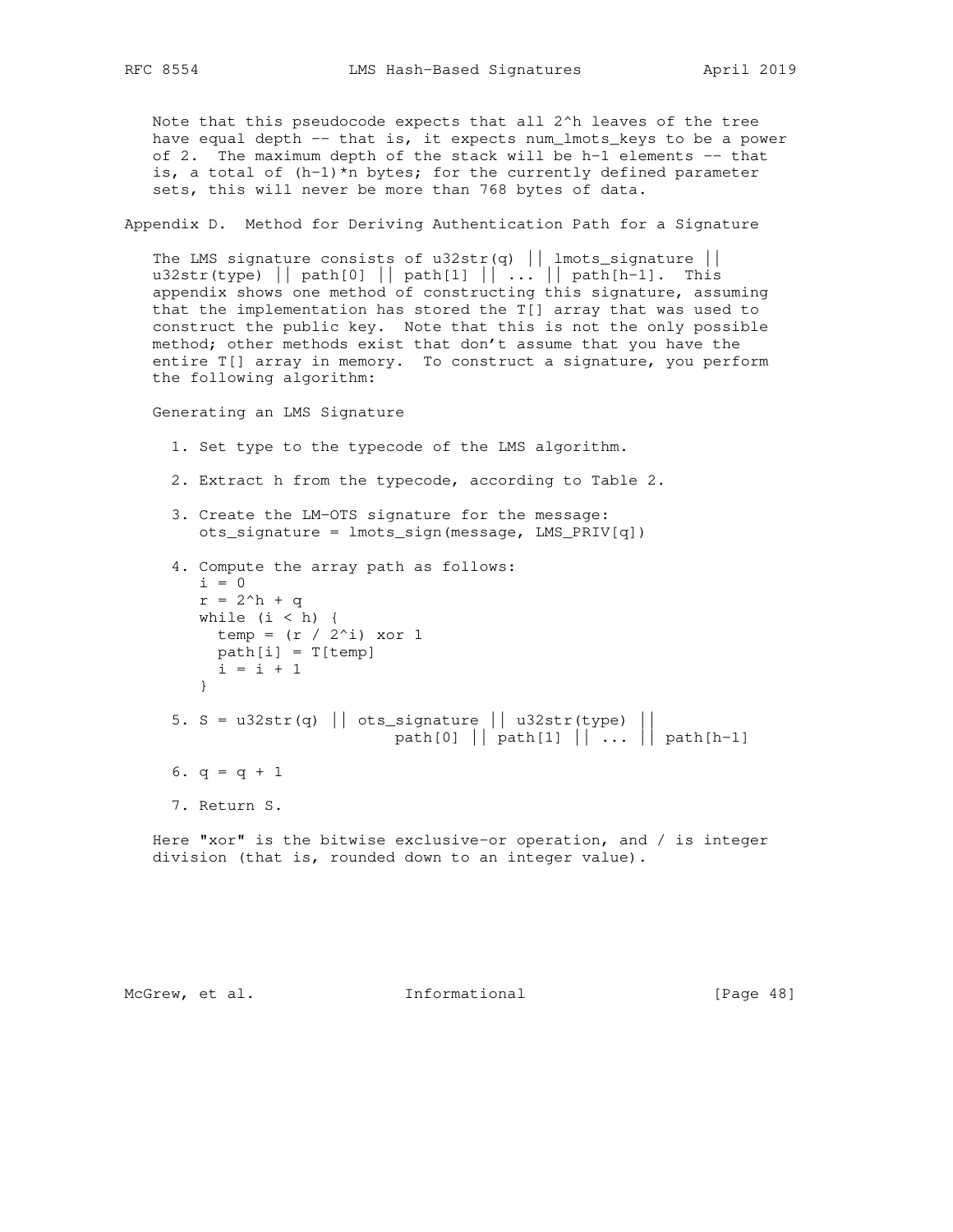Appendix E. Example Implementation

 An example implementation can be found online at <https://github.com/cisco/hash-sigs>.

Appendix F. Test Cases

 This section provides test cases that can be used to verify or debug an implementation. This data is formatted with the name of the elements on the left and the hexadecimal value of the elements on the right. The concatenation of all of the values within a public key or signature produces that public key or signature, and values that do not fit within a single line are listed across successive lines.

Test Case 1 Public Key

| levels 00000002 |                                  |   |                       |
|-----------------|----------------------------------|---|-----------------------|
| LMS type        | 00000005                         | # | LM SHA256 M32 H5      |
| LMOTS type      | 00000004                         |   | # LMOTS SHA256 N32 W8 |
|                 | 61a5d57d37f5e46bfb7520806b07a1b8 |   |                       |
| Κ               | 50650e3b31fe4a773ea29a07f09cf2ea |   |                       |
|                 | 30e579f0df58ef8e298da0434cb2b878 |   |                       |

Test Case 1 Message

| Message | 54686520706f77657273206e6f742064 | The powers not d |
|---------|----------------------------------|------------------|
|         | 656c65676174656420746f2074686520 | elegated to the  |
|         | 556e6974656420537461746573206279 | United States by |
|         | 2074686520436f6e737469747574696f | the Constitutio  |
|         | 6e2c206e6f722070726f686962697465 | n, nor prohibite |
|         | 6420627920697420746f207468652053 | d by it to the S |
|         | 74617465732c20617265207265736572 | tates, are reser |
|         | 76656420746f20746865205374617465 | yed to the State |
|         | 7320726573706563746976656c792c20 | s respectively,  |
|         | 6f7220746f207468652070656f706c65 | or to the people |
|         | 2e0a                             |                  |

McGrew, et al. 1nformational [Page 49]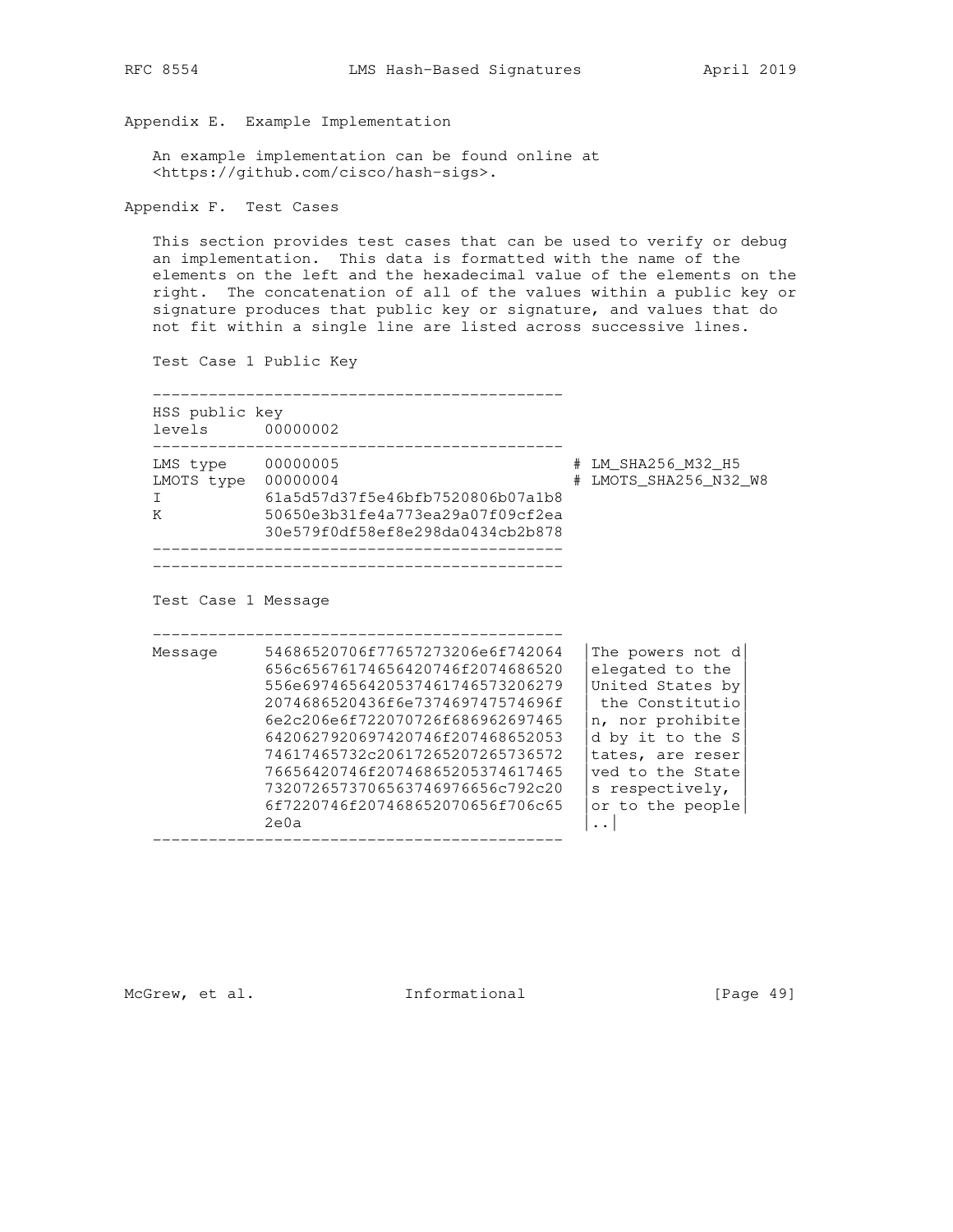Test Case 1 Signature

| HSS signature<br>Nspk<br>$sig[0]$ : | 00000001                                                             |                       |
|-------------------------------------|----------------------------------------------------------------------|-----------------------|
| LMS signature<br>q                  | 00000005                                                             |                       |
| LMOTS signature                     |                                                                      |                       |
| LMOTS type                          | 00000004                                                             | # LMOTS_SHA256_N32_W8 |
| $\mathsf C$                         | d32b56671d7eb98833c49b433c272586<br>bc4a1c8a8970528ffa04b966f9426eb9 |                       |
| y[0]                                | 965a25bfd37f196b9073f3d4a232feb6<br>9128ec45146f86292f9dff9610a7bf95 |                       |
| y[1]                                | a64c7f60f6261a62043f86c70324b770<br>7f5b4a8a6e19c114c7be866d488778a0 |                       |
| y[2]                                | e05fd5c6509a6e61d559cf1a77a970de<br>927d60c70d3de31a7fa0100994e162a2 |                       |
| y [3]                               | 582e8ff1b10cd99d4e8e413ef469559f<br>7d7ed12c838342f9b9c96b83a4943d16 |                       |
| y [4]                               | 81d84b15357ff48ca579f19f5e71f184<br>66f2bbef4bf660c2518eb20de2f66e3b |                       |
| y[5]                                | 14784269d7d876f5d35d3fbfc7039a46<br>2c716bb9f6891a7f41ad133e9e1f6d95 |                       |
| y[6]                                | 60b960e7777c52f060492f2d7c660e14<br>71e07e72655562035abc9a701b473ecb |                       |
| y[7]                                | c3943c6b9c4f2405a3cb8bf8a691ca51<br>d3f6ad2f428bab6f3a30f55dd9625563 |                       |
| y[8]                                | f0a75ee390e385e3ae0b906961ecf41a<br>e073a0590c2eb6204f44831c26dd768c |                       |
| y [9]                               | 35b167b28ce8dc988a3748255230cef9<br>9ebf14e730632f27414489808afab1d1 |                       |
| y[10]                               | e783ed04516de012498682212b078105<br>79b250365941bcc98142da13609e9768 |                       |
| y [11]                              | aaf65de7620dabec29eb82a17fde35af<br>15ad238c73f81bdb8dec2fc0e7f93270 |                       |
| y[12]                               | 1099762b37f43c4a3c20010a3d72e2f6<br>06be108d310e639f09ce7286800d9ef8 |                       |
| y [13]                              | ala40281cc5a7ea98d2adc7c7400c2fe<br>5a101552df4e3cccfd0cbf2ddf5dc677 |                       |
| y [14]                              | 9cbbc68fee0c3efe4ec22b83a2caa3e4<br>8e0809a0a750b73ccdcf3c79e6580c15 |                       |
| y [15]                              | 4f8a58f7f24335eec5c5eb5e0cf01dcf<br>4439424095fceb077f66ded5bec73b27 |                       |
| y[16]                               | c5b9f64a2a9af2f07c05e99e5cf80f00<br>252e39db32f6c19674f190c9fbc506d8 |                       |

McGrew, et al. 1nformational [Page 50]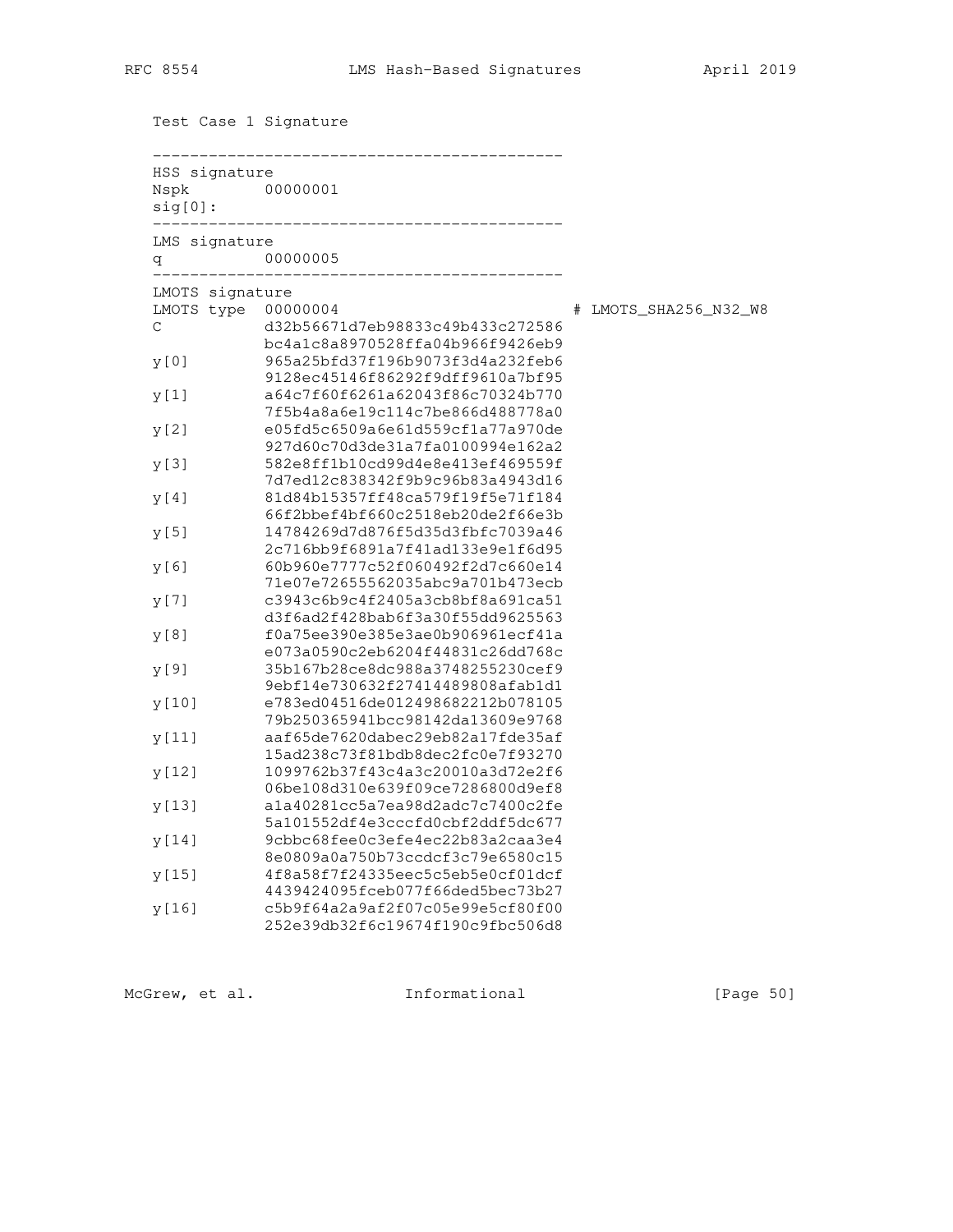| y[18]    | c413e7d0acd8bdd81352b2471fc1bc4f<br>1ef296fea1220403466b1afe78b94f7e                                     |   |                  |
|----------|----------------------------------------------------------------------------------------------------------|---|------------------|
| y[19]    | cf7cc62fb92be14f18c2192384ebceaf<br>8801afdf947f698ce9c6ceb696ed70e9                                     |   |                  |
| y[20]    | e87b0144417e8d7baf25eb5f70f09f01                                                                         |   |                  |
| y[21]    | 6fc925b4db048ab8d8cb2a661ce3b57a<br>da67571f5dd546fc22cb1f97e0ebd1a6                                     |   |                  |
| y[22]    | 5926b1234fd04f171cf469c76b884cf3<br>115cce6f792cc84e36da58960c5f1d76                                     |   |                  |
| y [23]   | 0f32c12faef477e94c92eb75625b6a37<br>1efc72d60ca5e908b3a7dd69fef02491                                     |   |                  |
| y [24]   | 50e3eebdfed39cbdc3ce9704882a2072<br>c75e13527b7a581a556168783dc1e975                                     |   |                  |
| y[25]    | 45e31865ddc46b3c957835da252bb732<br>8d3ee2062445dfb85ef8c35f8e1f3371<br>af34023cef626e0af1e0bc017351aae2 |   |                  |
| y[26]    | ab8f5c612ead0b729a1d059d02bfe18e<br>fa971b7300e882360a93b025ff97e9e0                                     |   |                  |
| y[27]    | eec0f3f3f13039a17f88b0cf808f4884<br>31606cb13f9241f40f44e537d302c64a                                     |   |                  |
| y[28]    | 4f1f4ab949b9feefadcb71ab50ef27d6<br>d6ca8510f150c85fb525bf25703df720                                     |   |                  |
| y[29]    | 9b6066f09c37280d59128d2f0f637c7d<br>7d7fad4ed1c1ea04e628d221e3d8db77                                     |   |                  |
| y [30]   | b7c878c9411cafc5071a34a00f4cf077<br>38912753dfce48f07576f0d4f94f42c6                                     |   |                  |
| y[31]    | d76f7ce973e9367095ba7e9a3649b7f4<br>61d9f9ac1332a4d1044c96aefee67676                                     |   |                  |
| y [32]   | 401b64457c54d65fef6500c59cdfb69a<br>f7b6dddfcb0f086278dd8ad0686078df                                     |   |                  |
| y [33]   | b0f3f79cd893d314168648499898fbc0<br>ced5f95b74e8ff14d735cdea968bee74                                     |   |                  |
| LMS type | 00000005                                                                                                 | # | LM_SHA256_M32_H5 |
| path[0]  | d8b8112f9200a5e50c4a262165bd342c<br>d800b8496810bc716277435ac376728d                                     |   |                  |
| path[1]  | 129ac6eda839a6f357b5a04387c5ce97<br>382a78f2a4372917eefcbf93f63bb591                                     |   |                  |
| path[2]  | 12f5dbe400bd49e4501e859f885bf073<br>6e90a509b30a26bfac8c17b5991c157e                                     |   |                  |
| path[3]  | b5971115aa39efd8d564a6b90282c316<br>8af2d30ef89d51bf14654510a12b8a14                                     |   |                  |
| path[4]  | 4cca1848cf7da59cc2b3d9d0692dd2a2<br>0ba3863480e25b1b85ee860c62bf5136                                     |   |                  |

McGrew, et al. 1nformational [Page 51]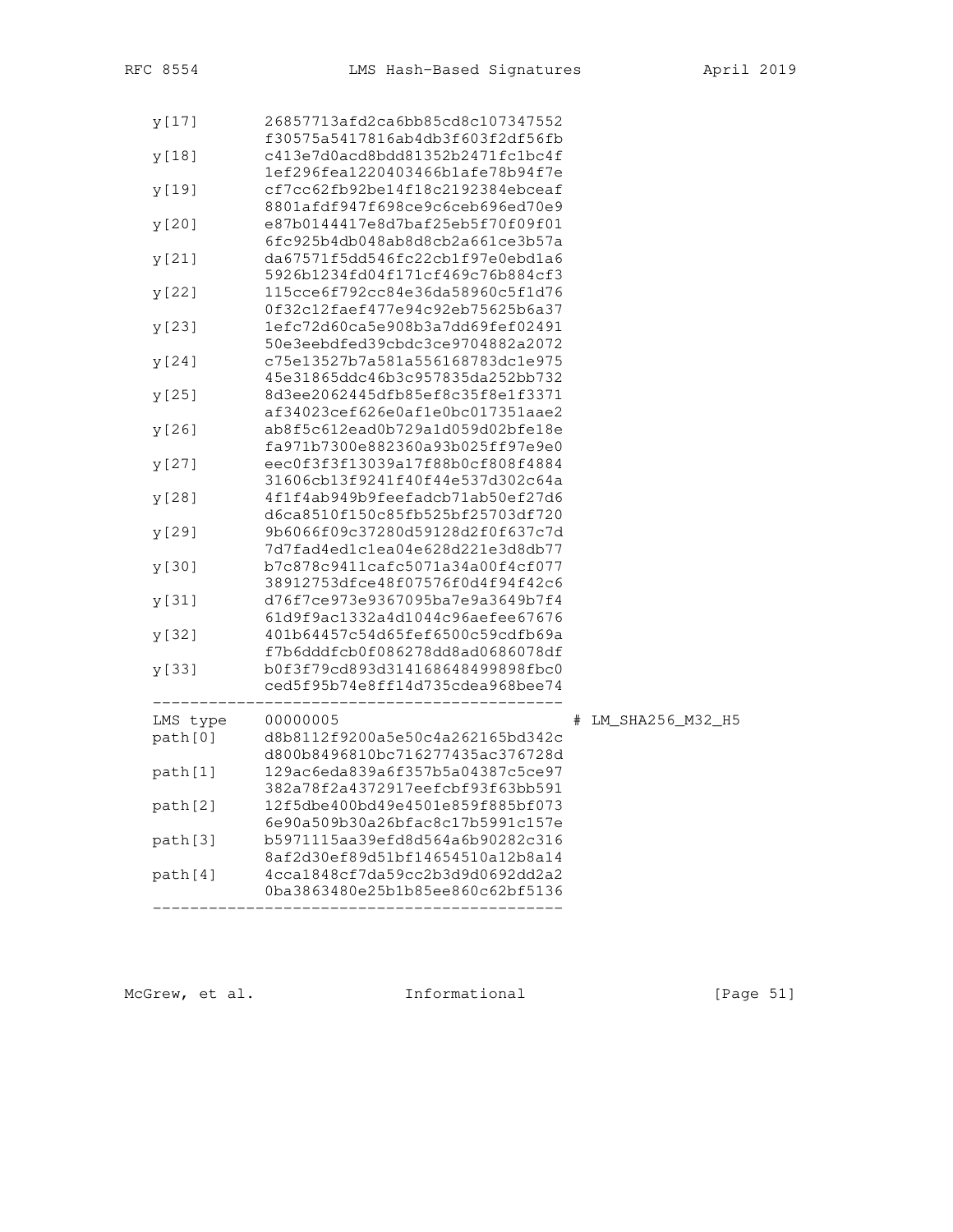| LMS public key<br>LMS type<br>LMOTS type<br>I<br>Κ | 00000005<br>00000004<br>d2f14ff6346af964569f7d6cb880a1b6<br>6c5004917da6eafe4d9ef6c6407b3db0<br>e5485b122d9ebe15cda93cfec582d7ab | # | # LM_SHA256_M32_H5<br>LMOTS_SHA256_N32_W8 |
|----------------------------------------------------|----------------------------------------------------------------------------------------------------------------------------------|---|-------------------------------------------|
| final_signature:                                   |                                                                                                                                  |   |                                           |
| LMS signature<br>q                                 | 0000000a                                                                                                                         |   |                                           |
| LMOTS signature                                    |                                                                                                                                  |   |                                           |
| LMOTS type<br>$\mathsf C$                          | 00000004<br>0703c491e7558b35011ece3592eaa5da                                                                                     |   | LMOTS_SHA256_N32_W8                       |
|                                                    | 4d918786771233e8353bc4f62323185c                                                                                                 |   |                                           |
| y[0]                                               | 95cae05b899e35dffd71705470620998                                                                                                 |   |                                           |
| y[1]                                               | 8ebfdf6e37960bb5c38d7657e8bffeef<br>9bc042da4b4525650485c66d0ce19b31                                                             |   |                                           |
|                                                    | 7587c6ba4bffcc428e25d08931e72dfb                                                                                                 |   |                                           |
| y[2]                                               | 6a120c5612344258b85efdb7db1db9e1                                                                                                 |   |                                           |
|                                                    | 865a73caf96557eb39ed3e3f426933ac                                                                                                 |   |                                           |
| y[3]                                               | 9eeddb03a1d2374af7bf771855774562<br>37f9de2d60113c23f846df26fa942008                                                             |   |                                           |
| y[4]                                               | a698994c0827d90e86d43e0df7f4bfcd                                                                                                 |   |                                           |
|                                                    | b09b86a373b98288b7094ad81a0185ac                                                                                                 |   |                                           |
| y[5]                                               | 100e4f2c5fc38c003c1ab6fea479eb2f<br>5ebe48f584d7159b8ada03586e65ad9c                                                             |   |                                           |
| y[6]                                               | 969f6aecbfe44cf356888a7b15a3ff07                                                                                                 |   |                                           |
|                                                    | 4f771760b26f9c04884ee1faa329fbf4                                                                                                 |   |                                           |
| y [ 7 ]                                            | e61af23aee7fa5d4d9a5dfcf43c4c26c                                                                                                 |   |                                           |
|                                                    | e8aea2ce8a2990d7ba7b57108b47dabf<br>beadb2b25b3cacclac0cef346cbb90fb                                                             |   |                                           |
| y[8]                                               | 044beee4fac2603a442bdf7e507243b7                                                                                                 |   |                                           |
| y[9]                                               | 319c9944b1586e899d431c7f91bcccc8                                                                                                 |   |                                           |
|                                                    | 690dbf59b28386b2315f3d36ef2eaa3c                                                                                                 |   |                                           |
| y[10]                                              | f30b2b51f48b71b003dfb08249484201                                                                                                 |   |                                           |
| y[11]                                              | 043f65f5a3ef6bbd61ddfee81aca9ce6<br>0081262a00000480dcbc9a3da6fbef5c                                                             |   |                                           |
|                                                    | 1c0a55e48a0e729f9184fcb1407c3152                                                                                                 |   |                                           |
| y[12]                                              | 9db268f6fe50032a363c9801306837fa                                                                                                 |   |                                           |
|                                                    | fabdf957fd97eafc80dbd165e435d0e2                                                                                                 |   |                                           |
| y[13]                                              | dfd836a28b354023924b6fb7e48bc0b3<br>ed95eea64c2d402f4d734c8dc26f3ac5                                                             |   |                                           |
| y[14]                                              | 91825daef01eae3c38e3328d00a77dc6                                                                                                 |   |                                           |
|                                                    | 57034f287ccb0f0e1c9a7cbdc828f627                                                                                                 |   |                                           |
| y[15]                                              | 205e4737b84b58376551d44c12c3c215                                                                                                 |   |                                           |
|                                                    | c812a0970789c83de51d6ad787271963                                                                                                 |   |                                           |

McGrew, et al. 1nformational [Page 52]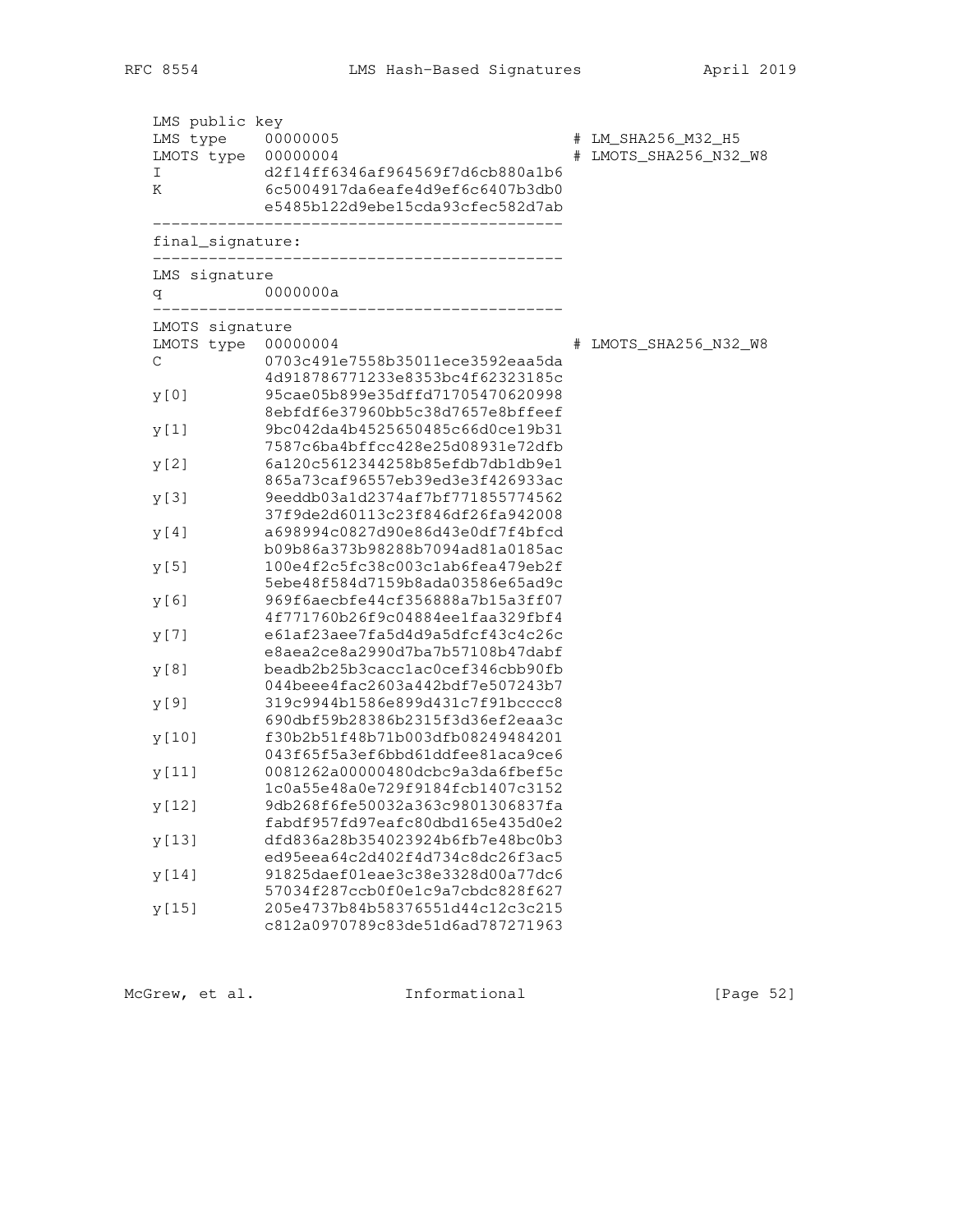| y[16]    | 327f0a5fbb6b5907dec02c9a90934af5                                     |   |                  |  |
|----------|----------------------------------------------------------------------|---|------------------|--|
|          | a1c63b72c82653605d1dcce51596b3c2<br>b45696689f2eb382007497557692caac |   |                  |  |
| y [17]   | 4d57b5de9f5569bc2ad0137fd47fb47e                                     |   |                  |  |
| y[18]    | 664fcb6db4971f5b3e07aceda9ac130e                                     |   |                  |  |
|          | 9f38182de994cff192ec0e82fd6d4cb7                                     |   |                  |  |
| y[19]    | f3fe00812589b7a7ce51544045643301                                     |   |                  |  |
|          | 6b84a59bec6619a1c6c0b37dd1450ed4                                     |   |                  |  |
| y[20]    | f2d8b584410ceda8025f5d2d8dd0d217                                     |   |                  |  |
|          | 6fc1cf2cc06fa8c82bed4d944e71339e                                     |   |                  |  |
| y[21]    | ce780fd025bd41ec34ebff9d4270a322                                     |   |                  |  |
|          | 4e019fcb444474d482fd2dbe75efb203                                     |   |                  |  |
| y[22]    | 89cc10cd600abb54c47ede93e08c114e                                     |   |                  |  |
|          | db04117d714dc1d525e11bed8756192f                                     |   |                  |  |
| y[23]    | 929d15462b939ff3f52f2252da2ed64d                                     |   |                  |  |
|          | 8fae88818b1efa2c7b08c8794fb1b214                                     |   |                  |  |
| y[24]    | aa233db3162833141ea4383f1a6f120b                                     |   |                  |  |
|          | e1db82ce3630b3429114463157a64e91                                     |   |                  |  |
| y[25]    | 234d475e2f79cbf05e4db6a9407d72c6                                     |   |                  |  |
|          | bff7d1198b5c4d6aad2831db61274993                                     |   |                  |  |
| y[26]    | 715a0182c7dc8089e32c8531deed4f74                                     |   |                  |  |
|          | 31c07c02195eba2ef91efb5613c37af7<br>ae0c066babc69369700e1dd26eddc0d2 |   |                  |  |
| y[27]    | 16c781d56e4ce47e3303fa73007ff7b9                                     |   |                  |  |
| y[28]    | 49ef23be2aa4dbf25206fe45c20dd888                                     |   |                  |  |
|          | 395b2526391a724996a44156beac8082                                     |   |                  |  |
| y[29]    | 12858792bf8e74cba49dee5e8812e019                                     |   |                  |  |
|          | da87454bff9e847ed83db07af3137430                                     |   |                  |  |
| y [30]   | 82f880a278f682c2bd0ad6887cb59f65                                     |   |                  |  |
|          | 2e155987d61bbf6a88d36ee93b6072e6                                     |   |                  |  |
| y[31]    | 656d9ccbaae3d655852e38deb3a2dcf8                                     |   |                  |  |
|          | 058dc9fb6f2ab3d3b3539eb77b248a66                                     |   |                  |  |
| y [32]   | 1091d05eb6e2f297774fe6053598457c                                     |   |                  |  |
|          | c61908318de4b826f0fc86d4bb117d33                                     |   |                  |  |
| y[33]    | e865aa805009cc2918d9c2f840c4da43                                     |   |                  |  |
|          | a703ad9f5b5806163d7161696b5a0adc                                     |   |                  |  |
|          |                                                                      |   |                  |  |
| LMS type | 00000005                                                             | # | LM_SHA256_M32_H5 |  |
| path[0]  | d5c0d1bebb06048ed6fe2ef2c6cef305                                     |   |                  |  |
|          | b3ed633941ebc8b3bec9738754cddd60                                     |   |                  |  |
| path[1]  | e1920ada52f43d055b5031cee6192520<br>d6a5115514851ce7fd448d4a39fae2ab |   |                  |  |
| path[2]  | 2335b525f484e9b40d6a4a969394843b                                     |   |                  |  |
|          | dcf6d14c48e8015e08ab92662c05c6e9                                     |   |                  |  |
| path[3]  | f90b65a7a6201689999f32bfd368e5e3                                     |   |                  |  |
|          | ec9cb70ac7b8399003f175c40885081a                                     |   |                  |  |
| path[4]  | 09ab3034911fe125631051df0408b394                                     |   |                  |  |
|          | 6b0bde790911e8978ba07dd56c73e7ee                                     |   |                  |  |
|          |                                                                      |   |                  |  |
|          |                                                                      |   |                  |  |

McGrew, et al. 1nformational [Page 53]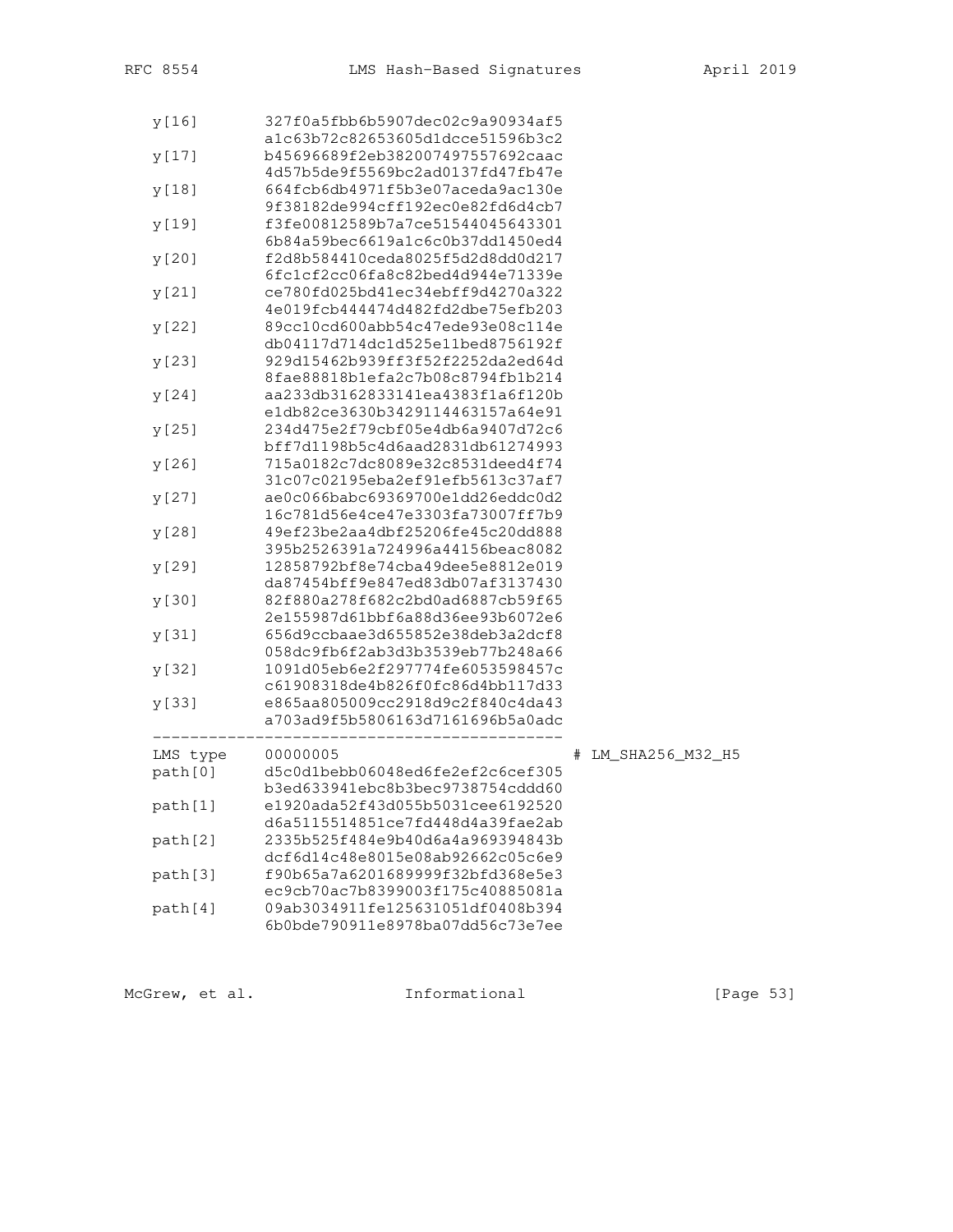```
 Test Case 2 Private Key
   --------------------------------------------
   (note: procedure in Appendix A is used)
   Top level LMS tree
   SEED 558b8966c48ae9cb898b423c83443aae
 014a72f1b1ab5cc85cf1d892903b5439
 I d08fabd4a2091ff0a8cb4ed834e74534
   Second level LMS tree
   SEED a1c4696e2608035a886100d05cd99945
 eb3370731884a8235e2fb3d4d71f2547
 I 215f83b7ccb9acbcd08db97b0d04dc2b
   --------------------------------------------
      --------------------------------------------
   Test Case 2 Public Key
    --------------------------------------------
   HSS public key
   levels 00000002
   --------------------------------------------
   LMS type 00000006 # LM_SHA256_M32_H10
 LMOTS type 00000003 # LMOTS_SHA256_N32_W4
 I d08fabd4a2091ff0a8cb4ed834e74534
 K 32a58885cd9ba0431235466bff9651c6
 c92124404d45fa53cf161c28f1ad5a8e
       --------------------------------------------
   --------------------------------------------
   Test Case 2 Message
   --------------------------------------------
   Message 54686520656e756d65726174696f6e20 |The enumeration |
             696e2074686520436f6e737469747574 |in the Constitut|
             696f6e2c206f66206365727461696e20 |ion, of certain |
 7269676874732c207368616c6c206e6f |rights, shall no|
 7420626520636f6e7374727565642074 |t be construed t|
 6f2064656e79206f7220646973706172 |o deny or dispar|
 616765206f7468657273207265746169 |age others retai|
 6e6564206279207468652070656f706c |ned by the peopl|
652e0a |e..|
   --------------------------------------------
```
McGrew, et al. 1nformational [Page 54]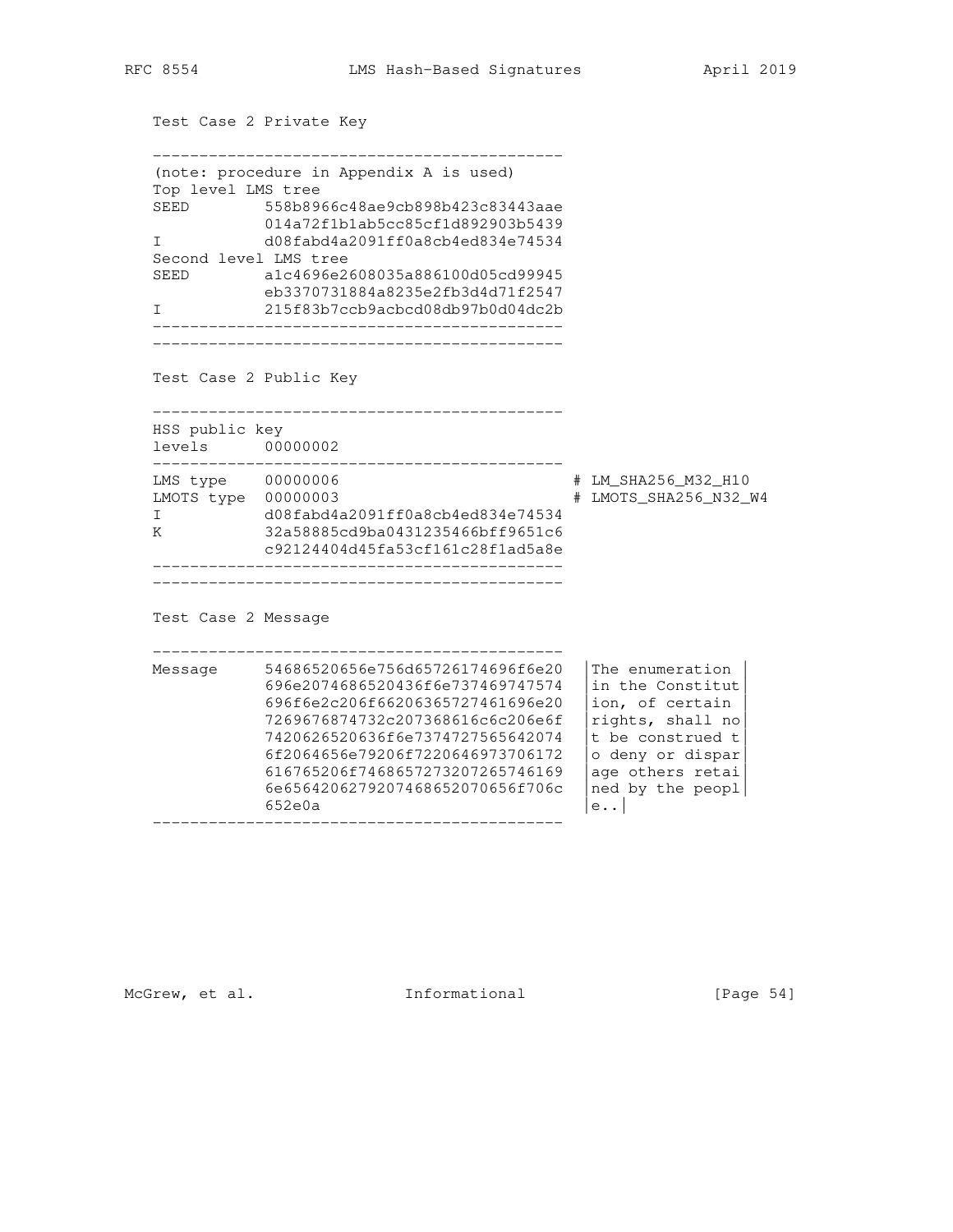Test Case 2 Signature

| Nspk<br>$sig[0]$ : | 00000001                                                                                                 |                       |
|--------------------|----------------------------------------------------------------------------------------------------------|-----------------------|
| LMS signature<br>q | 00000003                                                                                                 |                       |
| LMOTS signature    |                                                                                                          |                       |
| LMOTS type         | 00000003                                                                                                 | # LMOTS_SHA256_N32_W4 |
| $\mathsf C$        | 3d46bee8660f8f215d3f96408a7a64cf<br>1c4da02b63a55f62c666ef5707a914ce                                     |                       |
| y[0]               | 0674e8cb7a55f0c48d484f31f3aa4af9<br>719a74f22cf823b94431d01c926e2a76                                     |                       |
| y[1]               | bb71226d279700ec81c9e95fb11a0d10<br>d065279a5796e265ae17737c44eb8c59                                     |                       |
| y[2]               | 4508e126a9a7870bf4360820bdeb9a01<br>d9693779e416828e75bddd7d8c70d50a                                     |                       |
| y[3]               | 0ac8ba39810909d445f44cb5bb58de73<br>7e60cb4345302786ef2c6b14af212ca1                                     |                       |
| y [4]              | 9edeaa3bfcfe8baa6621ce88480df237<br>1dd37add732c9de4ea2ce0dffa53c926                                     |                       |
| y[5]               | 49a18d39a50788f4652987f226a1d481<br>68205df6ae7c58e049a25d4907edc1aa                                     |                       |
| y [6]              | 90da8aa5e5f7671773e941d805536021<br>5c6b60dd35463cf2240a9c06d694e9cb                                     |                       |
| y [ 7 ]            | 54e7b1e1bf494d0d1a28c0d31acc7516<br>1f4f485dfd3cb9578e836ec2dc722f37                                     |                       |
| y[8]               | ed30872e07f2b8bd0374eb57d22c614e<br>09150f6c0d8774a39a6e168211035dc5                                     |                       |
| y[9]               | 2988ab46eaca9ec597fb18b4936e66ef<br>2f0df26e8d1e34da28cbb3af75231372                                     |                       |
| y [10]             | 0c7b345434f72d65314328bbb030d0f0<br>f6d5e47b28ea91008fb11b05017705a8                                     |                       |
| y [11]             | be3b2adb83c60a54f9d1d1b2f476f9e3<br>93eb5695203d2ba6ad815e6a111ea293                                     |                       |
| y[12]              | dcc21033f9453d49c8e5a6387f588b1e<br>a4f706217c151e05f55a6eb7997be09d                                     |                       |
| y[13]              | 56a326a32f9cba1fbe1c07bb49fa04ce                                                                         |                       |
| y[14]              | cf9df1a1b815483c75d7a27cc88ad1b1<br>238e5ea986b53e087045723ce16187ed                                     |                       |
| y [15]             | a22e33b2c70709e53251025abde89396<br>45fc8c0693e97763928f00b2e3c75af3                                     |                       |
| y[16]              | 942d8ddaee81b59a6f1f67efda0ef81d<br>11873b59137f67800b35e81b01563d18<br>7c4a1575a1acb92d087b517a8833383f |                       |

McGrew, et al. 1nformational [Page 55]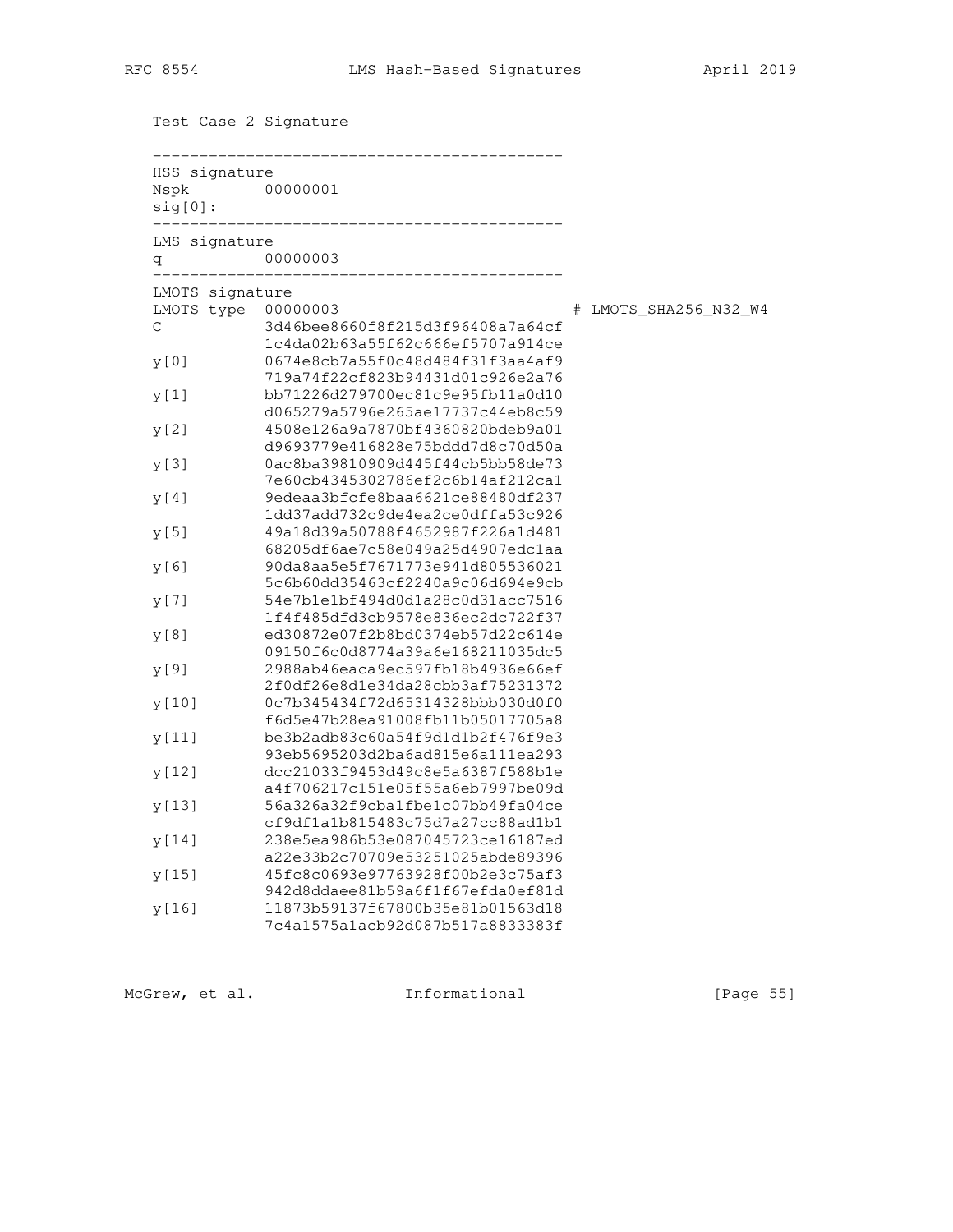| y [17] | 05d357ef4678de0c57ff9f1b2da61dfd                                     |
|--------|----------------------------------------------------------------------|
|        | e5d88318bcdde4d9061cc75c2de3cd47                                     |
| y[18]  | 40dd7739ca3ef66f1930026f47d9ebaa                                     |
|        | 713b07176f76f953e1c2e7f8f271a6ca                                     |
| y[19]  | 375dbfb83d719b1635a7d8a138919579                                     |
|        | 44b1c29bb101913e166e11bd5f34186f                                     |
| y[20]  | a6c0a555c9026b256a6860f4866bd6d0                                     |
|        | b5bf90627086c6149133f8282ce6c9b3                                     |
| y[21]  | 622442443d5eca959d6c14ca8389d12c                                     |
|        | 4068b503e4e3c39b635bea245d9d05a2                                     |
| y [22] | 558f249c9661c0427d2e489ca5b5dde2                                     |
|        | 20a90333f4862aec793223c781997da9                                     |
| y[23]  | 8266c12c50ea28b2c438e7a379eb106e                                     |
|        | ca0c7fd6006e9bf612f3ea0a454ba3bd                                     |
| y [24] | b76e8027992e60de01e9094fddeb3349                                     |
|        | 883914fb17a9621ab929d970d101e45f                                     |
| y [25] | 8278c14b032bcab02bd15692d21b6c5c                                     |
|        | 204abbf077d465553bd6eda645e6c306                                     |
| y[26]  | 5d33b10d518a61e15ed0f092c3222628                                     |
|        | 1a29c8a0f50cde0a8c66236e29c2f310                                     |
|        | a375cebda1dc6bb9a1a01dae6c7aba8e                                     |
| y [27] | bedc6371a7d52aacb955f83bd6e4f84d                                     |
|        | 2949dcc198fb77c7e5cdf6040b0f84fa                                     |
| y[28]  |                                                                      |
|        | f82808bf985577f0a2acf2ec7ed7c0b0                                     |
| y[29]  | ae8a270e951743ff23e0b2dd12e9c3c8                                     |
|        | 28fb5598a22461af94d568f29240ba28<br>20c4591f71c088f96e095dd98beae456 |
| y [30] |                                                                      |
|        | 579ebbba36f6d9ca2613d1c26eee4d8c<br>73217ac5962b5f3147b492e8831597fd |
| y[31]  |                                                                      |
|        | 89b64aa7fde82e1974d2f6779504dc21                                     |
| y [32] | 435eb3109350756b9fdabe1c6f368081                                     |
|        | bd40b27ebcb9819a75d7df8bb07bb05d                                     |
| y [33] | b1bab705a4b7e37125186339464ad8fa                                     |
|        | aa4f052cc1272919fde3e025bb64aa8e                                     |
| y [34] | 0eb1fcbfcc25acb5f718ce4f7c2182fb                                     |
|        | 393a1814b0e942490e52d3bca817b2b2                                     |
| y [35] | 6e90d4c9b0cc38608a6cef5eb153af08                                     |
|        | 58acc867c9922aed43bb67d7b33acc51                                     |
| у[36]  | 9313d28d41a5c6fe6cf3595dd5ee63f0                                     |
|        | a4c4065a083590b275788bee7ad875a7                                     |
| y [37] | f88dd73720708c6c6c0ecf1f43bbaada                                     |
|        | e6f208557fdc07bd4ed91f88ce4c0de8                                     |
| y[38]  | 42761c70c186bfdafafc444834bd3418                                     |
|        | be4253a71eaf41d718753ad07754ca3e                                     |
| y[39]  | ffd5960b0336981795721426803599ed                                     |
|        | 5b2b7516920efcbe32ada4bcf6c73bd2                                     |
| y [40] | 9e3fa152d9adeca36020fdeeee1b7395                                     |
|        | 21d3ea8c0da497003df1513897b0f547                                     |

McGrew, et al. 1nformational [Page 56]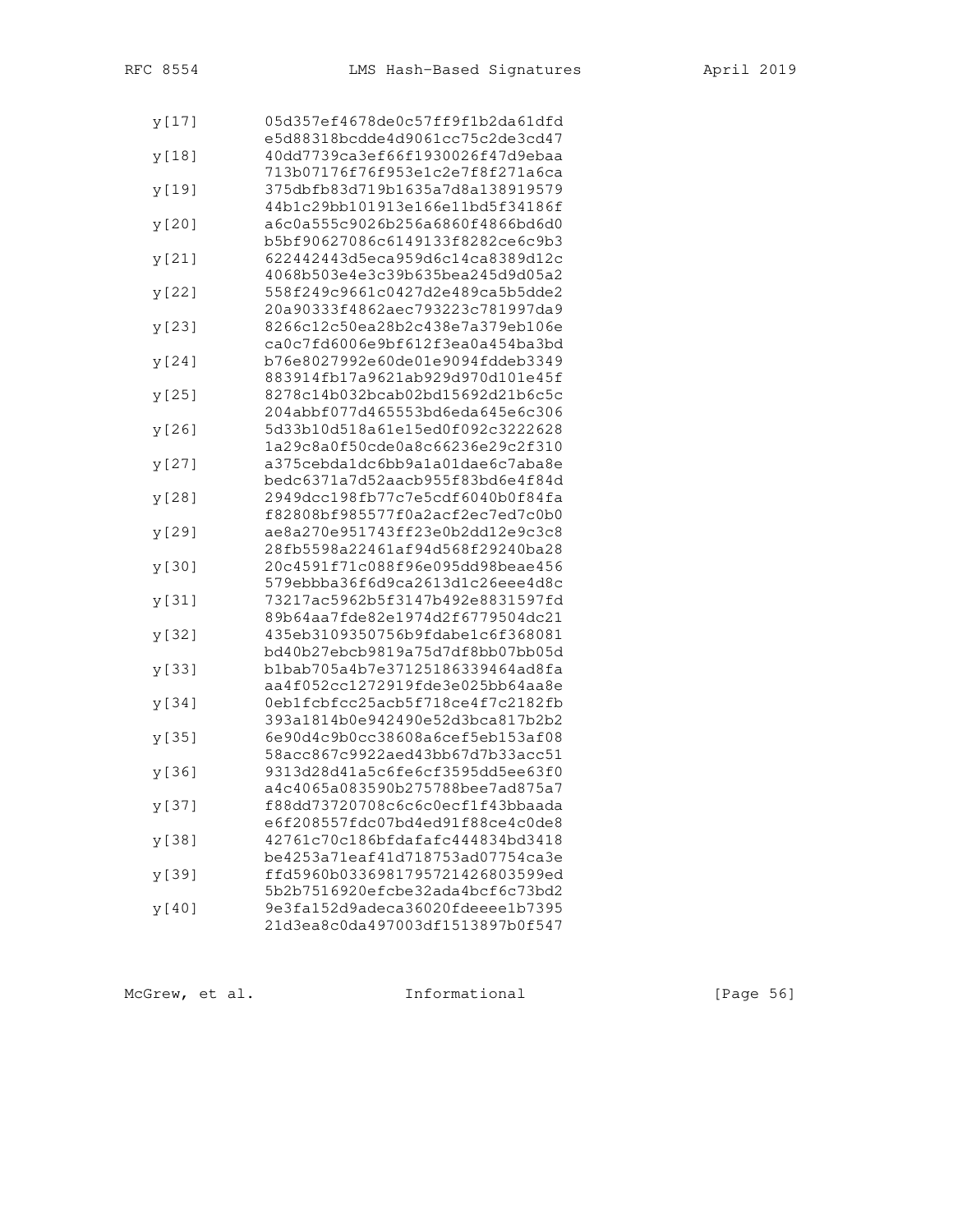| y[41]  | 94a873670b8d93bcca2ae47e64424b74 |
|--------|----------------------------------|
|        | 23e1f078d9554bb5232cc6de8aae9b83 |
| y [42] | fa5b9510beb39ccf4b4e1d9c0f19d5e1 |
|        | 7f58e5b8705d9a6837a7d9bf99cd1338 |
| y[43]  | 7af256a8491671f1f2f22af253bcff54 |
|        | b673199bdb7d05d81064ef05f80f0153 |
| y [44] | d0be7919684b23da8d42ff3effdb7ca0 |
|        | 985033f389181f47659138003d712b5e |
| y [45] | c0a614d31cc7487f52de8664916af79c |
|        | 98456b2c94a8038083db55391e347586 |
| y[46]  | 2250274a1de2584fec975fb09536792c |
|        | fbfcf6192856cc76eb5b13dc4709e2f7 |
| y [47] | 301ddff26ec1b23de2d188c999166c74 |
|        | ele14bbc15f457cf4e471ae13dcbdd9c |
| y[48]  | 50f4d646fc6278e8fe7eb6cb5c94100f |
|        | a870187380b777ed19d7868fd8ca7ceb |
| y[49]  | 7fa7d5cc861c5bdac98e7495eb0a2cee |
|        | c1924ae979f44c5390ebedddc65d6ec1 |
| y [50] | 1287d978b8df064219bc5679f7d7b264 |
|        | a76ff272b2ac9f2f7cfc9fdcfb6a5142 |
|        | 8240027afd9d52a79b647c90c2709e06 |
| y [51] | 0ed70f87299dd798d68f4fadd3da6c51 |
|        |                                  |
| y [52] | d839f851f98f67840b964ebe73f8cec4 |
|        | 1572538ec6bc131034ca2894eb736b3b |
| y[53]  | da93d9f5f6fa6f6c0f03ce43362b8414 |
|        | 940355fb54d3dfdd03633ae108f3de3e |
| y [54] | bc85a3ff51efeea3bc2cf27e1658f178 |
|        | 9ee612c83d0f5fd56f7cd071930e2946 |
| y [55] | beeecaa04dccea9f97786001475e0294 |
|        | bc2852f62eb5d39bb9fbeef75916efe4 |
| y[56]  | 4a662ecae37ede27e9d6eadfdeb8f8b2 |
|        | b2dbccbf96fa6dbaf7321fb0e701f4d4 |
| y [57] | 29c2f4dcd153a2742574126e5eaccc77 |
|        | 686acf6e3ee48f423766e0fc466810a9 |
| y [58] | 05ff5453ec99897b56bc55dd49b99114 |
|        | 2f65043f2d744eeb935ba7f4ef23cf80 |
| y[59]  | cc5a8a335d3619d781e7454826df720e |
|        | ec82e06034c44699b5f0c44a8787752e |
| y[60]  | 057fa3419b5bb0e25d30981e41cb1361 |
|        | 322dba8f69931cf42fad3f3bce6ded5b |
| y [61] | 8bfc3d20a2148861b2afc14562ddd27f |
|        | 12897abf0685288dcc5c4982f8260268 |
| y[62]  | 46a24bf77e383c7aacab1ab692b29ed8 |
|        | c018a65f3dc2b87ff619a633c41b4fad |
| y[63]  | b1c78725c1f8f922f6009787b1964247 |
|        | df0136b1bc614ab575c59a16d089917b |
| y [64] | d4a8b6f04d95c581279a139be09fcf6e |
|        | 98a470a0bceca191fce476f9370021cb |

McGrew, et al. 1nformational [Page 57]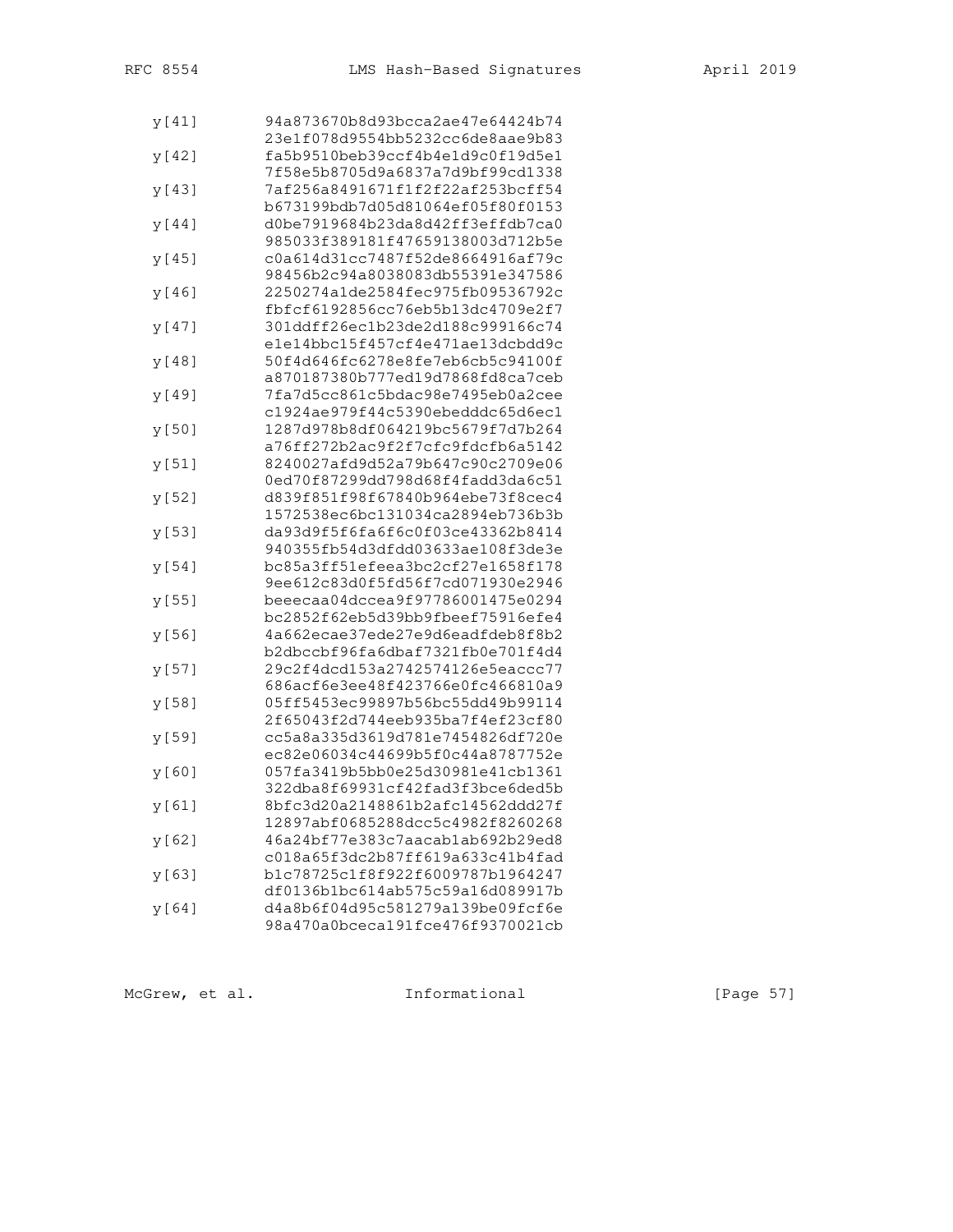| y[65]            | c05518a7efd35d89d8577c990a5e1996                                     |                       |
|------------------|----------------------------------------------------------------------|-----------------------|
| y[66]            | 1ba16203c959c91829ba7497cffcbb4b<br>294546454fa5388a23a22e805a5ca35f |                       |
|                  | 956598848bda678615fec28afd5da61a                                     |                       |
| LMS type         | 00000006                                                             | # LM_SHA256_M32_H10   |
| path[0]          | b326493313053ced3876db9d23714818                                     |                       |
|                  | 1b7173bc7d042cefb4dbe94d2e58cd21                                     |                       |
| path[1]          | a769db4657a103279ba8ef3a629ca84e<br>e836172a9c50e51f45581741cf808315 |                       |
| path[2]          | 0b491cb4ecbbabec128e7c81a46e62a6                                     |                       |
|                  | 7b57640a0a78be1cbf7dd9d419a10cd8                                     |                       |
| path[3]          | 686d16621a80816bfdb5bdc56211d72c                                     |                       |
|                  | a70b81f1117d129529a7570cf79cf52a                                     |                       |
| path[4]          | 7028a48538ecdd3b38d3d5d62d262465                                     |                       |
|                  | 95c4fb73a525a5ed2c30524ebb1d8cc8                                     |                       |
| path[5]          | 2e0c19bc4977c6898ff95fd3d310b0ba                                     |                       |
|                  | e71696cef93c6a552456bf96e9d075e3                                     |                       |
| path[6]          | 83bb7543c675842bafbfc7cdb88483b3                                     |                       |
|                  | 276c29d4f0a341c2d406e40d4653b7e4                                     |                       |
| path[7]          | d045851acf6a0a0ea9c710b805cced46                                     |                       |
|                  | 35ee8c107362f0fc8d80c14d0ac49c51                                     |                       |
| path[8]          | 6703d26d14752f34c1c0d2c4247581c1                                     |                       |
|                  | 8c2cf4de48e9ce949be7c888e9caebe4<br>a415e291fd107d21dc1f084b11582082 |                       |
| path[9]          | 49f28f4f7c7e931ba7b3bd0d824a4570                                     |                       |
| LMS public key   |                                                                      |                       |
| LMS type         | 00000005                                                             | # LM_SHA256_M32_H5    |
| LMOTS type       | 00000004                                                             | # LMOTS_SHA256_N32_W8 |
| Ι                | 215f83b7ccb9acbcd08db97b0d04dc2b                                     |                       |
| Κ                | a1cd035833e0e90059603f26e07ad2aa                                     |                       |
|                  | d152338e7a5e5984bcd5f7bb4eba40b7                                     |                       |
| final_signature: |                                                                      |                       |
| LMS signature    |                                                                      |                       |
| đ                | 00000004                                                             |                       |
| LMOTS signature  |                                                                      |                       |
| LMOTS type       | 00000004                                                             | # LMOTS_SHA256_N32_W8 |
| С                | 0eb1ed54a2460d512388cad533138d24                                     |                       |
|                  | 0534e97b1e82d33bd927d201dfc24ebb                                     |                       |
| y[0]             | 11b3649023696f85150b189e50c00e98                                     |                       |
|                  | 850ac343a77b3638319c347d7310269d<br>3b7714fa406b8c35b021d54d4fdada7b |                       |
| y[1]             | 9ce5d4ba5b06719e72aaf58c5aae7aca                                     |                       |
|                  |                                                                      |                       |

McGrew, et al. 1nformational [Page 58]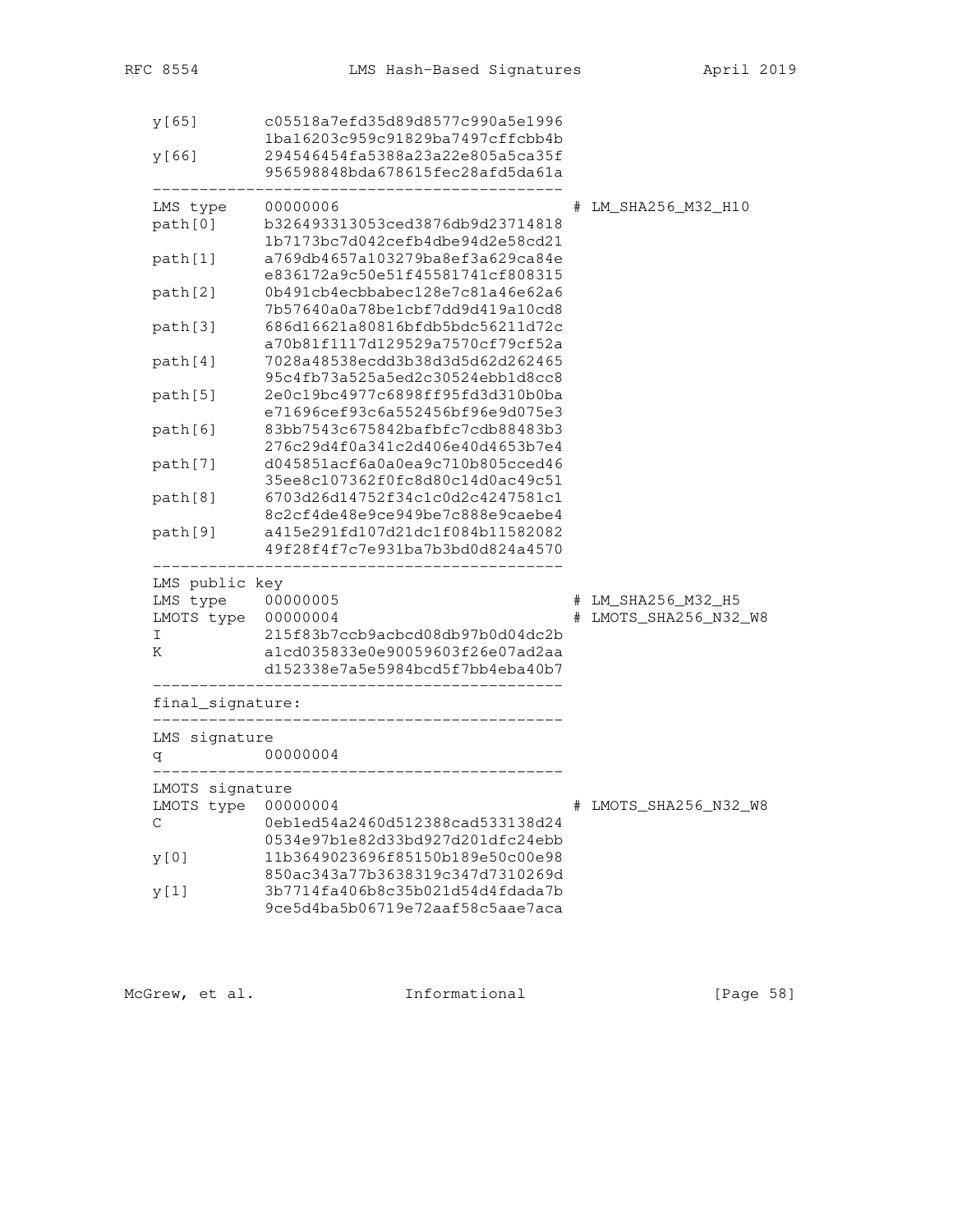| y[2]    | 057aa0e2e74e7dcfd17a0823429db629 |
|---------|----------------------------------|
|         | 65b7d563c57b4cec942cc865e29c1dad |
| y[3]    | 83cac8b4d61aacc457f336e6a10b6632 |
|         | 3f5887bf3523dfcadee158503bfaa89d |
| y [4]   | c6bf59daa82afd2b5ebb2a9ca6572a60 |
|         | 67cee7c327e9039b3b6ea6a1edc7fdc3 |
| y[5]    | df927aade10c1c9f2d5ff446450d2a39 |
|         | 98d0f9f6202b5e07c3f97d2458c69d3c |
| y[6]    | 8190643978d7a7f4d64e97e3f1c4a08a |
|         | 7c5bc03fd55682c017e2907eab07e5bb |
| y [ 7 ] | 2f190143475a6043d5e6d5263471f4ee |
|         | cf6e2575fbc6ff37edfa249d6cda1a09 |
| y[8]    | f797fd5a3cd53a066700f45863f04b6c |
|         | 8a58cfd341241e002d0d2c0217472bf1 |
| y[9]    | 8b636ae547c1771368d9f317835c9b0e |
|         | f430b3df4034f6af00d0da44f4af7800 |
|         | bc7a5cf8a5abdb12dc718b559b74cab9 |
| y [10]  | 090e33cc58a955300981c420c4da8ffd |
|         |                                  |
| y[11]   | 67df540890a062fe40dba8b2c1c548ce |
|         | d22473219c534911d48ccaabfb71bc71 |
| y[12]   | 862f4a24ebd376d288fd4e6fb06ed870 |
|         | 5787c5fedc813cd2697e5blaac1ced45 |
| y[13]   | 767b14ce88409eaebb601a93559aae89 |
|         | 3e143d1c395bc326da821d79a9ed41dc |
| y[14]   | fbe549147f71c092f4f3ac522b5cc572 |
|         | 90706650487bae9bb5671ecc9ccc2ce5 |
| y[15]   | 1ead87ac01985268521222fb9057df7e |
|         | d41810b5ef0d4f7cc67368c90f573b1a |
| y[16]   | c2ce956c365ed38e893ce7b2fae15d36 |
|         | 85a3df2fa3d4cc098fa57dd60d2c9754 |
| y[17]   | a8ade980ad0f93f6787075c3f680a2ba |
|         | 1936a8c61d1af52ab7e21f416be09d2a |
| y[18]   | 8d64c3d3d8582968c2839902229f85ae |
|         | e297e717c094c8df4a23bb5db658dd37 |
| y[19]   | 7bf0f4ff3ffd8fba5e383a48574802ed |
|         | 545bbe7a6b4753533353d73706067640 |
| y [20]  | 135a7ce517279cd683039747d218647c |
|         | 86e097b0daa2872d54b8f3e508598762 |
| y[21]   | 9547b830d8118161b65079fe7bc59a99 |
|         | e9c3c7380e3e70b7138fe5d9be255150 |
| y [22]  | 2b698d09ae193972f27d40f38dea264a |
|         | 0126e637d74ae4c92a6249fa103436d3 |
| y[23]   | eb0d4029ac712bfc7a5eacbdd7518d6d |
|         | 4fe903a5ae65527cd65bb0d4e9925ca2 |
|         | 4fd7214dc617c150544e423f450c99ce |
| y[24]   | 51ac8005d33acd74f1bed3b17b7266a4 |
|         |                                  |
| y [25]  | a3bb86da7eba80b101e15cb79de9a207 |
|         | 852cf91249ef480619ff2af8cabca831 |

McGrew, et al. 1nformational [Page 59]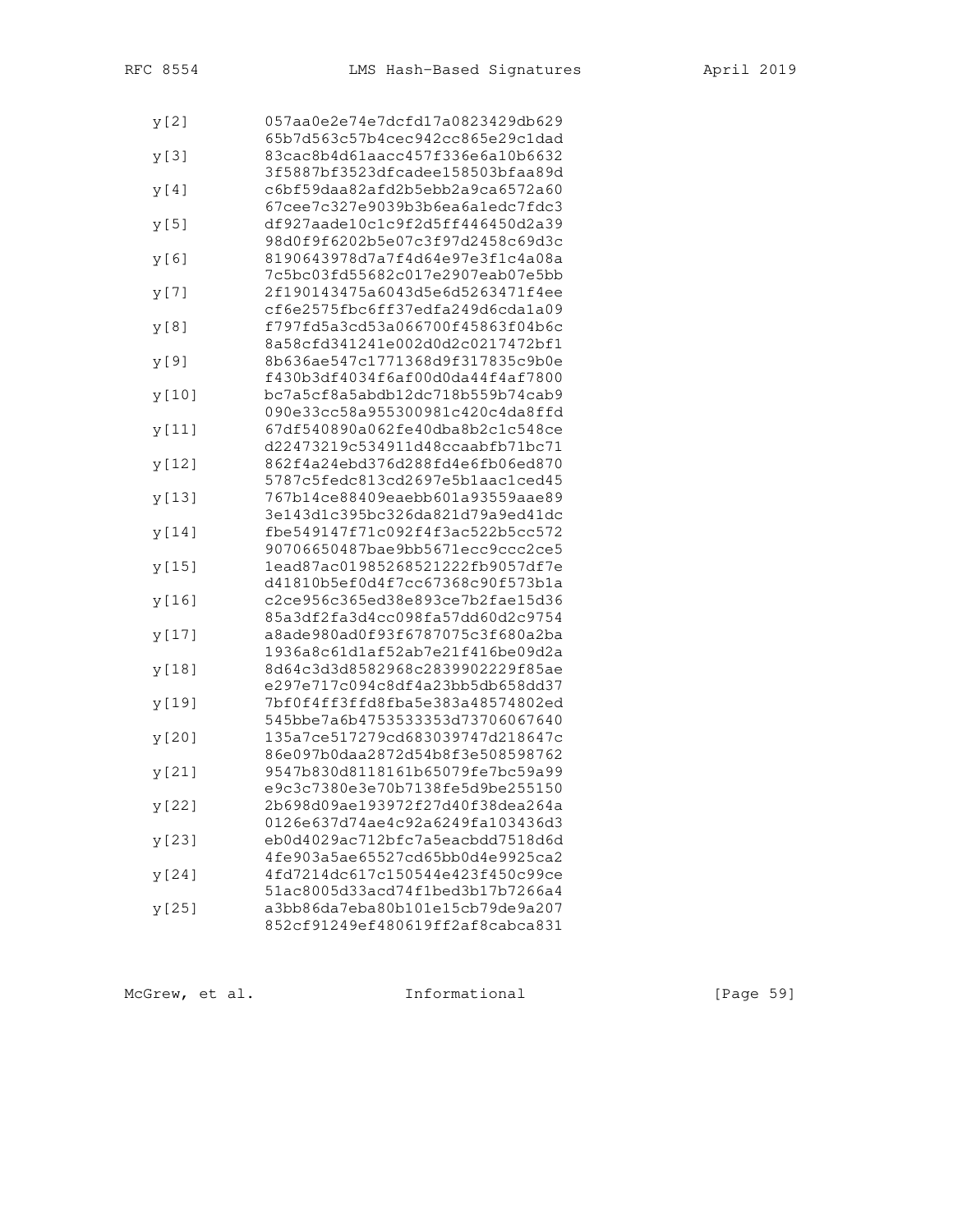| y[26]    | 25d1faa94cbb0a03a906f683b3f47a97<br>c871fd513e510a7a25f283b196075778                                     |                    |
|----------|----------------------------------------------------------------------------------------------------------|--------------------|
| y [27]   | 496152a91c2bf9da76ebe089f4654877                                                                         |                    |
| y [28]   | f2d586ae7149c406e663eadeb2b5c7e8<br>2429b9e8cb4834c83464f079995332e4                                     |                    |
| y[29]    | b3c8f5a72bb4b8c6f74b0d45dc6c1f79<br>952c0b7420df525e37c15377b5f09843                                     |                    |
| y [30]   | 19c3993921e5ccd97e097592064530d3<br>3de3afad5733cbe7703c5296263f7734<br>2efbf5a04755b0b3c997c4328463e84c |                    |
| y [31]   | aa2de3ffdcd297baaaacd7ae646e44b5<br>c0f16044df38fabd296a47b3a838a913                                     |                    |
| y [32]   | 982fb2e370c078edb042c84db34ce36b<br>46ccb76460a690cc86c302457dd1cde1                                     |                    |
| y [33]   | 97ec8075e82b393d542075134e2a17ee<br>70a5e187075d03ae3c853cff60729ba4                                     |                    |
| LMS type | 00000005                                                                                                 | # LM SHA256 M32 H5 |
| path[0]  | 4de1f6965bdabc676c5a4dc7c35f97f8<br>2cb0e31c68d04f1dad96314ff09e6b3d                                     |                    |
| path[1]  | e96aeee300d1f68bf1bca9fc58e40323<br>36cd819aaf578744e50d1357a0e42867                                     |                    |
| path[2]  | 04d341aa0a337b19fe4bc43c2e79964d<br>4f351089f2e0e41c7c43ae0d49e7f404                                     |                    |
| path[3]  | b0f75be80ea3af098c9752420a8ac0ea                                                                         |                    |
| path[4]  | 2bbb1f4eeba05238aef0d8ce63f0c6e5<br>e4041d95398a6f7f3e0ee97cc1591849<br>d4ed236338b147abde9f51ef9fd4e1c1 |                    |

Acknowledgements

 Thanks are due to Chirag Shroff, Andreas Huelsing, Burt Kaliski, Eric Osterweil, Ahmed Kosba, Russ Housley, Philip Lafrance, Alexander Truskovsky, Mark Peruzel, and Jim Schaad for constructive suggestions and valuable detailed review. We especially acknowledge Jerry Solinas, Laurie Law, and Kevin Igoe, who pointed out the security benefits of the approach of Leighton and Micali [USPTO5432852], Jonathan Katz, who gave us security guidance, and Bruno Couillard and Jim Goodman for an especially thorough review.

McGrew, et al. 1nformational [Page 60]